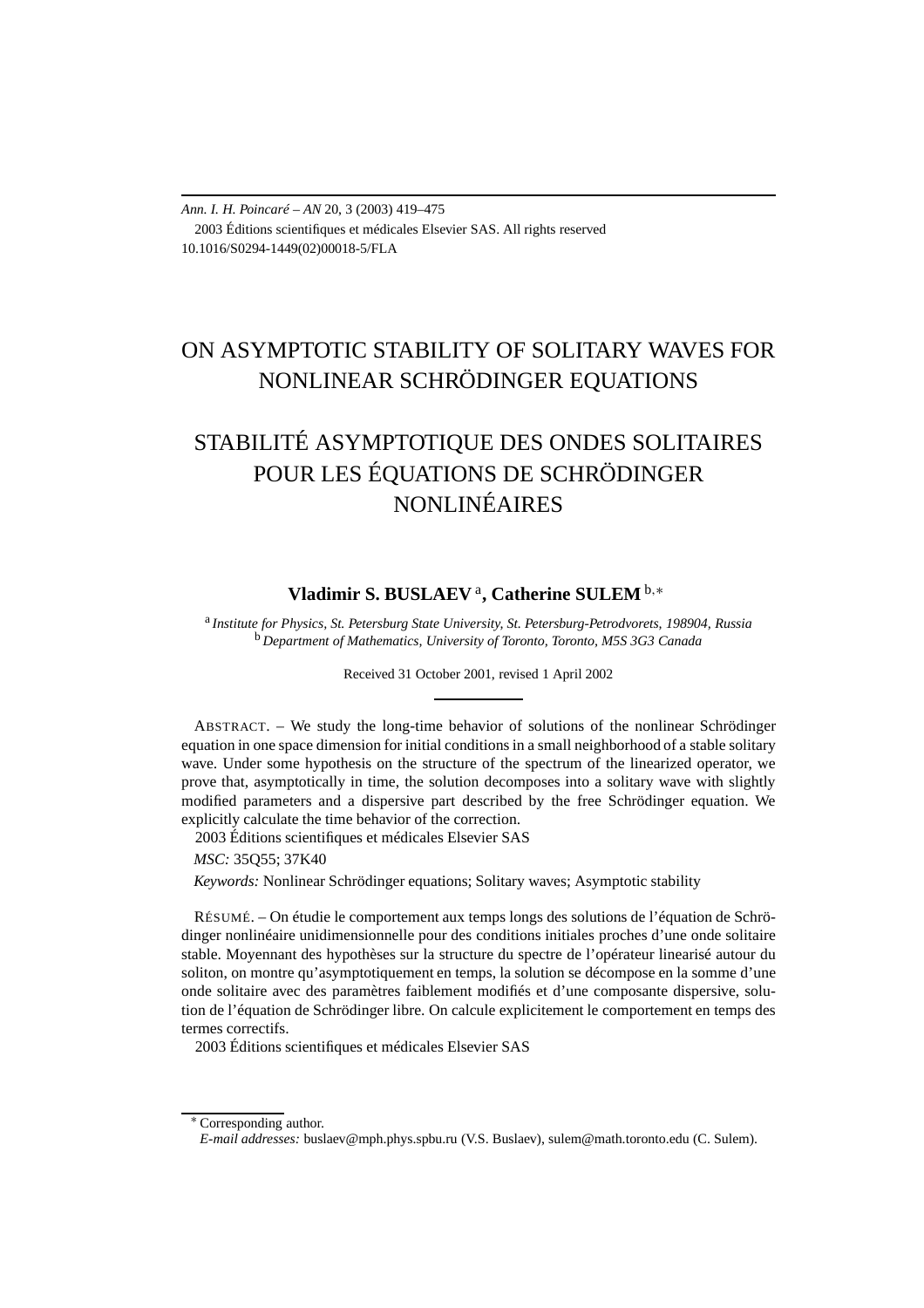#### **1. Introduction**

This article deals with the scattering theory of the Nonlinear Schrödinger equation in one space dimension

$$
i\psi_t = -\psi_{xx} + F(|\psi|^2)\psi, \quad x \in \mathbb{R}, \tag{1.0.1}
$$

$$
\psi(x,0) = \psi_0(x) \tag{1.0.2}
$$

where  $\psi(x, t)$  is complex-valued function. We suppose that it possesses solitary wave solutions of the form

$$
\psi(x,t) = e^{i\omega t} \varphi(x,\omega) \tag{1.0.3}
$$

where  $\varphi$  is the positive solution of the equation

$$
\varphi'' - \omega \varphi - F(\varphi^2)\varphi = 0 \tag{1.0.4}
$$

vanishing exponentially at infinity. The problem of stability of solitary waves for nonlinear dispersive equations has been the object of numerous works [1,8,16].

We suppose that  $(1.0.1)$  possesses stable solitary wave solutions and we investigate their asymptotic stability, that is the long-time behavior of solutions whose initial conditions are close to a stable solitary wave. In the case of integrable nonlinear equations (such as Korteweg–de Vries equation, cubic Schrödinger equation, Benjamin– Ono equation*...*), the inverse scattering method, under certain conditions, provides an asymptotic decomposition of the solution into a sum of solitary waves and a dispersive component. In this paper, we deal with non-integrable equations and the approach is completely different and local.

Our method, initiated in [2], is based on the spectral decomposition of the solution on the eigenspaces associated to the discrete and continuous spectrum of the linearized operator near the solitary wave. To present our result, we need to introduce some notations and state the hypothesis. It is convenient to rewrite the nonlinear Schrödinger equation in the vectorial form

$$
j\psi_t = -\psi_{xx} + F(|\psi|^2)\psi,
$$
 (1.0.5)

$$
\psi(x,0) = \psi_0(x) \tag{1.0.6}
$$

where  $j = \begin{pmatrix} 0 & -1 \\ 1 & 0 \end{pmatrix}$ ,  $\psi = \begin{pmatrix} \psi_1 \\ \psi_2 \end{pmatrix}$ *ψ*2  $\psi_1 = \text{Re }\psi, \psi_2 = \text{Im }\psi.$ For technical reasons, we restrict ourselves to *even solutions*.

*Assumption* (NL). – We suppose that the nonlinearity  $F(s)$  is a  $C<sup>r</sup>$ -function of  $s \ge 0$ , such that  $s = 0$  is a root of multiplicity *r* with  $r \ge 4$ , and that for  $s > 1$ , it satisfies the lower estimate

$$
F(s) \geq -F_1 s^q, \quad \text{with } F_1 > 0, q < 2. \tag{1.0.7}
$$

Assumption (1.0.7) ensures that for an initial condition  $\psi_0$  in the Sobolev space  $H^1(\mathbb{R})$ , the solution  $\psi(x, t)$  exists for all time as a continuous function of *t* with values in  $H^1(\mathbb{R})$ . In addition, if initially  $x\psi_0 \in L^2(\mathbb{R})$ , then  $x\psi(x, t)$  remains in  $L^2(\mathbb{R})$  for all time [6].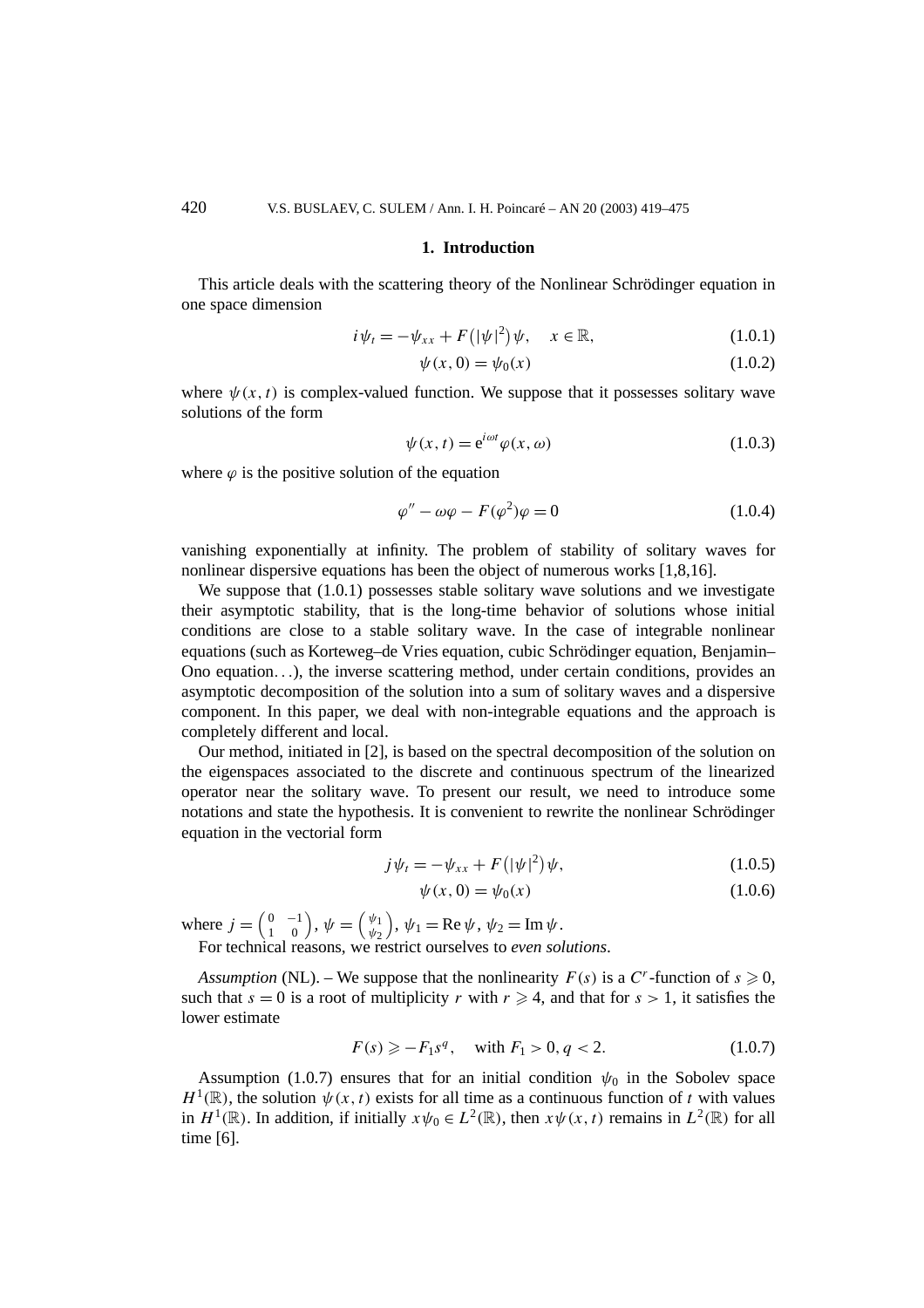*Assumption* (SL). – Further assumption is made in terms of

$$
U(\varphi) = -\frac{\omega}{2}\varphi^2 - \frac{1}{2}\int_{0}^{\varphi^2} F(s) \, ds. \tag{1.0.8}
$$

We assume that, for all  $\omega$  in an interval centered at some  $\omega_0$ , the mapping  $\varphi \rightarrow$  $U(\varphi)$  has a positive root and the smallest positive root  $\varphi_0$  is simple. We also assume  $U'(\varphi_0) \neq 0.$ 

Under this assumption there exists a unique, even solution  $\varphi(x, \omega)$  of  $\varphi_{xx} = -U_{\omega}$ , decreasing like  $A(\omega)e^{-\sqrt{\omega}x}$  as  $x \to +\infty$ . Eq. (1.0.5) has solutions in the form of solitary waves  $e^{j\omega t}\phi$ ,  $\phi = \begin{pmatrix} \varphi(x,\omega) \\ 0 \end{pmatrix}$  $\boldsymbol{0}$ .

The linearized operator near the solitary wave  $e^{j\omega t}\phi$  is

$$
Bu = -\partial_{xx}u + \omega u + F(|\phi|^2)u + 2F'(|\phi|^2)(u, \phi)\phi, \qquad (1.0.9)
$$

where  $(., .)$  denotes the usual scalar product in  $\mathbb{C}^2$  defined by  $(u, v) = u_1 \bar{v}_1 + u_2 \bar{v}_2$ .

Let  $C = j^{-1}B = j^{-1}(-\partial_{xx} + \omega) + V$ . In general, the spectrum of *C* is located on the real and imaginary axis. The continuous spectrum is located on the two half axis *(*−*i*∞*,*−*iω*]∪[*iω, i*∞*)*. Because the potential decreases exponentially fast at infinity, the discrete spectrum is composed of a finite number of eigenvalues. The corresponding invariant spaces are of finite dimension. The point 0 belongs to the discrete spectrum and the dimension of its invariant subspace is at least 2. Recall that we restrict the operator *C* to even solutions. We assume more specific conditions:

*Assumption* (SP). – There is no real eigenvalue except  $\lambda = 0$ , and the invariant subspace associated to the eigenvalue  $\lambda = 0$  is of dimension exactly 2. In addition, there are 2 simple eigenvalues  $\pm i\mu$ , which satisfy the property  $2\mu > \omega$ . Their corresponding eigenspaces are of dimension 1. We assume the generic condition that the edges of the continuous spectrum  $\pm i\omega$  are not resonances, or equivalently, that there are no solutions, bounded at infinity (virtual levels), nor bound states of  $Cu = \pm i \omega u$ . We also assume that there are no embedded eigenvalues in the continuous spectrum.

If Assumptions (SL) and (SP) are true for a fixed value  $\omega_0$ , they are also true for values of  $\omega$  in a small interval centered at  $\omega_0$ . A detailed analysis of the spectral theory of the operator *C* was developed in [2]. A key point in the analysis of the non self-adjoint operator  $C$  is that the coefficients of the matrix-potential  $V$  decrease exponentially fast at infinity. The hypothesis on the spectrum of  $C(\omega)$  ensures orbital stability of solitary waves.

We consider initial conditions  $\psi_0$  in the form:

$$
\psi_0(x) = \phi(x, \omega_0) + (z_0 u(x, \omega_0) + \bar{z}_0 u^*(x, \omega_0)) + f_0(x)
$$
\n(1.0.10)

where  $u(x, \omega_0)$  and  $u^*(x, \omega_0)$  are the eigenvectors of  $C(\omega_0)$  associated to the eigenvalues  $\pm i\mu(\omega_0)$ , and  $f_0$  belongs to the eigenspace associated to the continuous spectrum of  $C(\omega_0)$ . We also assume a non-degeneracy condition. Let  $\langle \cdot, \cdot \rangle$  denote the scalar product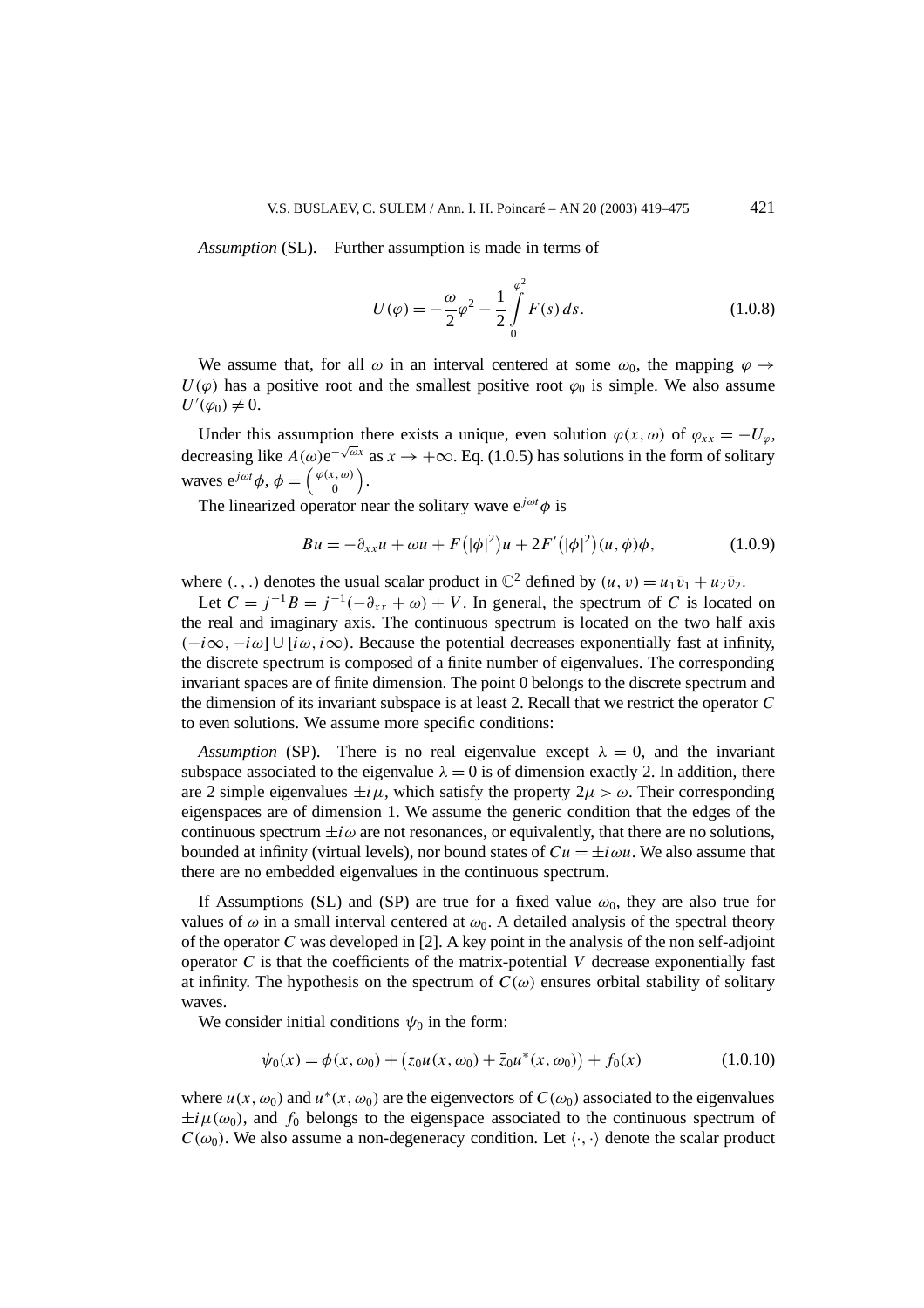in  $L^2$  of  $\mathbb{C}^2$ -valued functions:  $\langle u, v \rangle = \int_{\mathbb{R}} (u, v) dx$ , and  $E_2[f, f]$  be the quadratic terms coming from the Taylor expansion of the nonlinearity:

$$
E_2[f, f] = F'(|\phi|^2)|f|^2\phi + 2F''(|\phi|^2)(\phi, f)^2\phi + 2F'(|\phi|^2)(\phi, f)f. \qquad (1.0.11)
$$

The condition has the form

$$
\langle E_2[u, u], u(2i\mu_0) \rangle \neq 0, \qquad (1.0.12)
$$

where  $u(2i\mu_0)$  is the eigenfunction associated to  $\lambda = 2i\mu_0 = 2i\mu(\omega_0)$ . This condition expresses that the interaction of the term of double frequency  $2\mu_0$  generated by the nonlinearity with the continuous spectrum is nontrivial and is sometimes referred to as a nonlinear version of the Fermi Golden rule.

Let  $|z_0| = \varepsilon^{1/2}$  and  $N = ||f_0||_{H^1} + ||(1 + x^2)f_0||_2 \leqslant c\varepsilon^{3/2}$  where *c* is a constant. For  $\varepsilon$ sufficiently small, we construct a solution in the form

$$
\psi(x,t) = e^{j(\int_0^t \omega(s)ds + \gamma(t))} \big( \phi(x,\omega(t)) + w(x,t) + f(x,t) \big), \tag{1.0.13}
$$

where  $w(x, t) = z(t)u(x, \omega(t)) + \overline{z}(t)u^*(x, \omega(t))$ , and  $f(x, t)$  belongs to the subspace associated to the continuous spectrum of  $C(\omega(t))$ . The dependency on *t* of  $\omega$  and  $\gamma$  is defined by the structure of the solution. We show that, as  $t \to +\infty$ ,  $\omega(t) \to \omega_+$ , and

$$
\psi(x,t) = e^{j\Phi_+(t)} \left[ \phi(x,\omega_+) + z_+(t)u(x,\omega_+) + \bar{z}_+(t)u^*(x,\omega_+) \right] + e^{j^{-1}Lt}h_+ + o(1)
$$
\n(1.0.14)

in  $L^2$ , where  $o(1)$  is taken with respect to the variable *t*,

$$
\Phi_{+}(t) = \omega_{+}t + c_{+}\log(1 + k_{+}\varepsilon t) + \gamma_{+},
$$
\n(1.0.15)

*ω*<sub>+</sub>, *c*<sub>+</sub>, *k*<sub>+</sub> and *γ*<sub>+</sub> are constants, *k*<sub>+</sub> > 0, *L* = − $\frac{\partial^2}{\partial x^2}$ ,

$$
z_{+}(t) = \varepsilon^{1/2} \frac{\zeta_{+} e^{i\mu_{+}t}}{(1 + k_{+} \varepsilon t)^{1/2 - i\delta}},
$$
\n(1.0.16)

 $\mu_{+} = \mu(\omega_{+}), \delta$  a real constant and  $\zeta_{+} = O(1)$  as  $\varepsilon \to 0$ , and  $h_{+} \in L^{2}$ , independent of *t*. Asymptotically in *t*,  $f(x, t)$  reduces to a purely dispersive wave. We have as  $t \to \infty$ ,

$$
||f||_2 = ||e^{j^{-1}Lt}h_+||_2 + o(1).
$$
 (1.0.17)

If  $x$  is bounded (i.e., when  $f$  is estimated in a norm with a decreasing weight) then  $f = O((\frac{\varepsilon}{1+\varepsilon t})^{3/2})$ , while for large *x*, (*f* is then estimated in  $L^{\infty}$ -norm)  $f = O((\frac{\varepsilon}{1+\varepsilon t})^{1/2})$ . Furthermore, we have, for the conservation of mass

$$
\|\psi(.,t)\|_2^2 = \|\varphi_{\omega_+}\|_2^2 + \|h_+\|_2^2. \tag{1.0.18}
$$

An analogous formula for the energy is also true.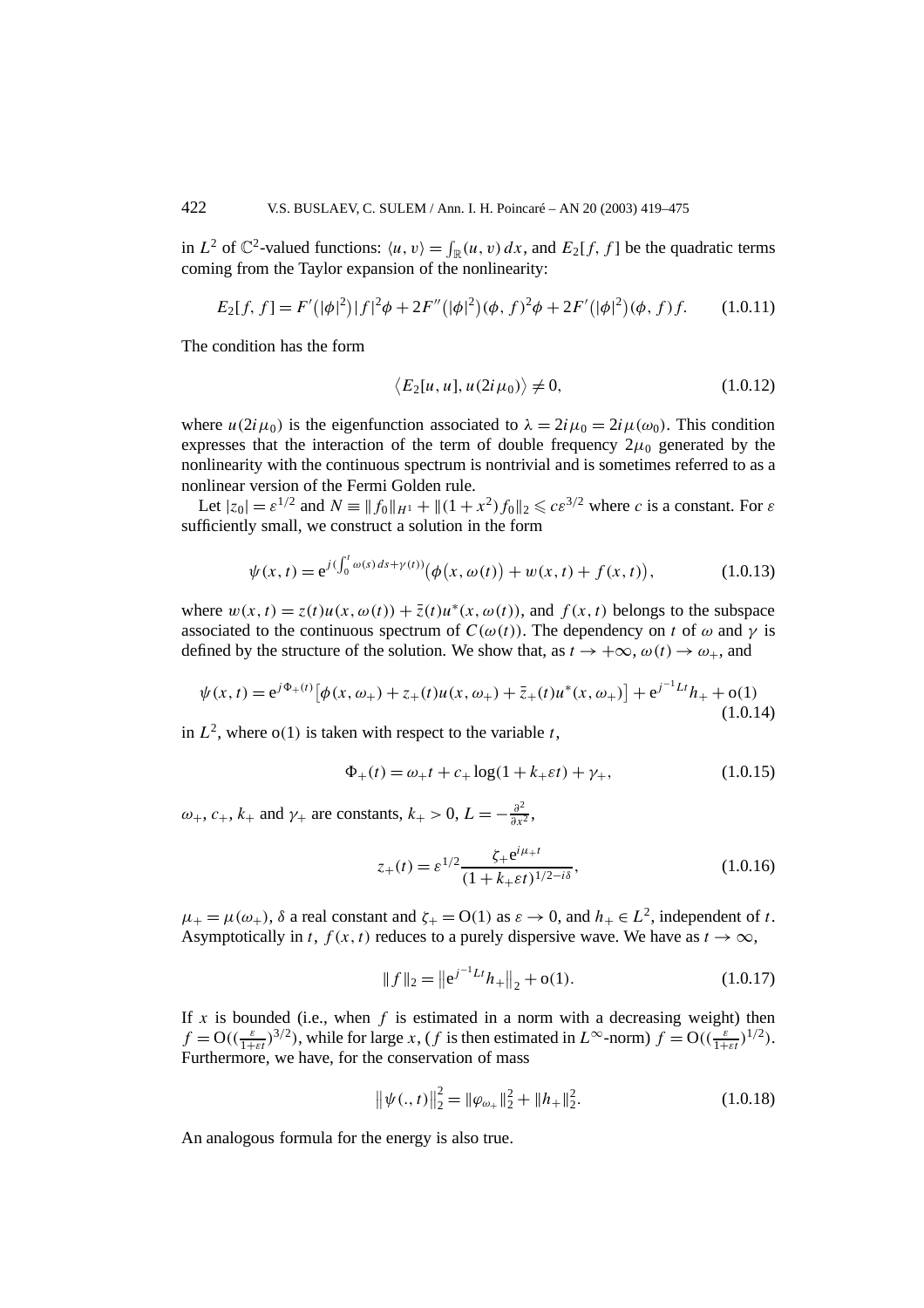The result shows that in the neighborhood of a stable soliton state, the system is equivalent to the direct sum of two systems: the first one is a Hamiltonian system with one degree of freedom and the second is the free Schrödinger equation. The linear dispersion works like dissipation, leading to a locally vanishing radiation part and eventually to an independent behavior of the localized soliton and the spreading radiative term. Under the Fermi Golden rule assumption, the interaction between higher harmonics of the soliton and the radiative field remains always nontrivial.

The case where the discrete spectrum is reduced to  $\lambda = 0$  was studied in [2]. In a subsequent paper, the authors [3] proved the asymptotic stability of solitary waves when the operator  $C(\omega_0)$  satisfies the spectral properties (SP). Following their ideas, we develop a more transparent and explicit calculation of the splitting of motions, and give a detailed description and explicit formulas for the correction terms. In particular, we calculate the period of oscillations of the phase as well as of the amplitude of the solution. An heuristic analysis of the phenomenon of amplitude oscillations was developed in [11].

The question of asymptotic stability has been investigated for various related problems. Soffer and Weinstein [12] considered the nonlinear Schrödinger equation with a potential term

$$
i\psi_t + \Delta \psi = (V(x) + \lambda |\psi|^{m-1})\psi,
$$
\n(1.0.19)

for  $x \in \mathbb{R}^d$ , and  $1 < m < (d+2)/(d-2)$ . Under the assumptions that  $V(x)$  decays fast enough at infinity and that the operator  $-\Delta + V$  has exactly one bound state (isolated eigenvalue) in  $L^2(\mathbb{R}^2)$ , with strictly negative eigenvalue  $E_*$ , they proved that for a class of initial conditions, the solution of (1.0.19) is given by  $\psi = e^{-i\Theta(t)}\varphi_{E(t)} + f(t)$ ,  $\Theta = \int_0^t E(s) ds - \gamma(t)$ , where  $\varphi_E$  is a spatially localized solitary wave and *f* a purely dispersive wave. As  $t \to \pm \infty$ ,  $E(t) \to E_{\pm}$  and  $\gamma(t) \to \gamma_{\pm}$ . The case where the operator  $-\Delta + V$  has 2 bound states was investigated recently by Tsai and Yau [17] using ideas that Soffer and Weinstein [13] developed in the context of resonance solutions of the nonlinear Klein–Gordon equation.

The scattering theory of the Nonlinear Schrödinger equation

$$
i\psi_t + \Delta\psi - \varepsilon|\psi|^{l}\psi = 0, \quad l > 2, \ \varepsilon > 0,
$$
\n(1.0.20)

with respect to the free Schrödinger equation

$$
i\psi_t + \Delta\psi = 0,\tag{1.0.21}
$$

was studied by Ginibre and Velo [6], Strauss [14], McKean and Shatah [9]. This case corresponds to the absence of bound states.

Deift and Zhou [5] considered a perturbation

$$
i\psi_t + \psi_{xx} - 2|\psi|^2\psi - \varepsilon|\psi|^l\psi = 0, \quad l > 2, \ \varepsilon > 0,
$$
 (1.0.22)

of the defocusing one-dimensional cubic Schrödinger equation

$$
i\psi_t + \psi_{xx} - 2|\psi|^2\psi = 0.
$$
 (1.0.23)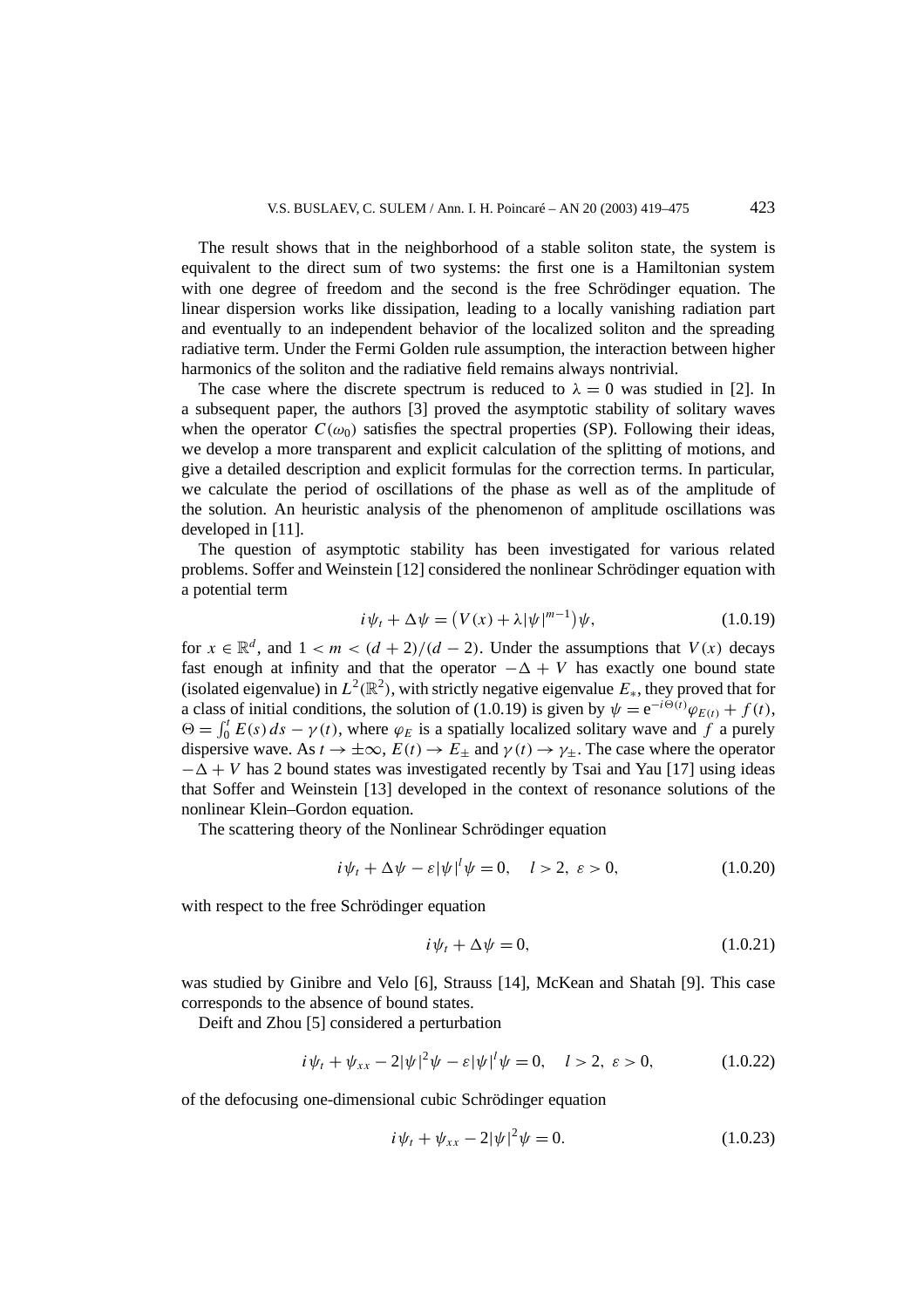Since  $(1.0.23)$  is completely integrable, they viewed  $(1.0.22)$  as a perturbation of an infinite dimensional integrable system on the line. They proved that as  $t \to \infty$ , solutions of  $(1.0.22)$  behave like solutions of  $(1.0.23)$  and that the long-time behavior is universal for a large class of initial data.

Cuccagna [4] extended the analysis of [2] to the case of spatial dimension larger or equal to 3. The method of decomposition of motion was recently used to prove rigorously the blow-up properties of the nonlinear Schrödinger equation with critical power nonlinearity in one space dimension [10] (see [15] for a review of the properties of blowing-up solutions).

The paper is organized as follows. In Section 2, we recall basic facts about the decomposition of motions and the linearized operator and we derive a system of equations for the various components of the solution in the form

$$
\dot{\omega} = \bar{\Omega}(\omega, z, f), \qquad \dot{\gamma} = \bar{\Gamma}(\omega, z, f), \tag{1.0.24}
$$

$$
\dot{z} = i\mu z + \bar{Z}(\omega, z, f),
$$
  $\dot{f} = C(\omega)f + \bar{F}(\omega, z, f).$  (1.0.25)

In Section 3, we calculate the leading terms in the equations, and estimate the remainders. In Section 4, we transform the evolution equations to a simpler, canonical form using the idea of normal coordinates, with the purpose of keeping unchanged the estimates for the remainders. In Section 5, we introduce the notion of majorants defined in terms of norms of  $\omega(t)$ ,  $\gamma(t)$ ,  $z(t)$ , and  $f(x, t)$ , with appropriate time dependent weights in a fixed interval of time  $[0, T]$  and establish uniform bounds independent of *T* , for initial conditions sufficiently close to a solitary wave. In Section 6, we find the precise long time behavior of the various components of the solution.

Notice that in general, it is not easy in practice to check the spectral properties of a given operator. For the purpose of examples, and for simplicity, let us restrict to a polynomial nonlinearity. The condition of orbital stability can be expressed in terms of sign of the derivative of the  $L^2$ -norm of the solitary wave with respect to  $\omega$ . In the case of a power law  $F(s) = -s^p$  we have  $\|\varphi_{\omega}\|_2^2 = \omega^{2/p-1} \|\varphi_1\|_2^2$ , and the condition for orbital stability is that  $\frac{d}{d\omega} \|\varphi_{\omega}\|_2^2 > 0$  or equivalently  $p < 2$ . The case  $p = 1$  is the integrable case, with a discrete spectrum of the linearized operator reduced to  $\lambda = 0$  and the boundary of the continuous spectrum  $\pm i\omega$  being resonances. For  $1 < p < 2$ , the linearized operator has the required spectrum: one eigenvalue between 0 and the boundary of the continuous spectrum, and no resonances. If *p* is close to 1, the eigenvalue is close to the boundary of the continuous spectrum. To satisfy that the nonlinearity has a root of high multiplicity at 0 (condition (NL)), one can perturbe slightly the nonlinearity  $F(s)$  only near the origin. The soliton will change slightly and it follows from the general theory of linear ordinary differential operators that the general structure of the spectrum will not be modified and the eigenvalue remains close to its original location. Now we have to take care of the nonlinearity  $F(s)$  at infinity. If we change the nonlinearity only for values that are larger than the maximum value of the soliton solution, this does not affect the structure of the soliton and therefore, the spectral properties of the linearized operator. Thus, by this modification of the nonlinearity, we can satisfy the conditions on  $F(s)$  for large *s*. As for embedded eigenvalues, if they exist, a small perturbation of the nonlinearity will eliminate them.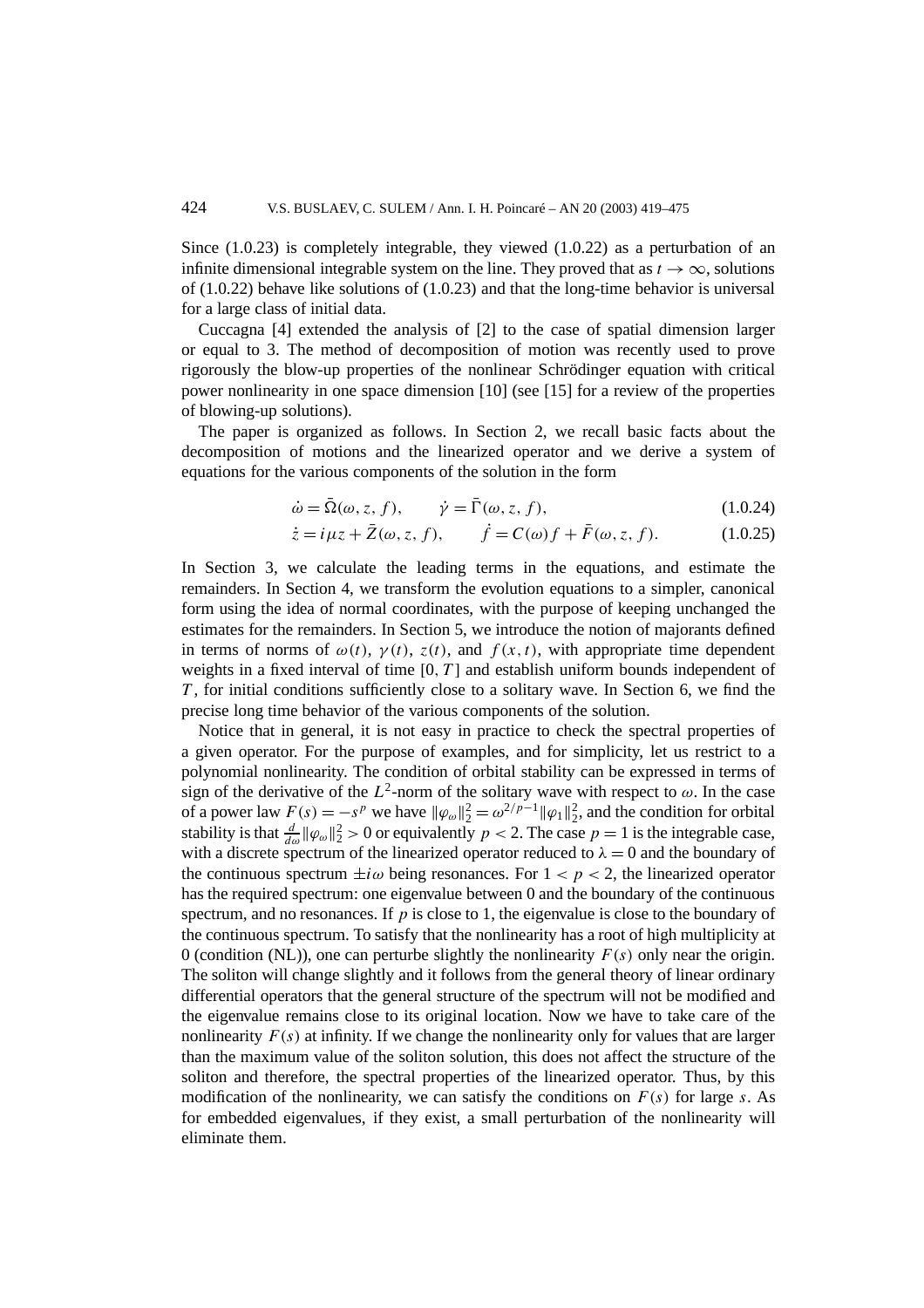Grikurov [7] investigated numerically the spectral properties of the linearized operator near a solitary wave of the NLS equation with a saturated nonlinearity:

$$
iu_t + u_{xx} + |u|^{2p}u - \alpha |u|^{2q}u = 0,
$$
\n(1.0.26)

with  $p = 3$ ,  $q = 6$ , for various small values of the coefficient  $\alpha$ . He observed that the point spectrum is composed, in addition to the eigenvalue  $\lambda = 0$ , of two opposite real eigenvalues when *α* is smaller than a specific value  $\alpha_*$ , while for  $\alpha > \alpha_*$ , it is composed of two complex conjugate imaginary eigenvalues.

We conclude this part by listing some open problems that can be seen as natural extensions to this work. One could replace the hypothesis  $2\mu > \omega$  of Assumption (SP) by  $n\mu > \omega$ , and also allow more than one pair of eigenvalues  $\pm i\mu$ . One could also drop the restriction to even solutions and consider general solutions. This would lead to two additional equations to  $(1.0.24)$ – $(1.0.25)$  for the center and the velocity of the solitary wave. A more difficult problem is to allow the presence of resonances at the edge of the continuous spectrum.

*Notations.* – All integrals are taken over  $\mathbb R$  unless indicated otherwise. Norms in  $L^p$ spaces are denoted  $\|\cdot\|_p$  and  $\|f\|_p = \| \rho f \|_2$  denotes the weighted norm in  $L^2(\rho)$  with the decreasing weight  $\rho(x) = (1 + x^2)^{-\alpha}$ , where  $\alpha > 0$  will be fixed later.

#### **2. Decomposition of motion**

#### **2.1. The soliton and the linearization near the soliton**

The linearized operator near the solitary wave  $e^{j\omega t}\phi$ ,  $\phi = \begin{pmatrix} \varphi \\ 0 \end{pmatrix}$ , where  $\varphi$  is the positive solution, decreasing like *A*( $\omega$ )e<sup> $-\sqrt{\omega}|x|$ </sup> at infinity, of

$$
\left(-\frac{d^2}{dx^2} + \omega\right)\varphi + F(\varphi^2)\varphi = 0,\tag{2.1.1}
$$

is

$$
Bu = \left(-\frac{\partial^2}{\partial x^2} + \omega + F(|\phi|^2)\right)u + 2F'(|\phi|^2)(u, \phi)\phi.
$$
 (2.1.2)

Equivalently,

$$
Bu = \begin{pmatrix} \mathcal{D}_1 u_1 \\ \mathcal{D}_2 u_2 \end{pmatrix},
$$

where  $\mathcal{D}_1 = -\frac{\partial^2}{\partial x^2} + \omega + F(|\phi|^2) + 2F'(|\phi|^2)|\phi|^2$ , and  $\mathcal{D}_2 = -\frac{\partial^2}{\partial x^2} + \omega + F(|\phi|^2)$ . The operator

$$
C = j^{-1}B = j^{-1}\left(-\frac{\partial^2}{\partial x^2} + \omega\right) + V\tag{2.1.3}
$$

is defined as

$$
Cu=\begin{pmatrix}\mathcal{D}_2u_2\\-\mathcal{D}_1u_1\end{pmatrix}.
$$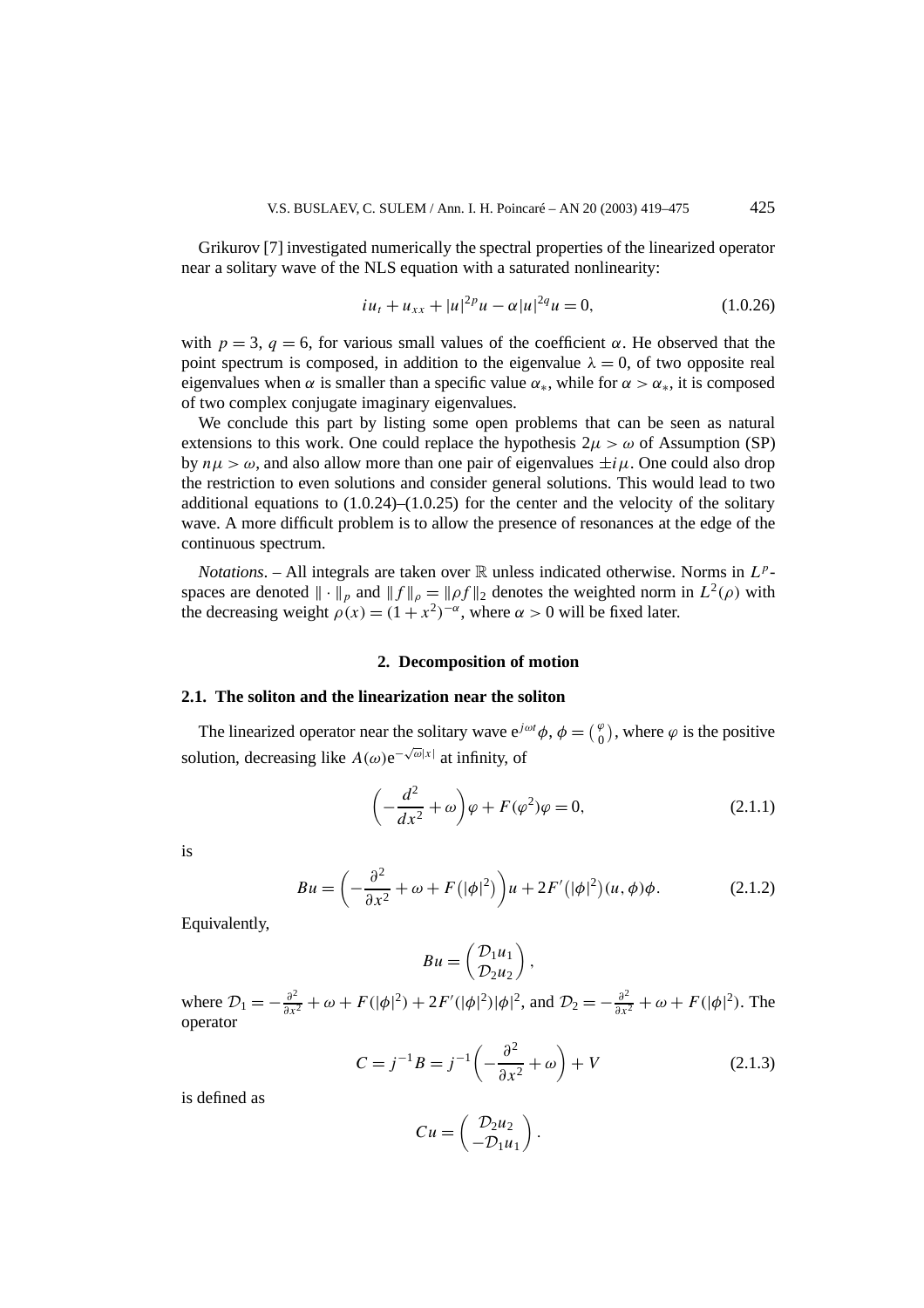We assume that the spectrum of *C* has the structure described in Assumption (SP). We denote by  $X_0$  the invariant space associated to  $\lambda = 0$ , and  $X_1$  and  $X_c$ , the eigenspaces associated to  $\lambda = \pm i\mu$ , and the continuous spectrum respectively. It is also useful to denote  $X_d = X_0 + X_1$ . Note that, if  $C^*$  is the adjoint operator of *C*, we have  $C^*$  *j* = −*jC*, while  $-C\sigma_3 = \sigma_3 C$ , where  $\sigma_3 = \begin{pmatrix} 1 & 0 \\ 0 & -1 \end{pmatrix}$  $0 -1$ .

Define  $\chi_0 = j\phi$ . We have  $C\chi_0 = 0$ . In addition,  $\chi_1 = \frac{\partial \phi}{\partial \omega} = \phi_\omega$  satisfies  $C\chi_1 = \chi_0$ . The invariant space  $X_0$  associated to  $\lambda = 0$  is spanned by  $\chi_0$  and  $\chi_1$ . The spectral projection  $P_0$  of a vector valued function  $f$  on  $X_0$  is defined by

$$
P_0 f = \frac{1}{\langle \phi, \phi_\omega \rangle} (\langle f, j\phi_\omega \rangle j\phi + \langle f, \phi \rangle \phi_\omega). \tag{2.1.4}
$$

Let  $u = \begin{pmatrix} u_1 \\ u_2 \end{pmatrix}$ *u*2 ) be the eigenvector of *C* associated to  $i\mu$ . We have

$$
i\mu u_1 = D_2 u_2
$$
, and  $i\mu u_2 = -D_1 u_1$ . (2.1.5)

This implies that  $\mathcal{D}_2\mathcal{D}_1u_1 = \mu^2u_1$ . Since  $\mathcal{D}_2\mathcal{D}_1$  is a real operator, it is possible to choose the function  $u_1(x)$  real. From (2.1.5), we see that  $u_2$  is then purely imaginary. This will be our choice throughout this paper. We denote by  $u^* = \begin{pmatrix} u_1 \\ u_2 \end{pmatrix}$ −*u*<sup>2</sup> ), the eigenvector associated to  $-i\mu$ . The spectral projection  $P_1$  of an arbitrary vector-valued function f on  $X_1$  is

$$
P_1 f = \frac{\langle f, ju \rangle}{\langle u, ju \rangle} u + \frac{\langle f, ju^* \rangle}{\langle u^*, ju^* \rangle} u^*.
$$
 (2.1.6)

Finally, the spectral projection  $P_c$  on  $X_c$  is  $P_c = I - P_d = I - P_0 - P_1$ . It is easy to see that the projection operators satisfy the property

$$
j P_0 = P_0^* j
$$
,  $j P_1 = P_1^* j$ ,  $j P_c = P_c^* j$ . (2.1.7)

Denote by  $u(i\lambda)$  and  $u^*(i\lambda)$  the solutions of

$$
Cu = i\lambda u, \qquad Cu^* = -i\lambda u^*, \tag{2.1.8}
$$

where  $\lambda > \omega$ . For  $f \in X_c$ , we have the spectral representation

$$
f = \int_{\omega}^{\infty} d\lambda \big(\theta_{+}(\lambda) \big\langle f, j u(i\lambda) \big\rangle u(i\lambda) + \theta_{-}(\lambda) \big\langle f, j u^{*}(i\lambda) \big\rangle u^{*}(i\lambda) \big).
$$
 (2.1.9)

By orthogonality

$$
\theta_{+}(\lambda)\langle u(i\lambda), ju(i\lambda')\rangle = \delta(\lambda - \lambda'),\n\theta_{-}(\lambda)\langle u^*(i\lambda), ju^*(i\lambda')\rangle = \delta(\lambda - \lambda')\n\tag{2.1.10}
$$

and  $\theta_+(\lambda) = \theta_-(\lambda)$ . In the limit  $|x| \to \infty$ , up to terms exponentially decreasing at infinity, we have, for  $\lambda > \omega$ ,

$$
u_1(i\lambda) \sim N(\lambda) \cos(\sqrt{\lambda - \omega} |x| - \vartheta(\lambda))
$$
 (2.1.11)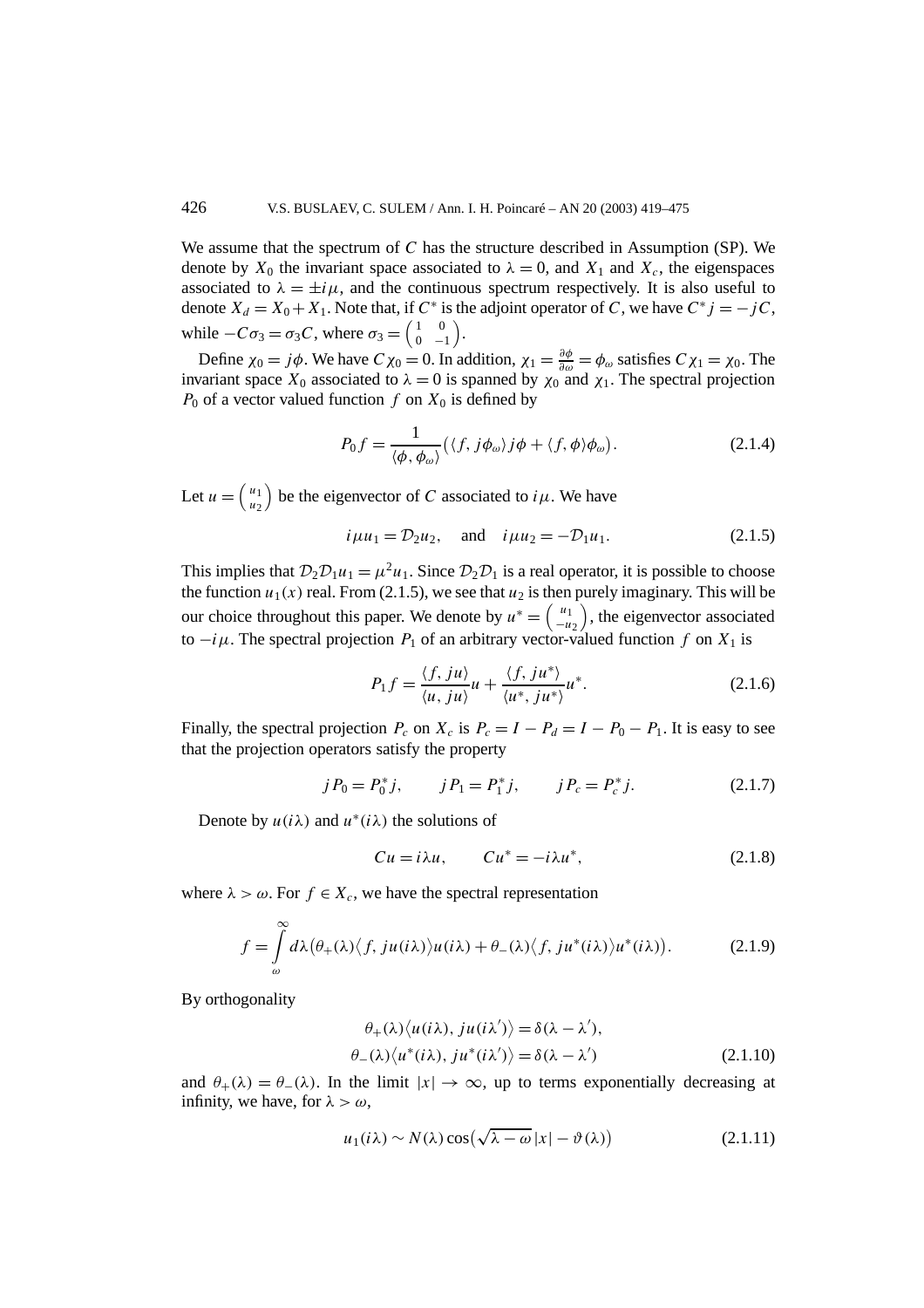where  $N(\lambda)$  is a real normalization constant, and  $\vartheta(\lambda)$  a phase factor. For large *x*,  $u_2(i\lambda) \sim iu_1(i\lambda)$ . The smallest exponential rate |*β*| of the decaying remainders  $\exp(-|\beta||x|)$  is equal to  $(2\omega)^{1/2}$ .

Calculating the improper scalar product  $\langle u(i\lambda), i u(i\lambda) \rangle$  in this limit, one gets

$$
\theta_{-}(\lambda) = \theta_{+}(\lambda) = \frac{1}{i}\theta(\lambda), \quad \text{with } \theta(\lambda) = \frac{1}{2\pi N^{2}(\lambda)\sqrt{\lambda - \omega}}, \tag{2.1.12}
$$

and the spectral decomposition (2.1.9) rewrites

$$
P_c f = \frac{1}{i} \int_{\omega}^{\infty} \theta(\lambda) d\lambda (\langle f, ju(i\lambda) \rangle u(i\lambda) + \langle f, ju^*(i\lambda) \rangle u^*(i\lambda)).
$$
 (2.1.13)

Denoting by  $P_+$  and  $P_-$  the projection operators on the spectral space associated to the positive and negative part of the continuous spectrum respectively, we have:

PROPOSITION 2.1 [3]. – *For*  $f \in X_c$ ,

$$
||(1+x^2)(P_c j^{-1}f - i(P_+ - P_-)f)||_2 \le K(\omega) ||f||_{\rho},
$$
\n(2.1.14)

*where*  $\rho(x) = (1 + x^2)^{-\alpha}$ ,  $\alpha > 0$  *arbitrary, and K is a constant depending on*  $\omega$ *.* 

In Appendix A, we recall several properties of the spectral resolution (2.1.13) and give some remarks on the above proposition.

## **2.2. The dynamical equations**

We look for a solution in the form

$$
\psi(x,t) = e^{j(\int_0^t \omega(s) ds + \gamma(t))} \Psi(x,t),
$$
\n(2.2.1)

with

$$
\Psi = \phi + \chi. \tag{2.2.2}
$$

In (2.2.2),  $\phi = (\varphi, 0)$ , with  $\varphi$  solution of

$$
\left(-\frac{d^2}{dx^2} + \omega(t)\right)\varphi + F(\varphi^2)\varphi = 0,\tag{2.2.3}
$$

and  $\chi = w(x, t) + f(x, t)$  where  $w = z(t)u + \overline{z}(t)u^* \in X_1$  and  $f \in X_c$ . Notice that *u* and  $u^*$  depend on  $\omega$  and thus on *t*. Substituting (2.2.2) into (1.0.1), one gets

$$
-\dot{\gamma}\Psi + j\dot{\Psi} = B\chi + E[\chi],\tag{2.2.4}
$$

where *B* is the linearized operator defined in (2.1.2) and  $E[\chi]$  contains all the remainder terms which are at least quadratic. Defining  $Q[\chi] = j^{-1} E[\chi]$ , (2.2.4) is rewritten

$$
\dot{\gamma} j \Psi + \dot{\Psi} = C \chi + Q[\chi]. \tag{2.2.5}
$$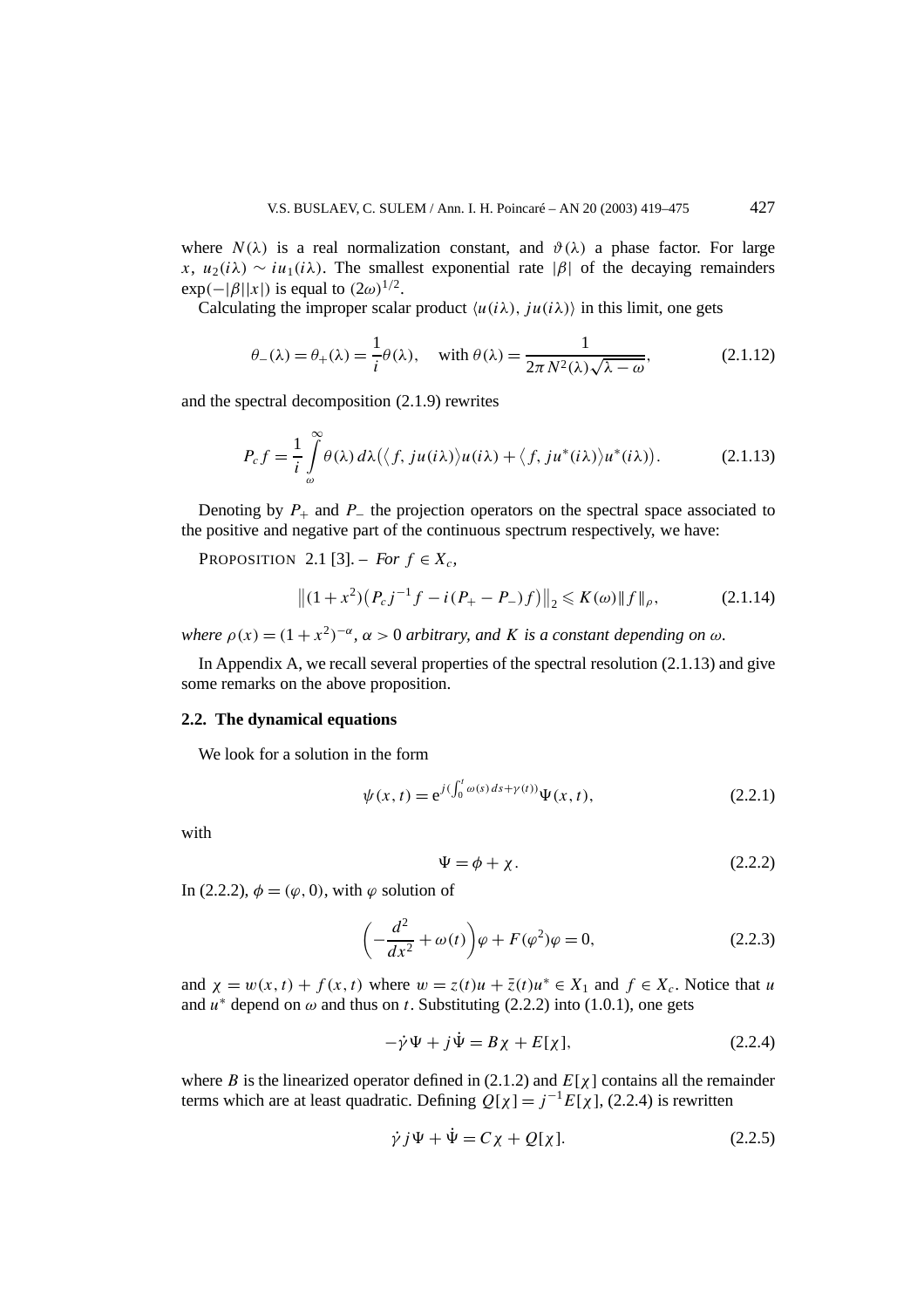We now apply the spectral projections  $P_0$ ,  $P_1$  and  $P_c$  to (2.2.5) and get a system of coupled equations for  $\omega(t)$ ,  $\gamma(t)$ ,  $z(t)$  and  $f(x, t)$  in the form

PROPOSITION 2.2. – *The functions*  $\omega(t)$ *,*  $\gamma(t)$ *,*  $z(t)$  *and*  $f(x, t)$  *satisfy the system* 

$$
\dot{\omega} = \frac{\langle P_0 Q, \Psi \rangle}{\langle (\phi_\omega - P_{0\omega}\chi), \Psi \rangle},\tag{2.2.6}
$$

$$
\dot{\gamma} = \frac{\langle j P_0(\phi_\omega - P_{0\omega}\chi), P_0 Q \rangle}{\langle (\phi_\omega - P_{0\omega}\chi), \Psi \rangle},
$$
\n(2.2.7)

$$
\langle u, ju \rangle(\dot{z} - i\mu z) = \langle Q, ju \rangle - \langle w_{\omega} - P_{1\omega}f, ju \rangle \dot{\omega} - \langle \chi, u \rangle \dot{\gamma}, \tag{2.2.8}
$$

$$
\dot{f} = Cf + P_c Q[\chi] + \dot{\omega} P_{c\omega}\chi - \dot{\gamma} P_c(j\chi). \tag{2.2.9}
$$

*Proof.* – Taking the scalar product of (2.2.5) with  $P_0^* \Psi$  leads to

$$
\dot{\gamma}\langle j\Psi, P_0^*\Psi\rangle + \langle \dot{\Psi}, P_0^*\Psi\rangle = \langle P_0Q, \Psi\rangle. \tag{2.2.10}
$$

Since

$$
\langle j\Psi, P_0^*\Psi \rangle = \langle j\Psi, P_0^{*2}\Psi \rangle = \langle P_0 j\Psi, P_0^*\Psi \rangle = \langle j P_0^*\Psi, P_0^*\Psi \rangle = 0, \quad (2.2.11)
$$

we have,

$$
\langle P_0 \dot{\Psi}, \Psi \rangle = \langle P_0 Q, \Psi \rangle. \tag{2.2.12}
$$

Notice also that  $\Psi = \phi + \chi$  and that  $P_0\chi = 0$ . Therefore,

$$
P_0 \dot{\chi} + \dot{\omega} P_{0\omega} \chi = 0, \qquad (2.2.13)
$$

and

$$
P_0 \dot{\Psi} = (\phi_\omega - P_{0\omega} \chi) \dot{\omega}.
$$
 (2.2.14)

This immediately implies (2.2.6).

Taking the scalar product of (2.2.5) with  $jP_0\Psi$ , we get

$$
\dot{\gamma}\langle\Psi, P_0\dot{\Psi}\rangle = \langle Q, j P_0\dot{\Psi}\rangle. \tag{2.2.15}
$$

Substituting (2.2.14) in the above equation leads to (2.2.7).

Applying  $P_1$  to (2.2.5) gives

$$
P_1 \dot{\Psi} + P_1 (j \Psi) \dot{\gamma} = Cw + P_1 Q[\chi]
$$
 (2.2.16)

with  $P_1(j\Psi) = P_1(j\chi)$  and  $P_1\dot{\Psi} = P_1\dot{w} + P_1\dot{f}$ . Since  $P_1w = w$ , we have

$$
\dot{w} = P_{1\omega}\dot{\omega}w + P_1\dot{w}.\tag{2.2.17}
$$

Using that  $P_1^2 = P_1$ , we have  $P_{1\omega}w = 0$ , thus  $\dot{w} = P_1\dot{w}$ . From  $P_1f = 0$ , we get that

$$
P_1 \dot{f} = -P_{1\omega} f \dot{\omega} = -P_1 P_{1\omega} f \dot{\omega}.
$$
 (2.2.18)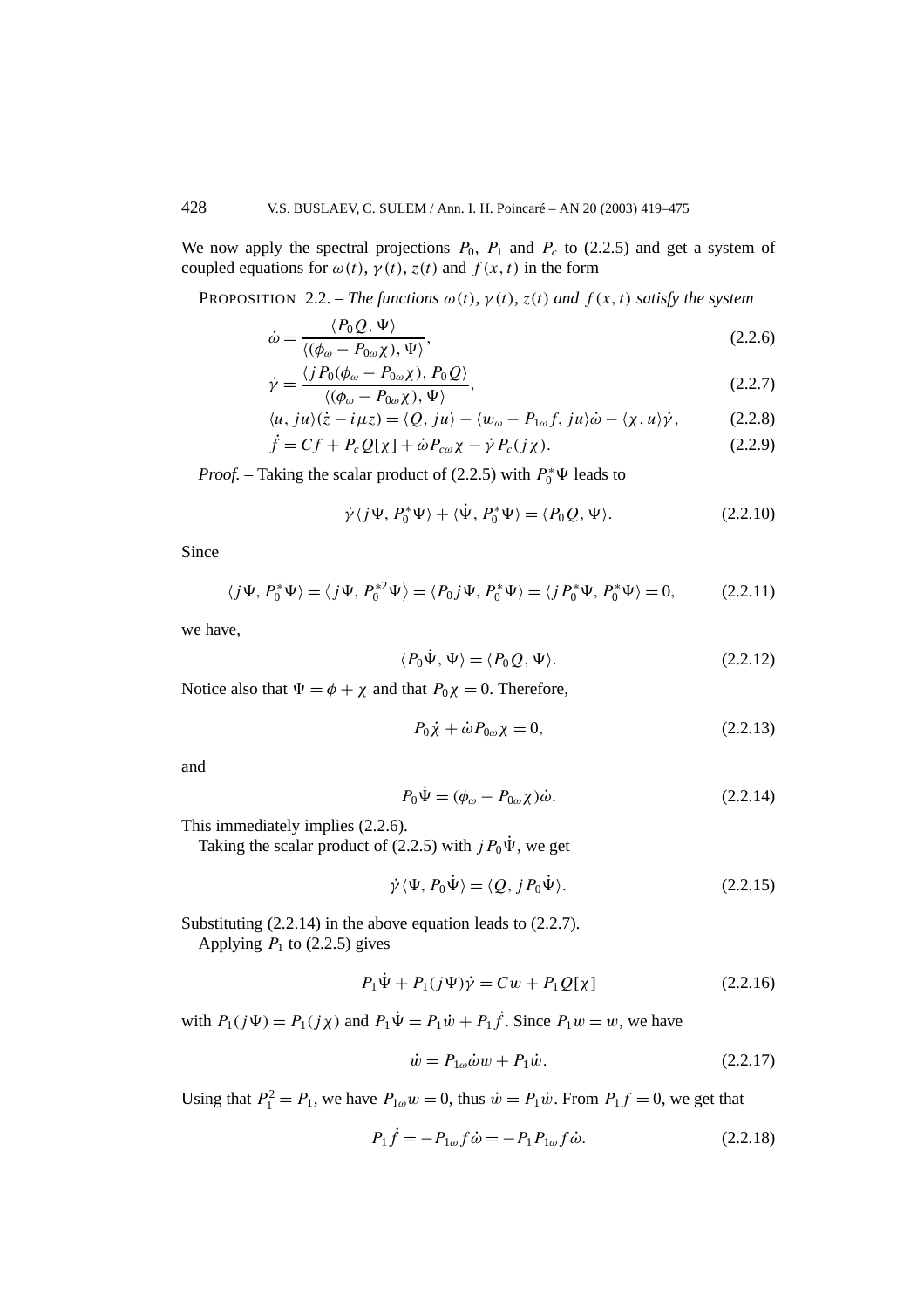Finally, (2.2.16) is rewritten in the form

$$
P_1 \dot{w} - P_1 P_{1\omega} f \dot{\omega} + \dot{\gamma} P_1 j \chi = Cw + P_1 Q[\chi]. \tag{2.2.19}
$$

Using that  $w = zu + \overline{z}u^*$ , and that *u* and  $u^*$  depend on *t* through  $\omega$ , we can write  $\dot{w} = w_t + \dot{\omega} w_\omega$ . Eq. (2.2.16) becomes

$$
w_t + \dot{\omega} P_1(w_{\omega} - P_{1\omega}f) + \dot{\gamma} P_1(j\chi) = Cw + P_1 Q[\chi].
$$
 (2.2.20)

Using that  $w_t = \dot{z}u + \dot{\bar{z}}u^*$  and  $Cw = i\mu(zu - \bar{z}u^*)$  in (2.2.20), we get, after taking the scalar product of this equation with *ju*,

$$
\langle u, ju \rangle (\dot{z} - i\mu z) = \langle Q, ju \rangle - \langle w_{\omega} - P_{1\omega} f, ju \rangle \dot{\omega} - \langle \chi, u \rangle \dot{\gamma}.
$$
 (2.2.21)

Finally, when the projection  $P_c$  is applied to (2.2.5), one gets

$$
\dot{\gamma} P_c(j\Psi) + P_c \dot{\Psi} = Cf + P_c Q. \qquad (2.2.22)
$$

Notice that  $P_c j\phi = 0$  and  $P_c \dot{\phi} = P_c \phi_\omega \dot{\omega} = 0$ . Therefore

$$
\dot{\gamma} P_c(j\chi) + P_c \dot{\chi} = Cf + P_c Q. \qquad (2.2.23)
$$

Furthermore,  $P_c \dot{w} = -P_{c\omega}w\dot{\omega}$ ,  $P_c \dot{f} = \dot{f} - P_{c\omega}f\dot{\omega}$ , and  $P_c \dot{\chi} = \dot{f} - P_{c\omega}\chi\dot{\omega}$ . Substituting  $P_c\dot{\chi}$  in (2.2.22) by the above expression, we get (2.2.9).  $\Box$ 

#### **3. Leading terms and remainders**

#### **3.1. Preliminaries**

This section is devoted to some preliminary useful estimates. We start with a bound for the denominator  $\langle P_0(\phi_\omega - P_{0\omega}\chi), \Psi \rangle$  that appears in the equations of motion (2.2.6)– (2.2.9). We have

$$
\langle P_0(\phi_\omega - P_{0\omega}\chi), \Psi \rangle = \langle \phi_\omega, \phi \rangle \left( 1 - \frac{\langle P_{0\omega}(w+f), \phi \rangle}{\langle \phi_\omega, \phi \rangle} \right) \tag{3.1.1}
$$

with

$$
\frac{\langle P_{0\omega} \chi, \phi \rangle}{\langle \phi_{\omega}, \phi \rangle} = \mathcal{R}(\omega) \left( |z| + \int e^{-\sqrt{\omega} |x|} |f(x)| dx \right) \tag{3.1.2}
$$

where  $\mathcal{R}(\omega)$  is a general notation for functions which remain bounded if  $\omega$  is close to  $\omega_0$ . It could be unbounded and even infinite if  $\omega$  is outside some vicinity of  $\omega_0$ . The formula  $f = \mathcal{R}g$  implies that  $|f| \leq \mathcal{R}g$ . We have

$$
\frac{\langle P_{0\omega}\chi,\phi\rangle}{\langle\phi_{\omega},\phi\rangle} = \mathcal{R}(\omega)\big(|z| + \|f\|_{\rho}\big) \tag{3.1.3}
$$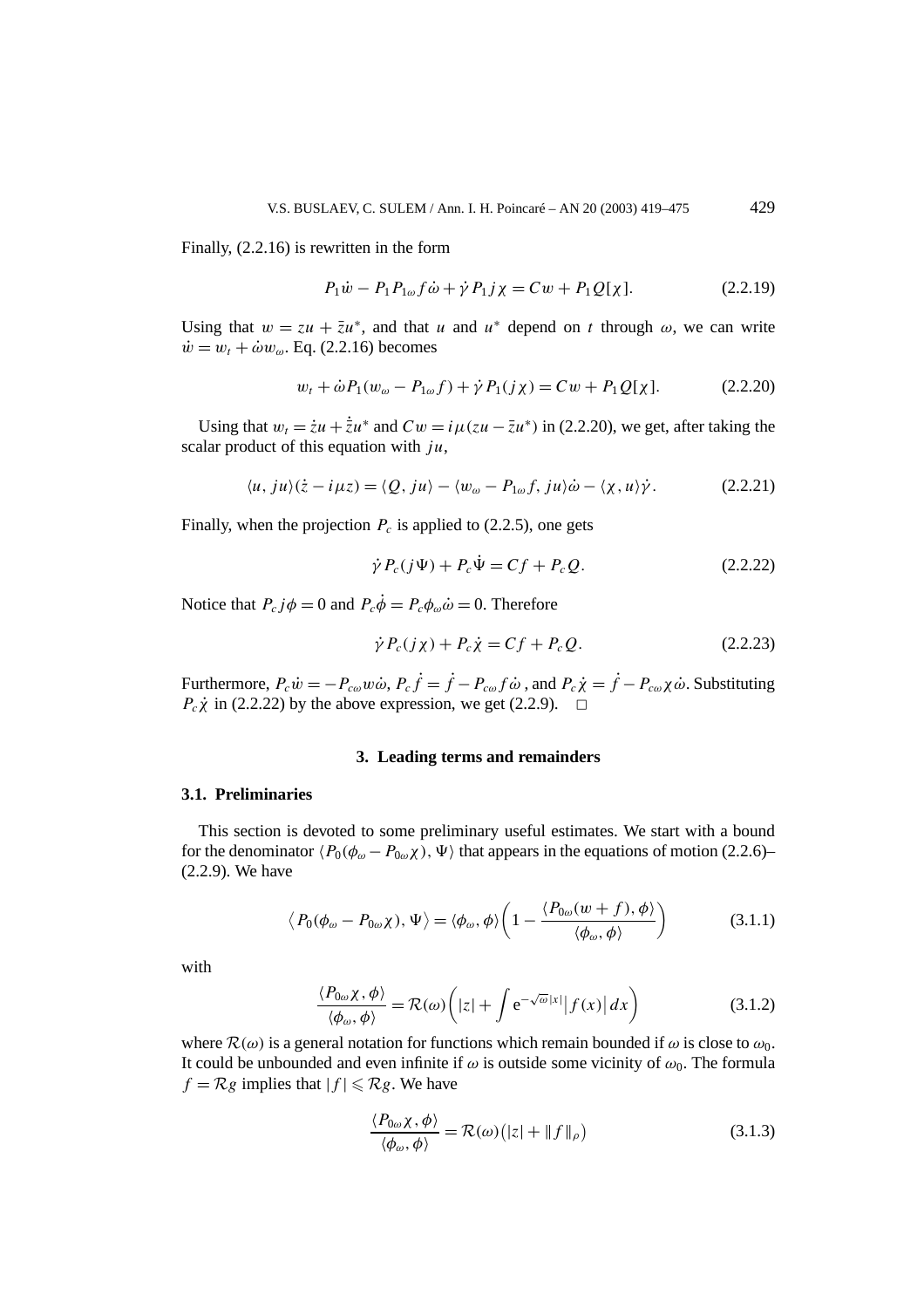where  $\rho(x) = (1 + x^2)^{-\alpha}$ ,  $\alpha$  arbitrary. For  $\alpha > 1/4$ ,  $||f||_{\rho} \leq C ||f||_{\infty}$ , and

$$
\frac{\langle P_{0\omega}\chi,\phi\rangle}{\langle\phi_{\omega},\phi\rangle} = \mathcal{R}(\omega)\big(|z| + \|f\|_{\infty}\big). \tag{3.1.4}
$$

In the following, we will always assume  $\alpha > 1/4$  in the definition of  $\rho$ . We also need to expand the nonlinear term  $F(|\psi|^2)\psi$  near the solitary wave. The Taylor expansion of  $F(|\psi|^2 \psi \text{ near } \phi \text{ is }$ 

$$
F(|\psi|^2)\psi = F(|\phi|^2)\phi + F(|\phi|^2)\chi + 2F'(|\phi|^2)(\chi, \phi)\phi + E[\chi], \tag{3.1.5}
$$

where  $E[\chi]$  contains all the higher order terms which are at least quadratic in  $\chi$ , as  $\chi \rightarrow 0$ . Recalling that *r* is the order of the zero of  $F(s)$  at  $s = 0$ , we expand  $E[\chi]$  in the form

$$
E[\chi] = E_2 + \dots + E_{2r} + E_R \tag{3.1.6}
$$

where  $E_j$  is of order *j* in  $\chi$  and  $E_R$  the remainder. For  $j \leq 2r$ , all the terms  $E_j$  contain powers of  $\varphi$  (which decreases exponentially fast), thus

$$
E_j = \mathcal{R}(x, \omega)|\chi|^j,\tag{3.1.7}
$$

where  $\mathcal{R}(x, \omega)$  denotes functions that satisfy the estimate

$$
\left|\mathcal{R}(x,\omega)\right| \leqslant \mathcal{R}(\omega)e^{-\sqrt{\omega}|x|}.\tag{3.1.8}
$$

However for  $E_R$ , we have only

$$
|E_R| = \mathcal{R}(\omega, |\chi(x)|) |\chi|^{2r+1} = \mathcal{R}(\omega, |z| + ||f||_{\infty}) |\chi|^{2r+1}.
$$
 (3.1.9)

The notation  $R$  when  $R$  depends on several variables has the same meaning as when it depends on one variable only.

More explicitly, the quadratic terms have the form

$$
E_2[\chi, \chi] = F'(|\phi|^2)|\chi|^2 \phi + 2F''(|\phi|^2)(\phi, \chi)^2 \phi + 2F'(|\phi|^2)(\phi, \chi)\chi \qquad (3.1.10)
$$

and the cubic terms

$$
E_3[\chi, \chi, \chi] = \frac{4}{3} F'''(|\phi|^2)(\phi, \chi)^3 \phi + 2F''(|\phi|^2)(\phi, \chi)^2 \chi + F'(|\phi|^2)|\chi|^2 \chi
$$
  
+ 2F''(|\phi|^2)(\phi, \chi)|\chi|^2 \phi. (3.1.11)

It is also useful to define  $E_2[\chi_1, \chi_2]$  as a symmetric quadratic form

$$
E_2[\chi_1, \chi_2] = \frac{1}{2} F'(|\phi|^2) ((\chi_1, \chi_2) + (\chi_2, \chi_1)) \phi + 2F''(|\phi|^2) (\phi, \chi_1) (\phi, \chi_2) \phi + F'(|\phi|^2) ((\phi, \chi_2) \chi_1 + (\phi, \chi_1) \chi_2).
$$
 (3.1.12)

Notice that  $E_2$  satisfies the following property

$$
\langle E_2[X, Y], Z \rangle = \langle X, E_2[Y^*, Z] \rangle \tag{3.1.13}
$$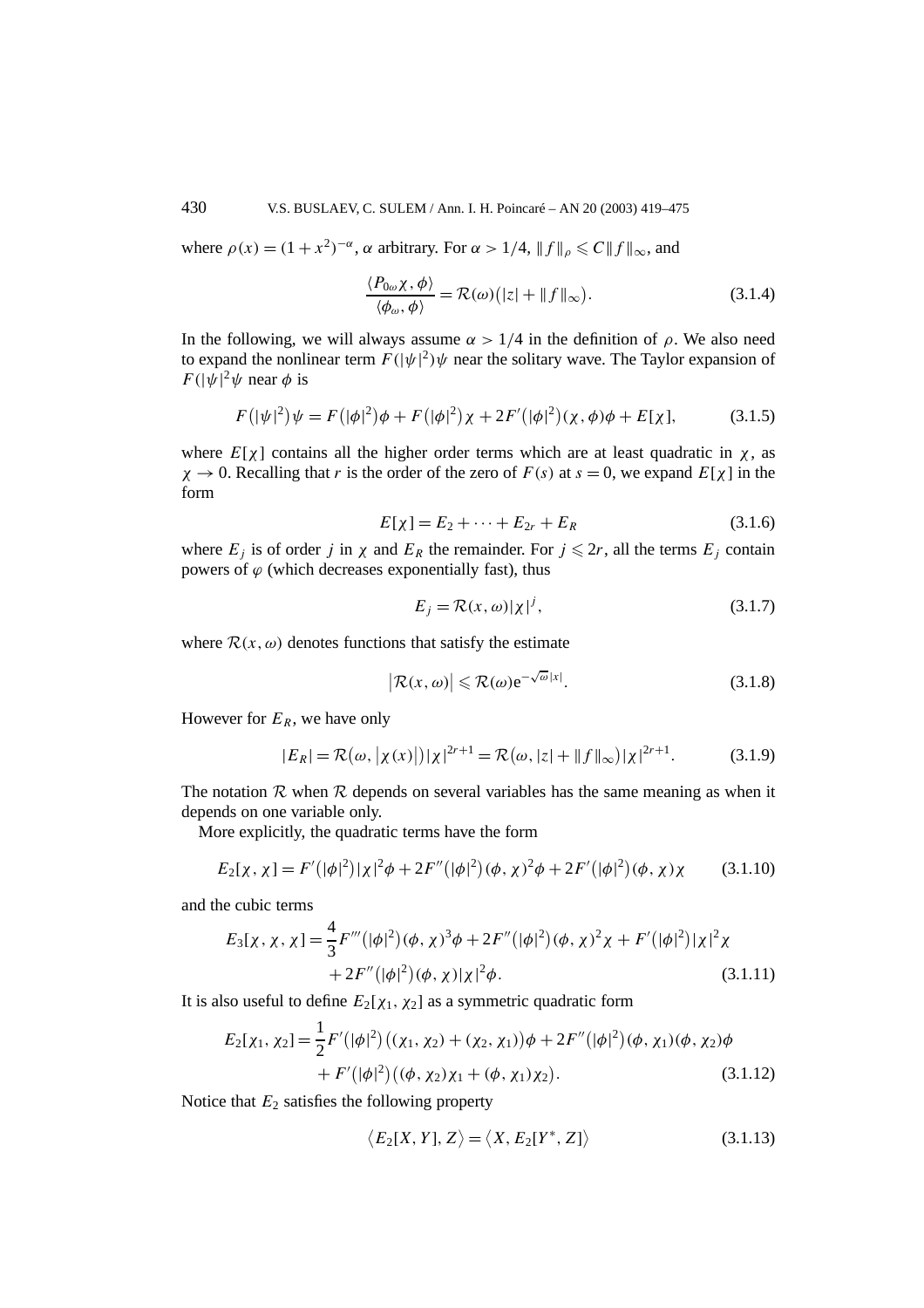where *X*, *Y*, *Z* are complex valued vector functions and  $X^* = (\bar{X}_1, \bar{X}_2)$ .

## **3.2.** Leading terms and remainders for  $\dot{y}$ ,  $\dot{\omega}$  and  $\dot{z}$

Using the calculations of the previous section, we can now rewrite Eqs. (2.2.6)–(2.2.8) describing the time evolution of  $\gamma$ ,  $\omega$  and  $\zeta$  and separate leading terms and remainders. We get

$$
\dot{\gamma} = -\frac{\langle E_2[w, w] + 2E_2[w, f], \phi_{\omega}\rangle}{\langle \phi, \phi_{\omega}\rangle} \n- \langle \phi, \phi_{\omega}\rangle^{-2} \left[ \langle \langle E_3[w, w, w], \phi_{\omega}\rangle - \langle E_2[w, w], P_{0\omega}w \rangle \rangle \langle \phi, \phi_{\omega}\rangle \right] \n+ \langle E_2[w, w], \phi_{\omega}\rangle \langle \langle P_{0\omega}w, \phi \rangle - \langle w, \phi_{\omega}\rangle \right] + \Gamma_R,
$$
\n(3.2.1)

where

$$
\Gamma_R = \mathcal{R}(\omega, |z| + \|f\|_{\infty}) \left(|z|^2 + \|f\|_{\rho}\right)^2.
$$
 (3.2.2)

In the above equation,  $\mathcal{R}(\omega, |z| + ||f||_{\infty})$  is a quantity that remains bounded if  $\omega$  is in the vicinity of  $\omega_0$  and if  $|z| + ||f||_{\infty}$  is bounded. Similarly, Eq. (2.2.6) for  $\omega$  is rewritten

$$
\dot{\omega} = \frac{\langle E_2[w, w] + 2E_2[w, f], j\phi \rangle}{\langle \phi, \phi_\omega \rangle} \n+ \langle \phi, \phi_\omega \rangle^{-2} [\langle \langle E_3[w, w, w], j\phi \rangle + \langle E_2[w, w], P_0j\chi \rangle \rangle \langle \phi, \phi_\omega \rangle \n+ \langle E_2[w, w], j\phi \rangle (\langle P_{0\omega}w, \phi \rangle - \langle \phi_\omega, w \rangle)] + \Omega_R,
$$
\n(3.2.3)

where

$$
\Omega_R = \mathcal{R}(\omega, |z| + ||f||_{\infty}) (|z|^2 + ||f||_{\rho})^2.
$$
 (3.2.4)

It is useful to notice that

$$
\langle E_2[w, w], j\phi \rangle = z^2 \langle E_2[u, u], j\phi \rangle + \overline{z}^2 \langle E_2[u^*, u^*], j\phi \rangle + 2z\overline{z} \langle E_2[u, u^*], j\phi \rangle. \tag{3.2.5}
$$

Using the definition of  $E_2$ , and that  $u = (u_1, u_2)$  with  $u_1$  real and  $u_2$  pure imaginary, we have that

$$
\langle E_2[u, u^*], j\phi \rangle = 0. \tag{3.2.6}
$$

Thus,

$$
\langle E_2[w, w], j\phi \rangle = (z^2 - \bar{z}^2) \langle E_2[u, u], j\phi \rangle \tag{3.2.7}
$$

and

$$
\langle E_2[u, u], j\phi \rangle = \frac{1}{\langle \phi, \phi_\omega \rangle} 2 \int F'(|\phi|^2)(u, \phi)(u, j\phi) dx \tag{3.2.8}
$$

is purely imaginary.

Finally, we rewrite (2.2.8) in the form:

$$
\dot{z} - i\mu z = -\frac{\langle E_2[w, w] + 2E_2[w, f] + E_3[w, w, w], u\rangle}{\langle u, ju \rangle} - \frac{\langle w_\omega, ju \rangle \langle E_2[w, w], j\phi \rangle - \langle w, u \rangle \langle E_2[w, w], \phi_\omega \rangle}{\langle \phi, \phi_\omega \rangle \langle u, ju \rangle} + Z_R, \quad (3.2.9)
$$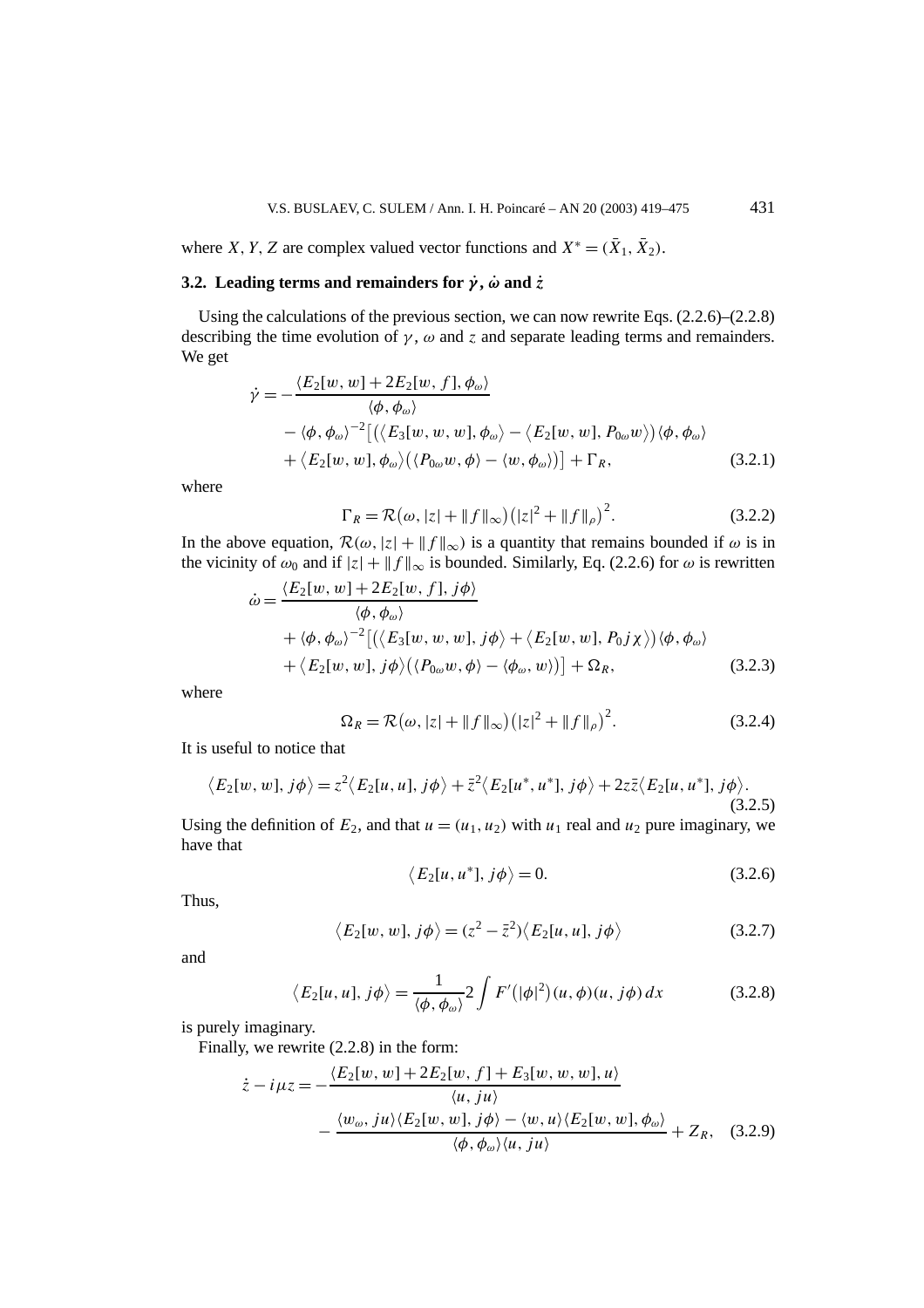where

$$
Z_R = \mathcal{R}(\omega, |z| + ||f||_{\infty}) (|z|^2 + ||f||_{\rho})^2.
$$
 (3.2.10)

PROPOSITION  $3.1 - \langle u, ju \rangle = i\delta$ , with  $\delta > 0$ .

*Proof. –* Indeed,

$$
\langle u, ju \rangle = \int_{\mathbf{R}} u_1(u_2 - u_2^*) dx = 2 \int_{\mathbf{R}} u_1 u_2 dx.
$$
 (3.2.11)

Using (2.1.5),

$$
\langle u, ju \rangle = \frac{2}{i\mu} \int u_2 \mathcal{D}_2 u_2 \, dx = \frac{2}{i\mu} \int u_2 \left( -\frac{d^2}{dx^2} + \omega + F(|\phi|^2) \right) u_2 \, dx. \tag{3.2.12}
$$

Since *u*<sub>2</sub> is purely imaginary and  $\phi$  is the only eigenfunction of the operator  $-\frac{d^2}{dx^2} + \omega +$  $F(|\phi|^2)$  corresponding to the minimal spectral point 0, the integral is strictly negative and the result follows.  $\square$ 

*Remark*. – It is shown in [2] that under Assumption (SP),  $\langle \phi, \phi_\omega \rangle > 0$  for  $\omega = \omega_0$  and consequently for  $\omega$  close to  $\omega_0$ .

## **3.3.** Leading terms and remainders for  $\dot{f}$

We now turn to Eq. (2.2.9) for *f* that we rewrite in the form

$$
\dot{f} = Cf - P_c j E_2[w, w] + \dot{\gamma} i (P_+ - P_-) f + F_R
$$
\n(3.3.1)

where the remainder  $F_R$  is

$$
F_R = -P_c j(E[\chi] - E_2[w, w]) - \dot{\omega} P_{d\omega} \chi + \dot{\gamma} P_c j^{-1} w + \dot{\gamma} (P_c j^{-1} - i(P_+ - P_-)) f. \tag{3.3.2}
$$

As we have seen before,

$$
P_c Q[\chi] = -P_c j E[\chi] \tag{3.3.3}
$$

and

$$
E[\chi] = E_2[w, w] + \mathcal{R}(x; \omega, |z| + ||f||_{\infty}) (|z|^3 + |z||f| + |f|^2) + \mathcal{R}(\omega, |z| + ||f||_{\infty}) |\chi|^{2r+1}.
$$
 (3.3.4)

Denoting  $E_R = \mathcal{R}(\omega, |z| + ||f||_{\infty}) |\chi|^{2r+1}$  we have

$$
P_c j E_R = j E_R - P_d j E_R \tag{3.3.5}
$$

with

$$
P_d j E_R = \mathcal{R}(x; \omega, |z| + \|f\|_{\infty}) \left( |z|^{2r+1} + \|f\|_{\infty}^{2r-1} \|f\|_{\rho}^2 \right).
$$
 (3.3.6)

We rewrite the remainder  $F_R$  as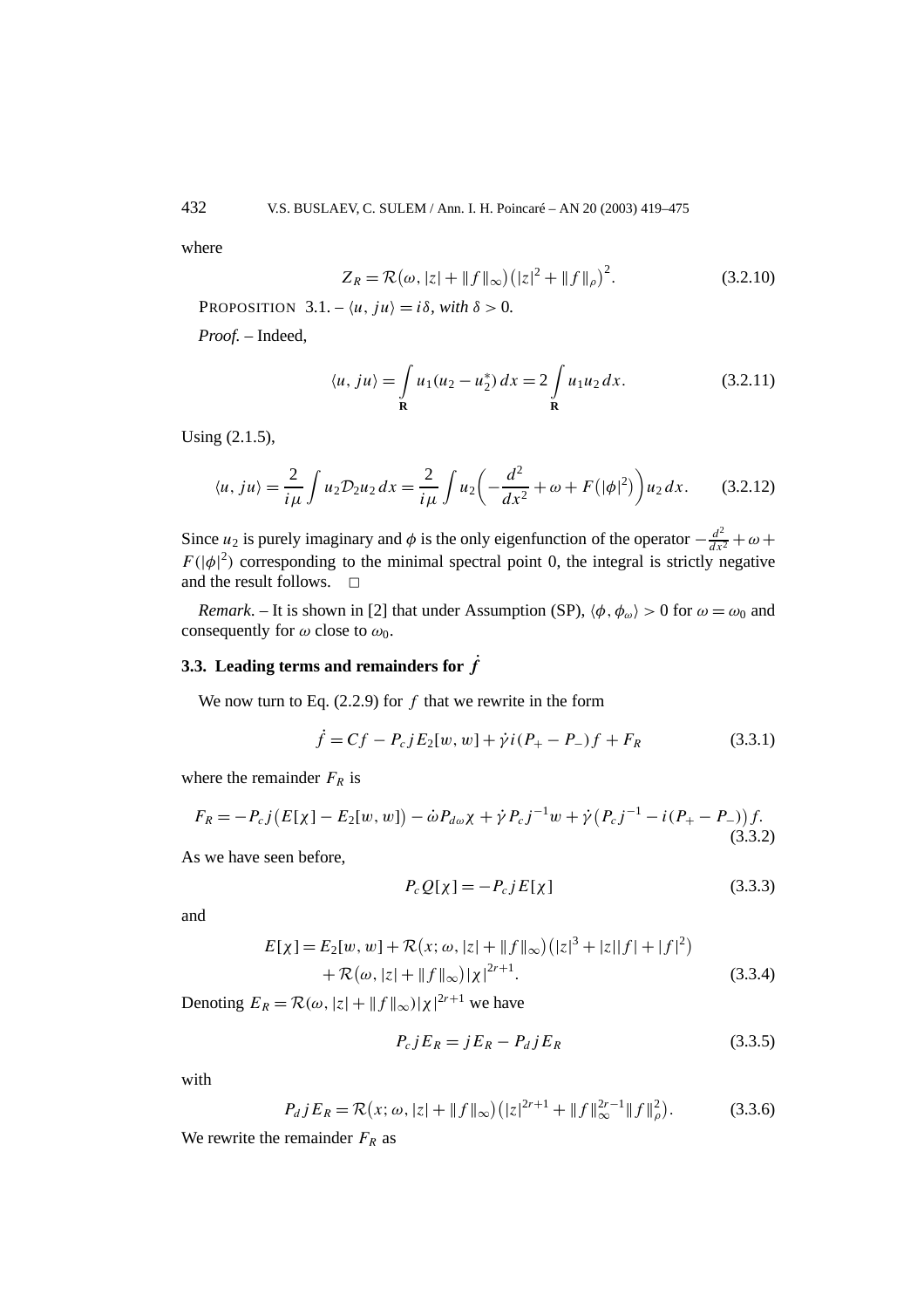V.S. BUSLAEV, C. SULEM / Ann. I. H. Poincaré – AN 20 (2003) 419–475 433

$$
F_R = -P_c j(E[\chi] - E_2[w, w]) - \dot{\omega} P_{d\omega}\chi + \dot{\gamma} P_c j^{-1} w + \dot{\gamma} (P_c j^{-1} - i(P_+ - P_-)) f.
$$
 (3.3.7)

To estimate  $F_R$ , we separate it in several parts as follows:

$$
F_R = F_1 + F_2 + F_3 + F_4 + F_5 \tag{3.3.8}
$$

with

$$
F_1 = -P_c j(E_2[\chi] + \dots + E_{2r}[\chi] - E_2[w, w]), \qquad (3.3.9)
$$

$$
F_2 = -P_c j E_R, \t\t(3.3.10)
$$

$$
F_3 = \dot{\omega} P_{c\omega} \chi = -\dot{\omega} P_{d\omega} \chi, \qquad (3.3.11)
$$

$$
F_4 = \dot{\gamma} P_c jw = \dot{\gamma} jw - \dot{\gamma} P_d jw, \qquad (3.3.12)
$$

$$
F_5 = \dot{\gamma} \left[ P_c j^{-1} - i (P_+ - P_-) \right] f. \tag{3.3.13}
$$

It is convenient to separate  $F_2$  in two parts,

$$
F_2 = F_2' + F_2'' \tag{3.3.14}
$$

with

$$
F_2' = -jE_R,\t\t(3.3.15)
$$

$$
F_2'' = P_d j E_R. \tag{3.3.16}
$$

PROPOSITION 3.2. – *We have the following estimates*:

$$
||(1+x^2)F_1||_2 = \mathcal{R}(\omega, |z| + ||f||_{\infty})(|z|^3 + |z||f||_{\rho} + ||f||_{\infty}||f||_{\rho}), \quad (3.3.17)
$$

$$
||(1+x^2)F_2''||_2 = \mathcal{R}(\omega, |z| + ||f||_{\infty})(|z|^{2r+1} + ||f||_{\infty}||^{2r}||f||_{\rho}),
$$
(3.3.18)

$$
||(1+x^2)F_3||_2 = |\mathcal{R}(\omega)||\dot{\omega}||_2 + ||f||_{\infty}),
$$
\n(3.3.19)

$$
||(1+x^2)F_4||_2 = \mathcal{R}(\omega)|\dot{\gamma}||z|,
$$
\n(3.3.20)

$$
||(1+x^2)F_5||_2 = \mathcal{R}(\omega)|\dot{\gamma}||f||_{\rho}.
$$
\n(3.3.21)

*Proof.* – Estimates for  $F_1$ ,  $F_2''$ ,  $F_3$ ,  $F_4$ , are straightforward. Inequality (3.3.21) for  $F_5$ is a consequence of Proposition 2.1.  $\Box$ 

PROPOSITION 3.3. – *The term F* <sup>2</sup> *is estimated as follows*:

$$
||F_2'||_2 = \mathcal{R}(\omega, |z| + ||f||_{\infty}) (|z|^{2r} + ||f||_{L^{\infty}}^{2r}),
$$
\n(3.3.22)

$$
||(1+x^2)F'_2||_1 = \mathcal{R}(\omega, |z| + ||f||_{\infty})(1+t)(|z| + ||f||_{\infty})^{2r-1}.
$$
 (3.3.23)

*Proof.* – First consider  $||F_2'||_2$ . We have

$$
||F_2'||_2^2 = \mathcal{R}(\omega, |z| + ||f||_{\infty}) \int |\chi|^{2(2r+1)} dx
$$
  
\$\leq \mathcal{R}(\omega, |z| + ||f||\_{\infty}) (|z| + ||f||\_{\infty})^{4r} ||\chi||\_2^2\$. (3.3.24)

Using the conservation of the  $L_2$ -norm of  $\psi$ , we have

$$
\|\chi\|_{L^2} \leqslant C + \mathcal{R}(\omega). \tag{3.3.25}
$$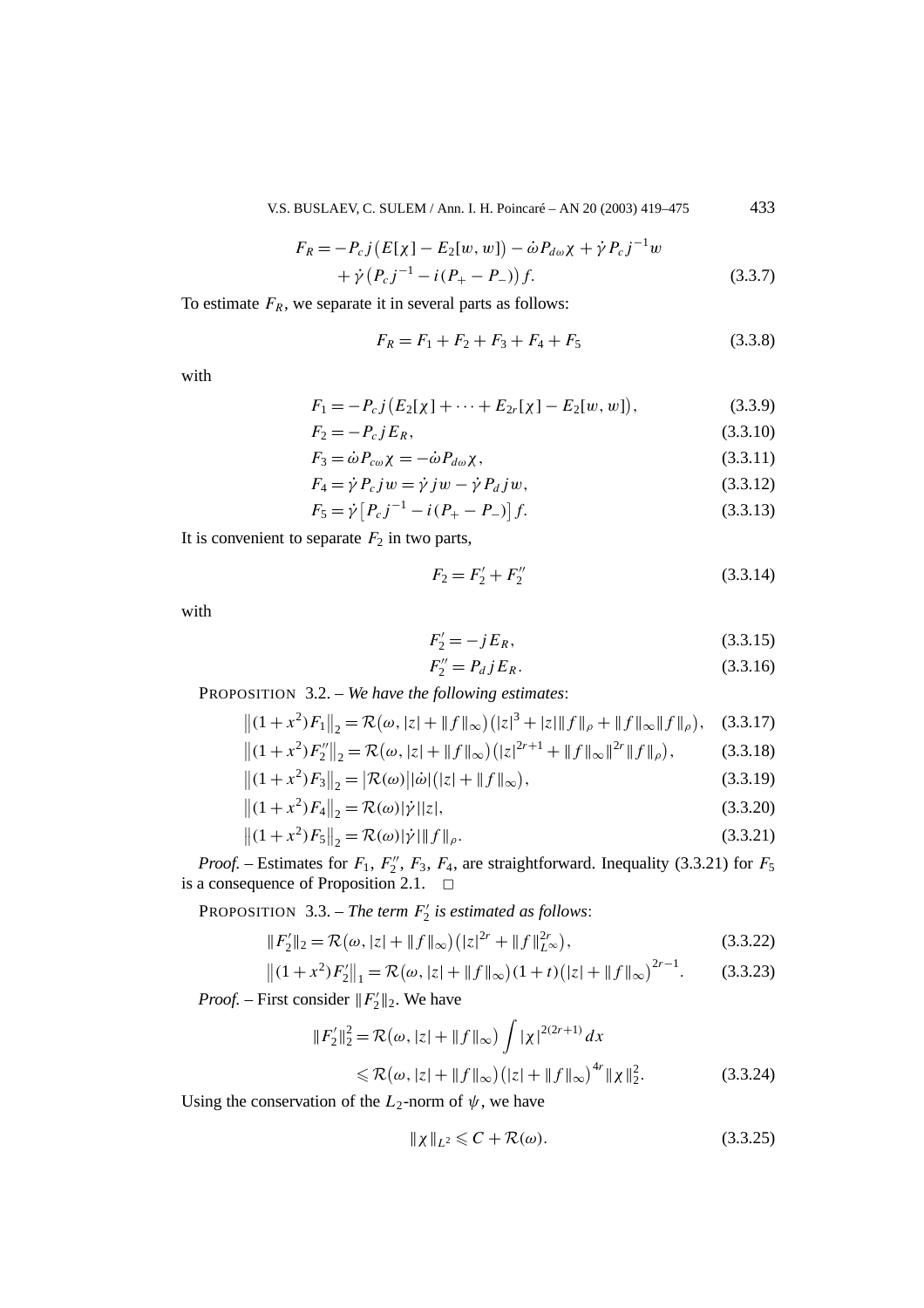After substitution in the estimate for  $||F_2'||_2$ , we get (3.3.22). To obtain (3.3.23), we use the classical estimate on the weighted  $L^2$ -norm of the solution [6]

$$
\left(\int (1+x^2)|\psi|^2\,dx\right)^{1/2} \leqslant C\left(\|\psi_0\|_{H^1}\right)(1+t)\left\|(1+|x|)\psi_0\right\|_2. \tag{3.3.26}
$$

It follows that

$$
||(1+x^2)F'_2||_1 = \mathcal{R}(\omega, |z| + ||f||_{\infty})(1+t)(|z| + ||f||_{\infty})^{2r-1}.
$$
 (3.3.27)

These estimates are sufficient to bound  $||f||_{\infty}$ , but not  $||f||_{\rho}$ ,  $\omega$ ,  $\gamma$  and  $\zeta$ . For the latter, we need to consider the leading terms more carefully. This is done in the next section.  $\square$ 

We conclude by summarizing the results of this section. Let us rewrite  $F_R = F_I + F_{II}$ , with

$$
F_1 = F_1 + F_2'' + F_3 + F_4 + F_5
$$
, and  $F_{II} = F_2'$ . (3.3.28)

PROPOSITION 3.4. – *The evolution equation for f is*

$$
\dot{f} = C(\omega)f - P_c j E_2[w, w] + i\dot{\gamma}(P_+ - P_-)f + F_R \tag{3.3.29}
$$

*with a remainder*  $F_R = F_I + F_{II}$  *satisfying* 

$$
||(1+x^2)F_1||_2 = \mathcal{R}(\omega, |z| + ||f||_{\infty})(|z|^3 + (|z| + ||f||_{\infty})||f||_{\rho}),
$$
(3.3.30)

$$
||F_{\text{II}}||_2 + ||(1+x^2)F_{\text{II}}||_1 = \mathcal{R}(\omega, |z| + ||f||_{\infty})(1+t)(|z| + ||f||_{\infty})^{2r-1}.
$$
 (3.3.31)

#### **4. Transformation of the evolution equations**

Our goal is to transform the evolution equations for  $\gamma$ ,  $\omega$ , *z* and *f* to a more simple, canonical form. We will use the idea of normal coordinates, trying to keep unchanged the estimates for the remainders.

#### **4.1. Equation for** *ω*

Eq. (3.2.3) can be represented in the form

$$
\dot{\omega} = \Omega_{20}(\omega)z^2 + \Omega_{11}(\omega)z\bar{z} + \Omega_{02}(\omega)\bar{z}^2 + \Omega_{30}(\omega)z^3 + \Omega_{21}(\omega)z^2\bar{z} \n+ \Omega_{12}(\omega)z\bar{z}^2 + \Omega_{03}\bar{z}^3 + z\langle f, \Omega'_{10} \rangle + \bar{z}\langle f, \Omega'_{01} \rangle + \Omega_R.
$$
\n(4.1.1)

Notice that  $\Omega_{ij} = \overline{\Omega}_{ji}$ . Furthermore,

$$
\Omega_{20} = \bar{\Omega}_{02} = \frac{\langle E_2[u, u], j\phi \rangle}{\langle \phi, \phi_\omega \rangle} = \frac{2}{\langle \phi, \phi_\omega \rangle} \int dx \, F'(|\phi|^2)(\phi, u)(u, j\phi) \tag{4.1.2}
$$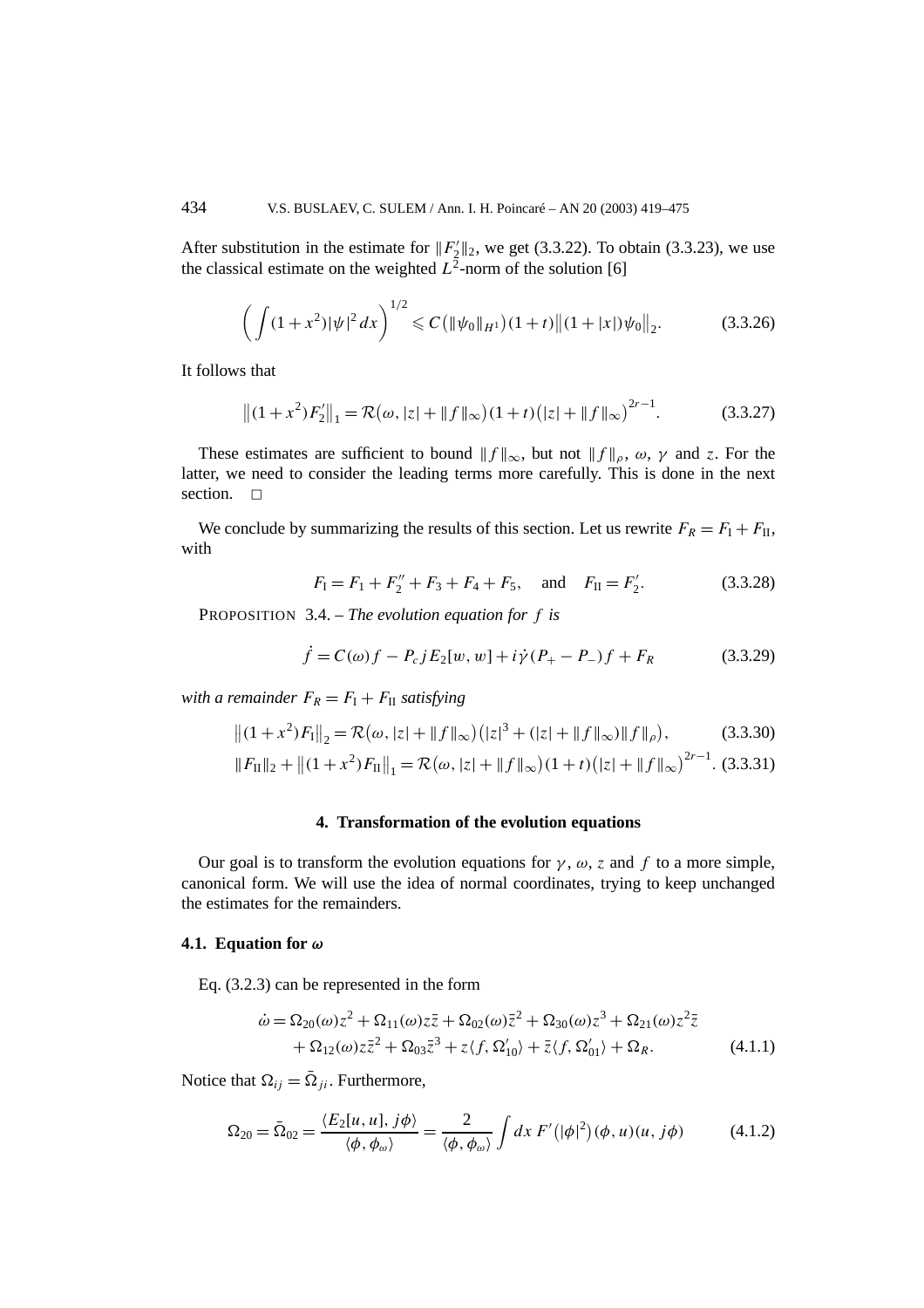is purely imaginary and  $\Omega_{11} = -\frac{\langle E_2[u, u^*], j\phi \rangle}{\langle \phi, \phi_\omega \rangle} = 0$  (see (3.2.6)). Using the property (3.1.13), we find that the coefficients  $\Omega_{10}^{N}$  and  $\Omega_{01}^{N}$  are given by

$$
\Omega'_{10} = \bar{\Omega}'_{01} = 2 \frac{E_2[u^*, j\phi]}{\langle \phi, \phi_\omega \rangle}.
$$
\n(4.1.3)

Let us now consider the equation for *z*. It has the form

$$
\begin{aligned} \dot{z} &= i \left( \mu z + Z_{20} z^2 + Z_{11} z \bar{z} + Z_{02} \bar{z}^2 + Z_{30} z^3 + Z_{21} z^2 \bar{z} + Z_{12} z \bar{z}^2 + Z_{03} \bar{z}^3 \right) \\ &+ z \langle f, Z'_{10} \rangle + \bar{z} \langle f, Z'_{01} \rangle + Z_R. \end{aligned} \tag{4.1.4}
$$

We have

$$
Z_{20} = \frac{\langle E_2[u, u], u \rangle}{\langle u, ju \rangle}, \qquad Z_{11} = \frac{\langle E_2[u, u^*], u \rangle}{\langle u, ju \rangle}, \qquad Z_{02} = \frac{\langle E_2[u^*, u^*], u^* \rangle}{\langle u, ju \rangle},
$$
  
\n
$$
Z'_{10} = -2 \frac{E_2[u^*, u]}{\langle u, ju \rangle}, \qquad Z'_{01} = -2 \frac{E_2[u, u]}{\langle u, ju \rangle}.
$$
\n(4.1.5)

**PROPOSITION** 4.1. – *There exist coefficients*  $b_{ij}(\omega)$ ,  $0 \leq i, j \leq 3$ , and vector-func*tions*  $b'_{ij}(x, \omega)$ *, such that the new function*  $\omega_1$  *defined as* 

$$
\omega_1 = \omega + b_{20}(\omega)z^2 + b_{02}(\omega)\bar{z}^2 + b_{30}(\omega)z^3 + b_{21}(\omega)z^2\bar{z} + b_{12}z\bar{z}^2
$$
  
+  $b_{03}\bar{z}^3 + z\langle f, b'_{10}\rangle + \bar{z}\langle f, b'_{01}\rangle$  (4.1.6)

*obeys the differential equation*

$$
\dot{\omega}_1 = \widehat{\Omega_R} \tag{4.1.7}
$$

*and*  $\widehat{\Omega_R}$  *satisfies the same estimate* (3.2.4) *as*  $\Omega_R$ *.* 

*Proof. –* The calculation follows the classical method of normal coordinates. Substituting  $\dot{\omega}$ ,  $\dot{z}$ ,  $\dot{\bar{z}}$ , and  $\dot{f}$  from (4.1.1), (4.1.4), (3.3.29) into the equation for  $\dot{\omega}_1$ , we get

$$
\begin{split}\n\dot{\omega}_{1} &= \left(1 + b_{20\omega}z^{2} + b_{02\omega}\bar{z}^{2} + b_{30\omega}z^{3} + b_{21\omega}z^{2}\bar{z} + b_{12\omega}z\bar{z}^{2} + b_{03}\bar{z}^{3}\right. \\
&\quad \left. + z \left(f, b'_{10\omega}\right) + \bar{z}\left(f, b'_{01\omega}\right)\right)\dot{\omega} + \left(2b_{20}z + 3b_{30}z^{2} + 2b_{21}z\bar{z} + b_{12}\bar{z}^{2} + \left\langle f, b'_{10}\right\rangle\right)\dot{z} \\
&+ \left(2b_{02}\bar{z} + b_{21}z^{2} + 2b_{12}z\bar{z} + 3b_{03}\bar{z}^{2} + \left\langle f, b'_{01}\right\rangle\right)\dot{\bar{z}} + z\left(\dot{f}, b'_{10}\right) + \bar{z}\left\langle f, b'_{01}\right\rangle \\
&= \Omega_{20}z^{2} + \Omega_{02}\bar{z}^{2} + \Omega_{30}z^{3} + \Omega_{21}z^{2}\bar{z} + \Omega_{12}z\bar{z}^{2} + \Omega_{03}\bar{z}^{3} + z\left\langle f, \Omega'_{10}\right\rangle \\
&+ \bar{z}\left\langle f, \Omega'_{01}\right\rangle + \Omega_{R} + 2b_{20}z\left(i\mu z + i\bar{z}_{20}z^{2} + i\bar{z}_{11}z\bar{z} + i\bar{z}_{02}\bar{z}^{2}\right) \\
&+ \left(3b_{30}z^{2} + 2b_{21}z\bar{z} + b_{12}\bar{z}^{2} + \left\langle f, b'_{10}\right\rangle\right)\left(i\mu z\right) \\
&+ 2b_{02}\bar{z}\left(-i\mu\bar{z} - i\bar{z}_{20}\bar{z}^{2} - i\bar{z}_{11}\bar{z}z - i\bar{z}_{02}z^{2}\right) \\
&+ \left(b_{21}z^{2} + 2b_{12}z\bar{z} + 3b_{03}\bar{z}^{2} + \left\langle f, b'_{01}\right\rangle\right)\left(-i\mu\bar{z}\
$$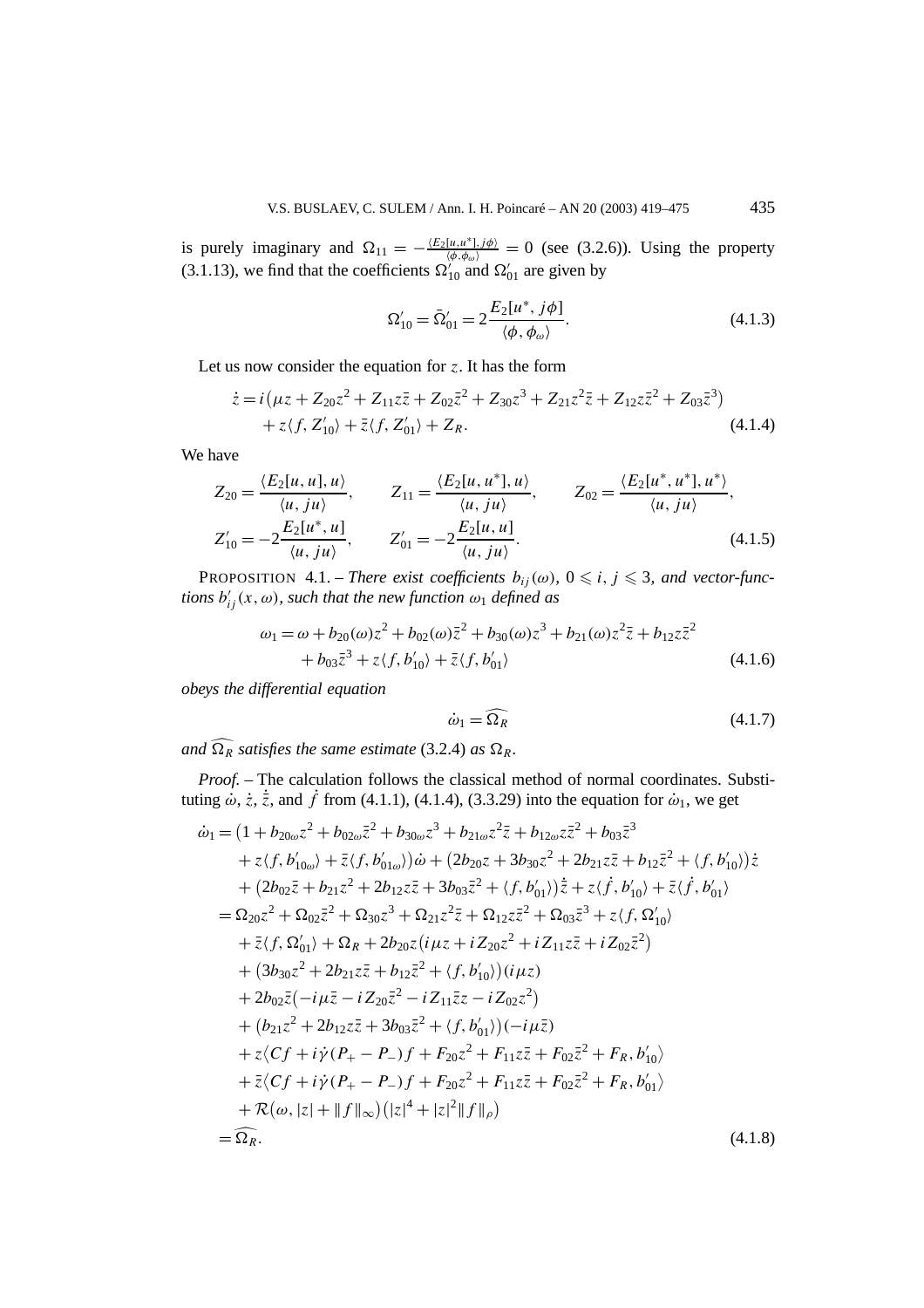Comparison of the coefficients of  $z^2$ ,  $\bar{z}^2$ ,  $z^3$ ,  $z^2\bar{z}$ ,  $z\bar{z}^2$ ,  $\bar{z}^3$ ,  $z\bar{f}$  and  $\bar{z}f$ , leads to a system of equations for the coefficients  $b_{ij}$  and  $b'_{ij}$ . In particular,

$$
b_{20} = \frac{i}{2\mu} \Omega_{20}, \qquad b_{02} = -\frac{i}{2\mu} \Omega_{02}, \tag{4.1.9}
$$

$$
\Omega_{30} + 2i Z_{20} b_{20} + 3i \mu b_{30} + \langle F_{02}, b'_{10} \rangle = 0, \tag{4.1.10}
$$

$$
\Omega_{21} + 2i Z_{11} b_{20} + i \mu b_{21} - 2i Z_{02} b_{02} + \langle F_{11}, b'_{10} \rangle + \langle F_{20}, b'_{10} \rangle = 0, \quad (4.1.11)
$$

$$
\Omega'_{10} - i\mu b'_{10} + C^* b'_{10} = 0 \tag{4.1.12}
$$

and thus,

$$
b'_{10} = -(C^* - i\mu)^{-1} \Omega'_{10}.
$$
\n(4.1.13)

The coefficient  $\Omega'_{10} \in X_c$  and we can require that  $b'_{10}$  belongs to  $X_c$ .

Equations for  $b_{30}$  and  $b_{21}$  can be solved once  $b_{02}$  and  $b'_{10}$  have been calculated. It follows that

$$
\widehat{\Omega}_R = \Omega_R + \mathcal{R}(\omega, |z| + ||f||_{\infty}) (|z|^4 + |z|^2 ||f||_{\rho})
$$
  
=  $\mathcal{R}(\omega, |z| + ||f||_{\infty}) (|z|^2 + ||f||_{\rho})^2$ .  $\square$  (4.1.14)

*Remark*. – If we apply the same method to the equation for *z* (see  $(4.1.4)$ ), a change of variables similar to  $(4.1.9)$ – $(4.1.12)$  leads to a system of equations for the coefficients  $c_{ij}$  of *z*. The analogous equation of (4.1.13) for the coefficients  $c'_{01}$  has now the form

$$
(C^* + 2i\mu)c'_{01} = -iZ'_{10}.
$$
\n(4.1.15)

Note that  $-2i\mu$  is a point in the continuous spectrum of  $C^*$ , thus the function  $c'_{01}$  does not vanish at infinity. This implies that in the expression for the new variable  $z_1$ , the term  $\bar{z}\langle f, c'_{01} \rangle$  can have a complicated structure. The function  $f$  itself does not decrease well enough at infinity. To proceed with the equation for  $z$ , we have to analyze carefully the behavior of *f* .

## **4.2. Transformation of the equation for** *f*

#### **4.2.1. Decomposition of** *f*

In Section 3.3, we transformed the evolution equation (2.2.9) for *f* into (3.3.29) with estimates on the remainder. The difficulty however is that  $\omega$  is not a constant (it is a function of *t*) and  $C(\omega)$  and  $P_c j$  are not in simple relation. For this reason, let us come back to (2.2.9) rewritten in the form

$$
\dot{f} = C(\omega)f + \dot{\gamma} P_c j^{-1} f - P_c j E_2[w, w] + \widehat{F}_R, \tag{4.2.1}
$$

where  $\widehat{F}_R = \widehat{F}_I + F_{II}$  and  $\widehat{F}_I = F_1 + F_2'' + F_3 + F_4$ . Let us fix a time interval [0, *T*] and decompose *f* into

$$
f = g + h \tag{4.2.2}
$$

with  $g \in X_T^d$  and  $h \in X_T^c$ , where  $X_T^d = P_T^d X$  is the spectral space associated to the discrete spectrum at time *T* and  $X_T^c = P_T X$  the spectral space associated to the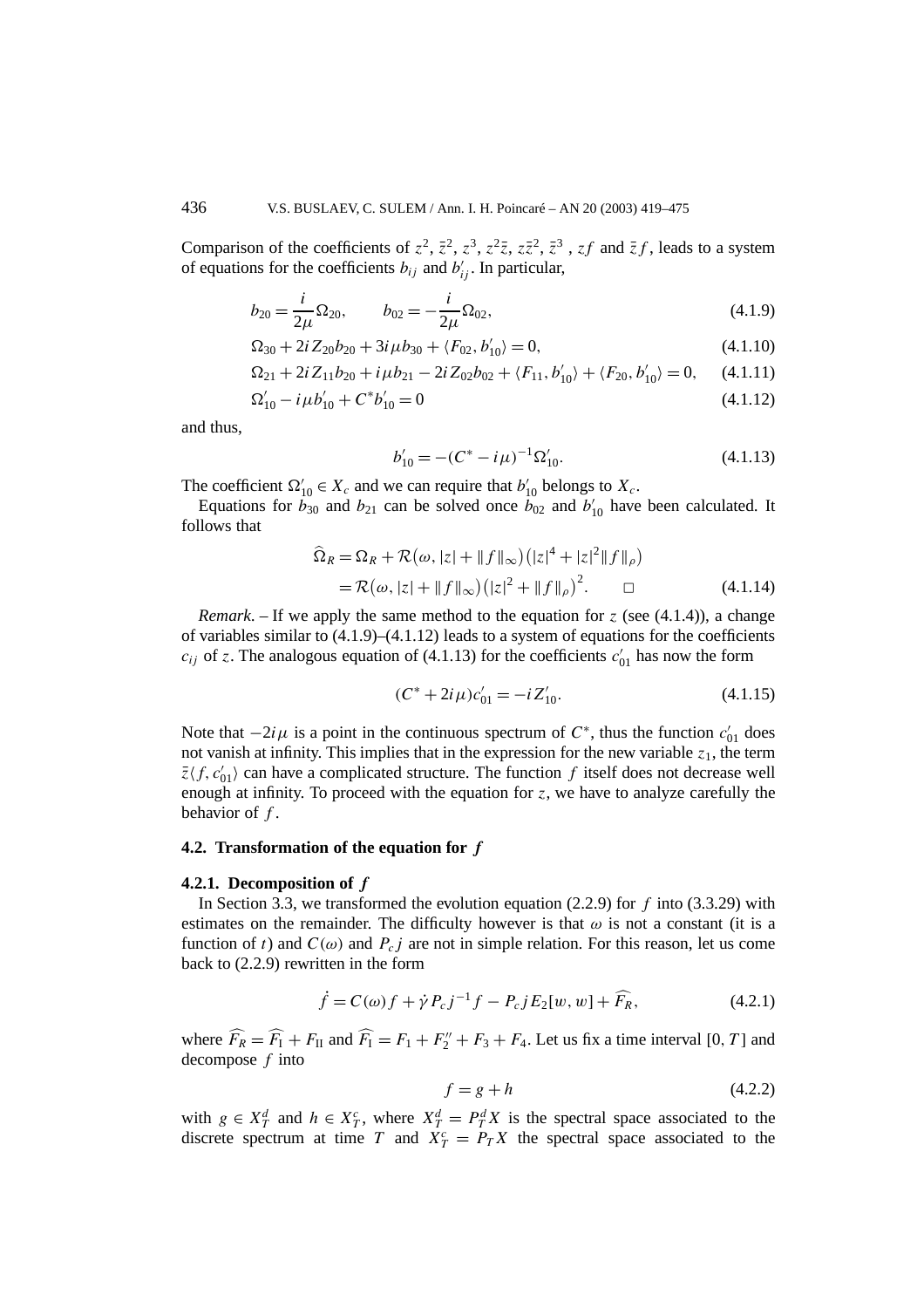continuous spectrum at time *T*,  $P_T = P_c(\omega(T))$  and  $P_T^d = I - P_T$ . In the following, we denote  $\omega_T = \omega(T)$  and  $C_T = C(\omega_T)$ . Notice that  $g_{|t=T} = 0$ .

One has

$$
P_d(\omega) f = 0,\t\t(4.2.3)
$$

which implies that

$$
g + (P_d - P_T^d)g + (P_d - P_T^d)h = 0.
$$
\n(4.2.4)

This will be used to estimate *g* in terms of *h*, since  $P_d - P_T^d$  is a 'small' operator in any reasonable norm.

Introducing the notation  $\mathcal{R}_1(\omega) = \mathcal{R}(\|\omega - \omega_0\|_{C[0,T]})$ , we have

PROPOSITION 4.2. – *The function g is estimated in terms of h as follows*:

$$
||g||_{\rho} = \mathcal{R}_1(\omega)|\omega_T - \omega||h||_{\rho},\tag{4.2.5}
$$

$$
||g||_{\infty} = \mathcal{R}_1(\omega)|\omega_T - \omega||h||_{\rho}.
$$
\n(4.2.6)

Notice that

$$
||h||_{\rho} = ||P_T f||_{\rho} = ||(1 - P_T^d) f||_{\rho} = \mathcal{R}_1(\omega) ||f||_{\rho}.
$$
 (4.2.7)

Applying the projection  $P_T$  to (4.2.1), we get

$$
\dot{h} = C_{T}h + \sigma(t)P_{T}j^{-1}h - P_{T}jE_{2}[w, w] + H'_{R}
$$
\n(4.2.8)

with  $\sigma(t) = \omega - \omega_T + \dot{\gamma}$ , and

$$
H_R' = P_T \left[ \widehat{F}_R + \sigma(t) j^{-1} g + (V - V(\omega_T)) f + (P_d - P_T^d) j (E_2[w, w] + \dot{\gamma} f) \right]. \tag{4.2.9}
$$

Recall that *V* is the potential defined in (2.1.3). The remainder  $H'_R$  can be rewritten as  $H'_R = H'_I + F_{II}$ , with

$$
H'_{1} = -P_{T}^{d} F_{II} + H_{1} - P_{T}^{d} H_{1} \text{ and}
$$
  
\n
$$
H_{1} = \widehat{F}_{1} + \sigma(t) j^{-1} g
$$
  
\n
$$
+ (V - V(\omega_{T})) f + (P_{d} - P_{T}^{d}) j (E_{2}[w, w] + \dot{\gamma} f).
$$
 (4.2.10)

LEMMA 4.1. – *For any function*  $\alpha$  *such that*  $||(1 + x^2)\alpha||_2 < \infty$ *, we have that* 

$$
||(1+x^2)P_d\alpha||_2 = \mathcal{R}(\omega)||(1+x^2)\alpha||_2.
$$
 (4.2.11)

PROPOSITION  $4.3$ . – *The remainder*  $H_1$  *satisfies* 

$$
||(1+x^2)H_1||_2 = \mathcal{R}_1(\omega, |z| + ||f||_{\infty})(|z^3| + ||f||_{\rho}(|z| + ||f||_{\infty}))
$$
  
+ 
$$
(|\omega_T - \omega| + (|z| + ||f||_{\rho})^2)(|z|^2 + ||f||_{\rho}).
$$
 (4.2.12)

*Proof.* – Considering the different terms in  $H_1$ , we have

$$
||(1+x^2)F_1||_2 = \mathcal{R}(\omega, |z| + ||f||_{\infty})(|z|^3 + ||f||_{\rho}(|z| + ||f||_{\infty})),
$$
  

$$
||(1+x^2)\sigma(t)jg||_2 = |\sigma(t)||[(1+x^2)jP_T^df||_2 = \mathcal{R}_1(\omega, |z| + ||f||_{\infty})|\sigma(t)||f||_{\rho},
$$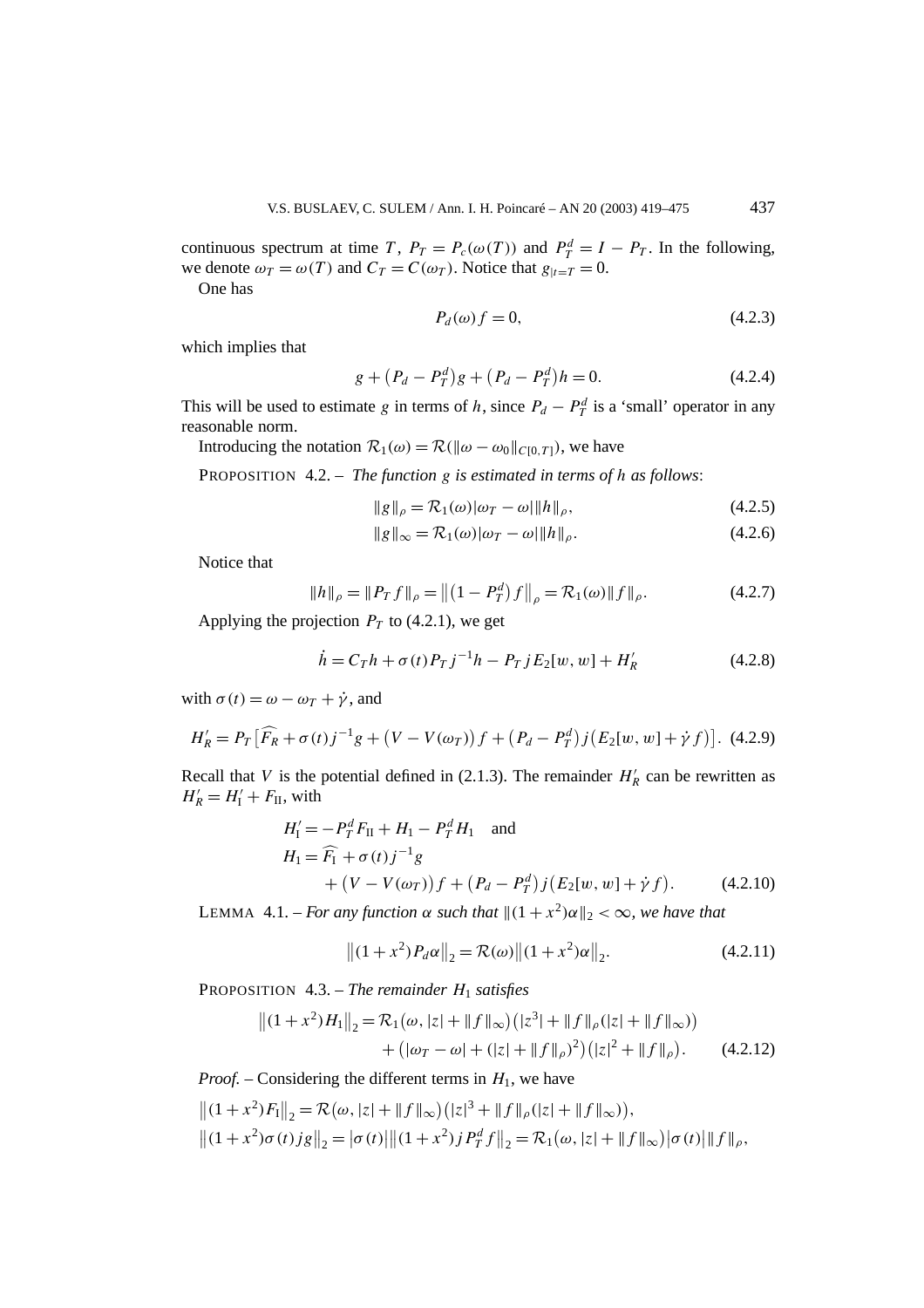$$
||(1+x^2)(V - V(\omega_T))f||_2 = \mathcal{R}_1(\omega, |z| + ||f||_{\infty})|\omega_T - \omega||f||_{\rho},
$$
  
\n
$$
||(1+x^2)(P_d - P_T^d)jE_2[w, w]||_2 = \mathcal{R}_1(\omega, |z| + ||f||_{\infty})|\omega_T - \omega||z|^2,
$$
  
\n
$$
||(1+x^2)(P_d - P_T^d)jf||_2 = \mathcal{R}(\omega, |z| + ||f||_{\infty})|\omega_T - \omega||f||_{\rho},
$$
  
\n
$$
|\sigma(t)| \le |\omega_T - \omega| + (|z| + ||f||_{\rho})^2.
$$
 (4.2.13)

PROPOSITION 4.4. – *The remainder H* <sup>I</sup> *satisfies*

$$
||(1+x^2)H'_1||_2 = \mathcal{R}_1(\omega, |z| + ||f||_{\infty})(|z^3| + ||f||_{\rho}(|z| + ||f||_{\infty}))
$$
  
+ 
$$
(|\omega_T - \omega| + (|z| + ||f||_{\rho})^2)(|z|^2 + ||f||_{\rho}).
$$
 (4.2.14)

*Proof.* – Notice first that the estimate  $(4.2.14)$  is also valid for  $H_1$ , and due to Lemma 4.1 for  $P_T^d H_1$ . From Section 3, we have

$$
||(1+x^2)P_T^dF_{\Pi}||_2 = \mathcal{R}(\omega, |z| + ||f||_{\infty})(|z|^{2r+1} + ||f||_{\infty}^{2r}||f||_{\rho}).
$$
 (4.2.15)

Combining these estimates, we get the proposition.  $\Box$ 

Coming back to Eq. (4.2.8) for *h*, we replace it by

$$
\dot{h} = C_M h - P_T j E_2[w, w] + H_R \tag{4.2.16}
$$

where

$$
C_M = C_M(t) = C_T + i\sigma(t)(P_T^+ - P_T^-),
$$
\n(4.2.17)

 $H_R = F_{II} + H_I$  and

$$
H_{\rm I} = H_{\rm I}' + \sigma(t) \left[ P_T \, j^{-1} - i \, (P_T^+ - P_T^-) \right] h. \tag{4.2.18}
$$

PROPOSITION 4.5. – In the remainder  $H_R = H_I + F_{II}$ , the term  $H_I$  satisfies the same *estimate*  $(4.2.14)$  *as*  $H'_{\text{I}}$ *, that is:* 

$$
||(1+x^2)H_1||_2 = \mathcal{R}_1(\omega, |z| + ||f||_{\infty})(|z|^3 + (|z| + ||f||_{\infty})||f||_{\rho} + (|\omega(T) - \omega| + (|z| + ||f||_{\rho})^2)(|z|^2 + ||f||_{\rho})).
$$
 (4.2.19)

For the proof, notice that

$$
||(1+x^2)(P_Tj^{-1} - i(P_T^+ - P_T^-))h||_2 = \mathcal{R}(\omega_T) ||h||_{\rho} = \mathcal{R}_1(\omega) ||f||_{\rho}.
$$
 (4.2.20)

#### **4.2.2. Further decomposition**

We rewrite (4.2.16) in a more detailed form as

$$
\dot{h} = C_M h + H_{20} z^2 + H_{11} z \bar{z} + H_{02} \bar{z}^2 + H_R. \tag{4.2.21}
$$

Here, the coefficients  $H_{ij}$  are defined by

$$
H_{20} = -P_T j E_2[u, u], \qquad H_{11} = -2P_T j E_2[u, u^*], \qquad H_{02} = -P_T j E_2[u^*, u^*].
$$
\n(4.2.22)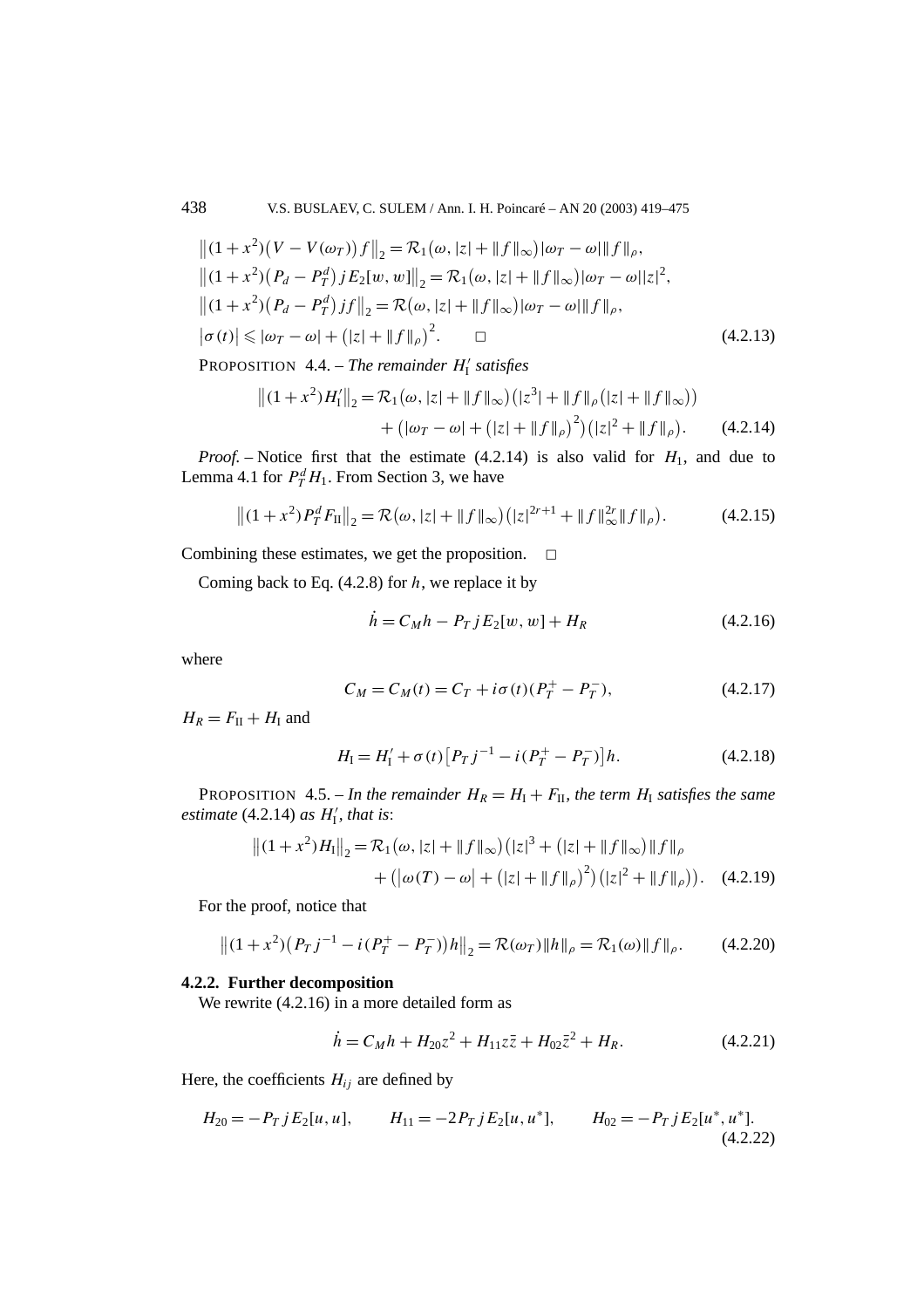We now introduce a new function  $h_1$  defined by

$$
h = h_1 + k + k_1 \tag{4.2.23}
$$

where

$$
k = a_{20}z^2 + a_{11}z\overline{z} + a_{02}\overline{z}^2, \qquad k_0 = k_{|t=0},
$$
 (4.2.24)

$$
k_1 = -\exp\bigg(\int\limits_0^t C_M(\tau) d\tau\bigg) k_0 \tag{4.2.25}
$$

with some  $a_{ij} \equiv a_{ij}(\omega, x)$  satisfying  $a_{ij} = \overline{a}_{ji}$ . The purpose here is to extract from *f* the contribution which is quadratic in *z*. Note that  $h_{10} = h_1(t = 0) = h_0$ . We look for coefficients  $a_{ij}$  such that the resulting equation for  $h_1$  has the form

$$
\dot{h}_1 = C_M(t)h_1 + \widehat{H_R} \tag{4.2.26}
$$

with an appropriate estimate for  $\widehat{H_R}$ .

Substituting  $(4.2.24)$  into  $(4.2.21)$ , we get

$$
\begin{split}\n\dot{h}_1 &= \dot{h} - (a_{20\omega}z^2 + a_{11\omega}z\bar{z} + a_{02\omega}\bar{z}^2)\dot{\omega} - (2a_{20}z + a_{11}\bar{z})\dot{z} - (a_{11}z + 2a_{02}\bar{z})\dot{\bar{z}} - \dot{k}_1 \\
&= [C_T + i\sigma (P_T^+ - P_T^-)]h + H_{02}z^2 + H_{11}z\bar{z} + H_{02}\bar{z}^2 + H_R \\
&- (a_{20\omega}z^2 + a_{11\omega}z\bar{z} + a_{02\omega}\bar{z}^2)\mathcal{R}(\omega, |z| + ||f||_{\rho})(|z| + ||f||_{\rho})^2 \\
&- (2a_{20}z + a_{11}\bar{z})(i\mu z + \mathcal{R}(\omega, |z| + ||f||_{\rho})(|z| + ||f||_{\rho})^2) \\
&- (a_{11}z + 2a_{02}\bar{z})(-i\mu\bar{z} + \mathcal{R}(\omega, |z| + ||f||_{\rho})(|z| + ||f||_{\rho})^2) - C_Mk_1 \\
&= [C_T + i\sigma(t)(P_T^+ - P_T^-)](h - k - k_1) + \widehat{H_R},\n\end{split} \tag{4.2.27}
$$

where we have used that  $\dot{\omega} = \mathcal{R}(\omega, |z| + ||f||_{\infty})(|z| + ||f||_{\rho})^2$  and  $\dot{z} - i\mu z = \mathcal{R}(\omega, |z| +$  $||f||_{\infty}$ )( $|z| + ||f||_{\rho}$ )<sup>2</sup>. It is convenient to replace in (4.2.27)  $\mu(\omega)$  by  $\mu_T = \mu(\omega(T))$ and include the correction in the remainder. This will avoid later the differentiation of  $(C_T - 2i\mu_T)^{-1}$  with respect to *t*.

Equating the coefficients of the quadratic powers of  $z$ , we get

$$
H_{20} - 2i \mu_T a_{20} = -C_T a_{20},
$$
  
\n
$$
H_{11} = -C_T a_{11},
$$
  
\n
$$
H_{02} + 2i \mu_T a_{02} = -C_T a_{02}
$$
\n(4.2.28)

and

$$
\widehat{H_R} = H_R + H_{II} \tag{4.2.29}
$$

where  $H<sub>II</sub>$  is defined as

$$
H_{\rm II} = \sum a_{ij\omega} \mathcal{R}(\omega) |z|^2 (|z| + ||f||_{\rho})^2 + \sum a_{ij} \mathcal{R}(\omega) |z| (|z| + ||f||_{\rho})^2
$$
  
+ 
$$
\sum a_{ij} \mathcal{R}(\omega) |z|^2 |\mu_T - \mu| - i\sigma (P_T^+ - P_T^-) k.
$$
 (4.2.30)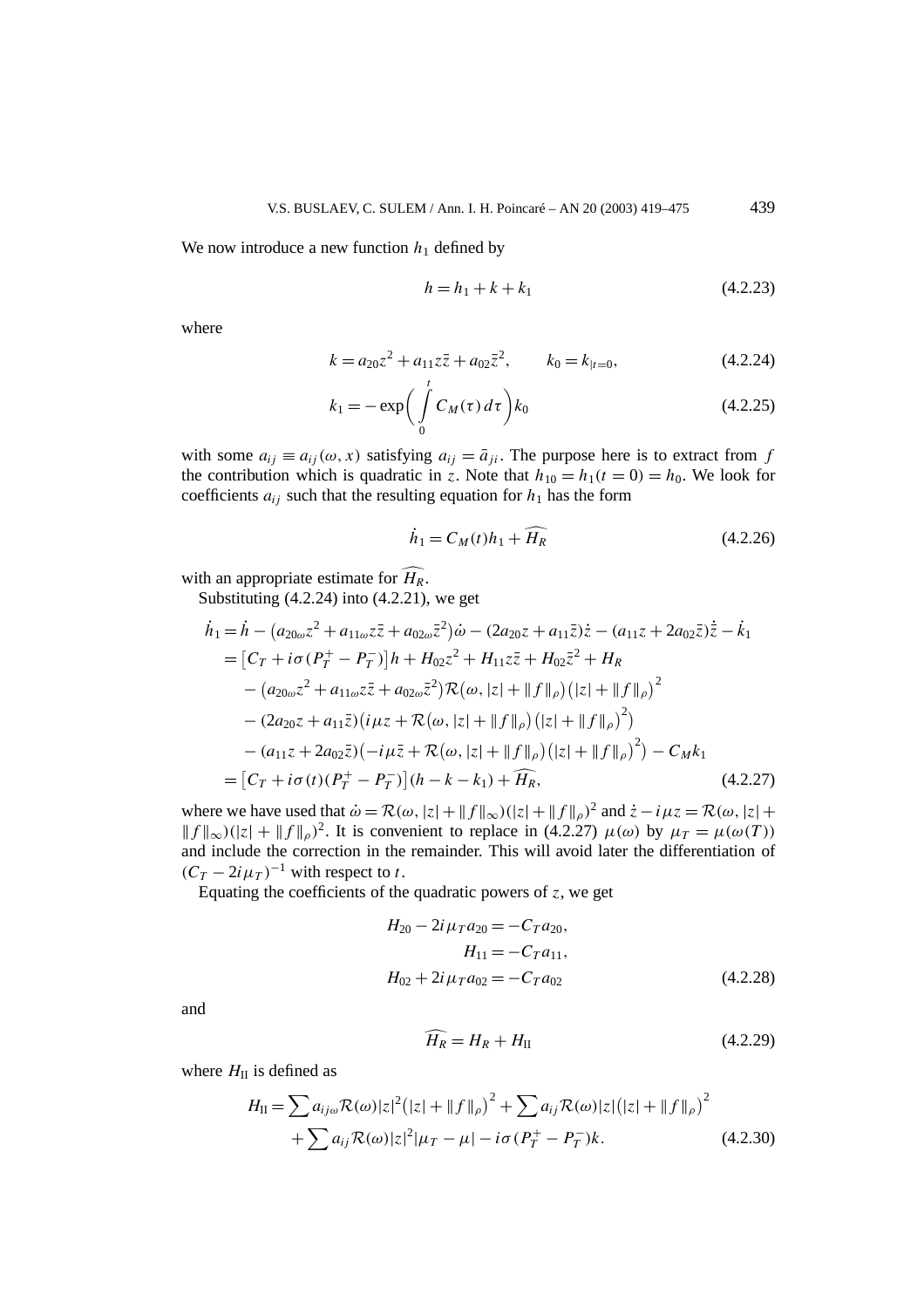The dependency in *x* appears here through the coefficients  $a_{ij} = a_{ij}(\omega, x)$ . Notice that  $H_{ij} \in X_T^c$  are smooth, exponentially vanishing functions at infinity. Let us solve for  $a_{11}$ as

$$
a_{11} = -C_T^{-1}H_{11}.\tag{4.2.31}
$$

The function  $a_{11}$  is also smooth and exponentially decreasing at infinity. Furthermore, we have to invert  $C_T \pm 2i\mu$ , with both points  $\pm 2i\mu$  in the continuous spectrum of  $C_T$ . It implies that, in general, the functions

$$
a_{20} = -(C_T - 2i\mu_T)^{-1}H_{20}, \text{ and } a_{02} = \bar{a}_{20} = -(C_T + 2i\mu_T)^{-1}H_{02} \qquad (4.2.32)
$$

do not decrease at infinity. They behave like solutions of the homogeneous equation  $(C - 2i\mu) a = 0$ , and thus oscillate at infinity. Nevertheless, there exists a special choice for these inverse operators that leads to preferable properties of  $h_1$ . This choice is

$$
a_{20} = -(C_T - 2i\mu_T - 0)^{-1}H_{20}, \qquad a_{02} = \bar{a}_{20} = -(C_T + 2i\mu_T - 0)^{-1}H_{02}. \tag{4.2.33}
$$

The property is reflected in Lemma 5.2 that claims that for  $t \ge 0$ ,

$$
\|e^{C_T t} (C_T \pm 2i\mu_T - 0)^{-1} P_T^{\pm} h\|_{\rho} \leq c(1+t)^{-3/2} (\|h\|_2 + \|(1+x^2)^{3/2} h\|_1).
$$
\n(4.2.34)

It corresponds to the classical fact that  $(i\lambda - 0)^{-1}e^{i\lambda t} \to 0$  as  $t \to \infty$ , in the sense of distributions. The weight  $\rho(x) = (1 + x^2)^{-\alpha}$  here must satisfy the stronger condition  $\alpha \geqslant 2$  (see Lemma 5.2).

The remainder  $H<sub>II</sub>$  can be written as

$$
H_{\rm II} = \sum a_{ij\omega} \mathcal{R}(\omega) |z|^2 (|z| + \|f\|_{\rho})^2 + \sum a_{ij} \mathcal{R}(\omega) |z| \left[ (|z| + \|f\|_{\rho})^2 + |z| |\omega - \omega| \right]. \tag{4.2.35}
$$

More explicitly, it takes the form

$$
H_{\rm II} = \sum_{m,n} (C_T - 2i\,\mu_T m - 0)^{-1} P_T^n \mathcal{A}_{mn} \tag{4.2.36}
$$

with  $m \in \{-1, 0, 1\}$  and  $n \in \{+, -\}.$ 

PROPOSITION 4.6. – *The coefficients* A*mn that appear in* (4.2.36) *satisfy the estimate*:

$$
\|\mathcal{A}_{mn}\|_2 + \left\|(1+x^2)^{3/2}\mathcal{A}_{mn}\right\|_1 = \mathcal{R}(\omega, |z| + \|f\|_{\rho})|z|\left(|z||\omega_T - \omega\right) + \left(|z| + \|f\|_{\rho}\right)^2\right).
$$
 (4.2.37)

#### **4.3. Transformation of the equation for** *z*

Finally, let us consider Eq. (3.2.9) for *z*. We first replace the terms containing *f* by their local leading order where  $f$  is replaced by  $k$ . Indeed,  $k$  is also the leading order compared to  $k_1$ . This follows from (4.2.34) that claims that, for example in  $L_2(\rho)$ ,

$$
||k_1||_{\rho} \leqslant c|z_0|^2 \frac{1}{(1+t)^{3/2}}.
$$
\n(4.3.1)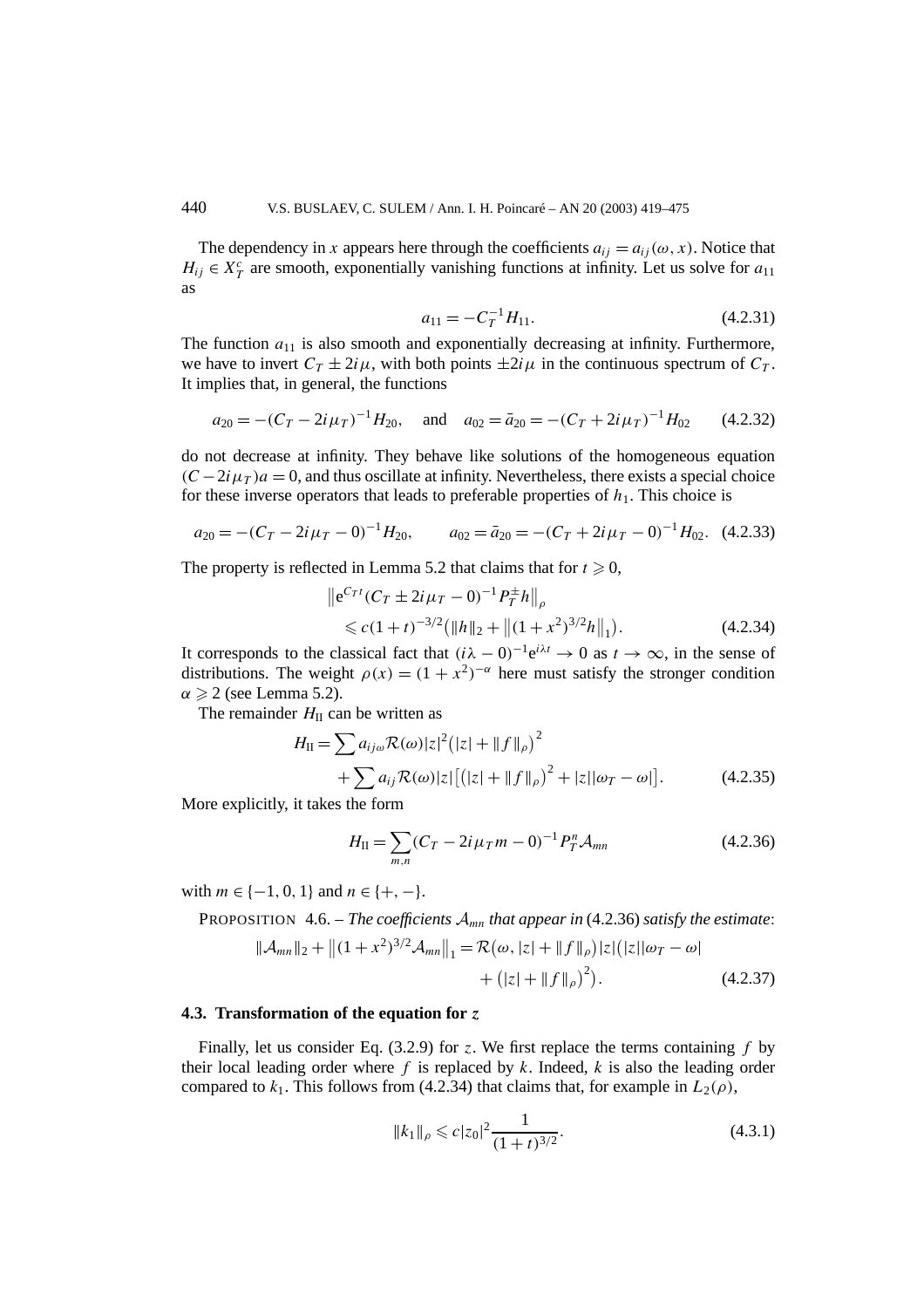On the other hand, *k* is of order  $|z|^2$ . We will see later that if we assume that  $|z_0| = \varepsilon^{1/2}$ , then  $|z|^2 = \frac{C\varepsilon}{1+\varepsilon t}$ . We will see that a relatively weak smallness of  $k_1$  compared to k will be sufficient to neglect it in the leading terms of the equation for *z*.

$$
||k_1||_{\rho} \leqslant c \frac{\varepsilon}{(1+t)^{3/2}} \leqslant c \frac{\varepsilon}{1+\varepsilon t} \frac{1}{\sqrt{1+t}}.
$$
\n(4.3.2)

We write (3.2.9) in the form

$$
\begin{split} \dot{z} &= i \left( \mu z + Z_{20} z^2 + Z_{11} z \bar{z} + Z_{02} \bar{z}^2 + Z_{30} z^3 + Z_{21} z^2 \bar{z} + Z_{12} z \bar{z}^2 + Z_{03} \bar{z}^3 \right) \\ &+ i \left( Z'_{30} z^3 + Z'_{21} z^2 \bar{z} + Z'_{12} z \bar{z}^2 + Z'_{03} \bar{z}^3 \right) + \widetilde{Z}_R \end{split} \tag{4.3.3}
$$

where the coefficients  $Z_{ij}$  are defined given in (4.1.5) are real. We have

$$
i Z'_{30} = \langle a_{20}, Z'_{10} \rangle, \qquad i Z'_{21} = \langle a_{11}, Z'_{10} \rangle + \langle a_{20}, Z'_{01} \rangle,
$$
  
\n
$$
i Z'_{03} = \langle a_{02}, Z'_{01} \rangle, \qquad i Z'_{12} = \langle a_{02}, Z'_{10} \rangle + \langle a_{11}, Z'_{01} \rangle.
$$
 (4.3.4)

We are specially interested in the coefficient  $Z'_{21}$ , which is given by the formula

$$
iZ'_{21} = -\left\langle C_T^{-1} 2P_T j E_2[u, u^*], 2\frac{E_2[u^*, u]}{\langle u, ju \rangle} \right\rangle
$$
  
 
$$
-\left\langle (C_T - 2i\mu_T - 0)^{-1} P_T j E_2[u, u], 2\frac{E_2[u, u]}{\langle u, ju \rangle} \right\rangle.
$$
 (4.3.5)

PROPOSITION 4.7. – *Suppose that the non-degeneracy condition*  $|\langle E_2[u, u|, \rangle|$  $|u(2i\mu)\rangle|^2 \neq 0$  *is satisfied, then* 

$$
\text{Re}\,i\,Z'_{21} < 0.\tag{4.3.6}
$$

*Proof.* – We first notice that the coefficient  $\langle C_T^{-1} P_T j E_2[u, u^*] \rangle$  that appears in the expression (4.3.5) for  $iZ'_{21}$  is real. Indeed, it is easy to check that  $E_2[u, u^*]$  is real, and all the operators in the above scalar product are also real. Recall also that from Proposition 4.1  $\langle u, ju \rangle = i\delta$ , with  $\delta > 0$ . It follows that Re  $iZ'_{21}$  reduces to

$$
Re i Z'_{21} = -Re 2 \frac{\langle (C_T - 2i\mu_T - 0)^{-1} P_T j E_2[u, u], E_2[u, u] \rangle}{\langle u, ju \rangle}
$$
  
=  $-\frac{2}{\delta}$  Im $\langle (C_T - 2i\mu_T - 0)^{-1} P_T j E_2[u, u], E_2[u, u] \rangle$ . (4.3.7)

Using that  $P_T$  commutes with  $C_T^{-1}$ , we have  $C_T^{-1}P_T = P_T C_T^{-1}P_T$ . We have also that  $P_T^* = j^{-1} P_T j$ . It follows that

Re 
$$
i Z'_{21} = -\frac{2}{\delta} \text{Im} \langle (C_T - 2i \mu_T - 0)^{-1} \alpha, j \alpha \rangle
$$
 (4.3.8)

with  $\alpha = P_T j E_2[u, u]$ .

From the spectral representation (2.1.9), we have for  $\alpha \in X_T$ ,

$$
\langle (C_T - 2i\mu - 0)^{-1}\alpha, j\alpha \rangle
$$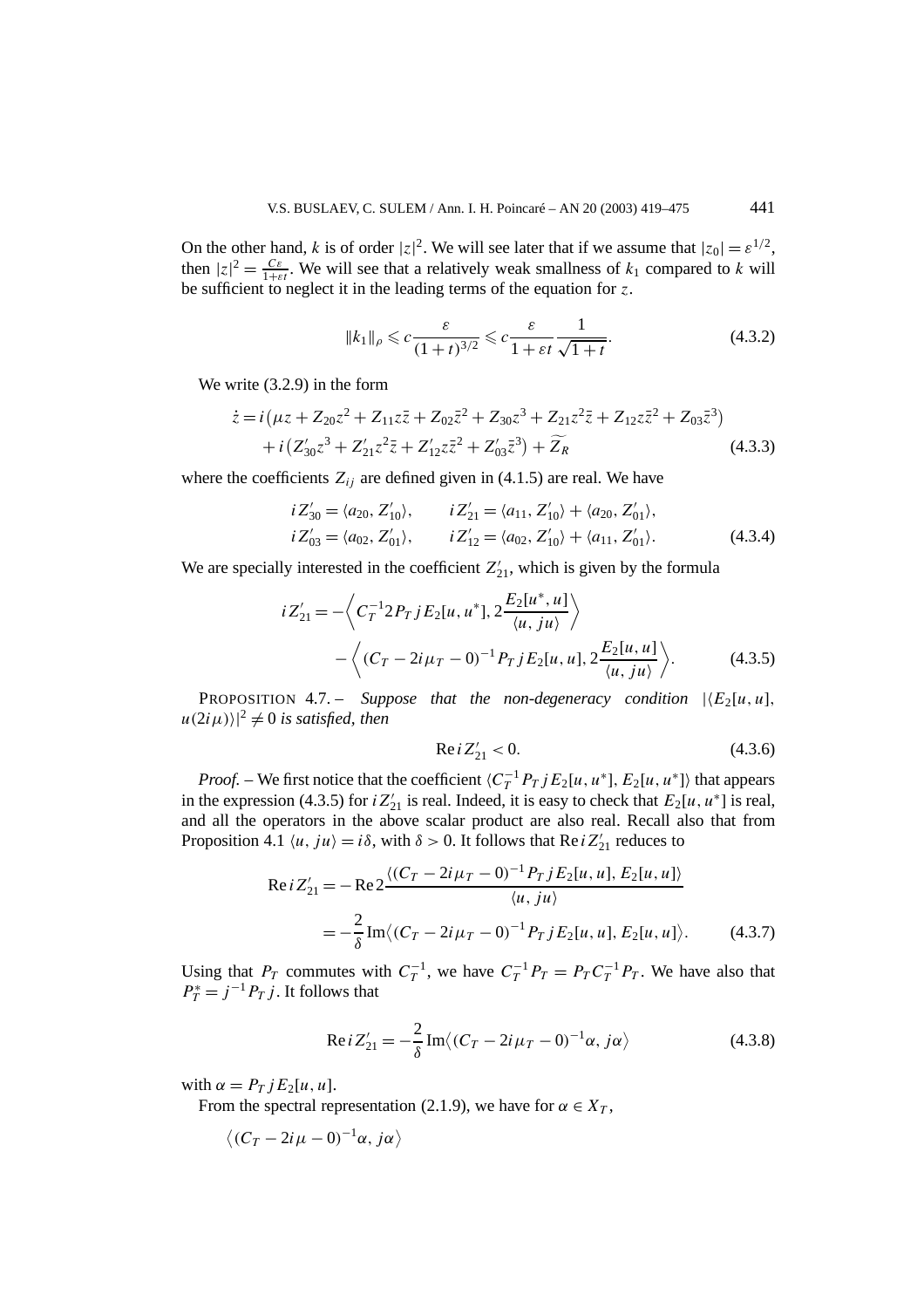442 V.S. BUSLAEV, C. SULEM / Ann. I. H. Poincaré – AN 20 (2003) 419–475

$$
= \frac{1}{i} \int_{\omega}^{\infty} \theta(\lambda) d\lambda \left( \frac{\langle u(i\lambda), j\alpha \rangle \overline{\langle u(i\lambda), j\alpha \rangle}}{i\lambda - 2i\mu - 0} + \frac{\langle u^*(i\lambda), j\alpha \rangle \overline{\langle u^*(i\lambda), j\alpha \rangle}}{-i\lambda - 2i\mu - 0} \right)
$$
  

$$
= - \int_{\omega}^{\infty} \theta(\lambda) d\lambda \left( \frac{\langle u(i\lambda), j\alpha \rangle \overline{\langle u(i\lambda), j\alpha \rangle}}{\lambda - 2\mu + i0} - \frac{\langle u^*(i\lambda), j\alpha \rangle \overline{\langle u^*(i\lambda), j\alpha \rangle}}{\lambda + 2\mu - i0} \right). \tag{4.3.9}
$$

Using that

$$
\frac{1}{\lambda + i0} = \text{p.v.} \frac{1}{\lambda} - i\pi \delta(\lambda)
$$
 (4.3.10)

where p.v. is the Cauchy principal value and  $\delta$  the Dirac distribution, we have

$$
\langle (C_T - 2i\mu - 0)^{-1}\alpha, j\alpha \rangle
$$
  
=  $-\int_{\omega}^{\infty} \theta(\lambda) d\lambda \Big( \frac{\langle u(i\lambda), j\alpha \rangle \overline{\langle u(i\lambda), j\alpha \rangle}}{\lambda - 2\mu} - \frac{\langle u^*(i\lambda), j\alpha \rangle \overline{\langle u^*(i\lambda), j\alpha \rangle}}{\lambda + 2\mu} \Big)$   
+  $i\pi \theta(2\mu) \langle u(i2\mu), j\alpha \rangle \overline{\langle u(i2\mu), j\alpha \rangle}.$  (4.3.11)

The integral term in (4.3.11) is real. Thus,

$$
\operatorname{Im}\langle (C_T - 2i\mu - 0)^{-1}\alpha, j\alpha \rangle = \operatorname{Im}\bigl(i\pi\theta(2\mu)\bigr) \big|\langle u(2i\mu), j\alpha \rangle\big|^2,\tag{4.3.12}
$$

with

$$
\theta(2\mu) = \frac{1}{2\pi\sqrt{2\mu - \omega}N^2(2\mu)}.
$$
\n(4.3.13)

Assuming the non-degeneracy condition that  $|\langle E_2[u, u], u(2i\mu)\rangle|^2 \neq 0$ , we get

Re 
$$
iZ'_{21} = -\frac{2}{\delta}\pi\theta(2\mu)\big|\big\langle E_2[u, u], u(2i\mu)\big\rangle\big|^2 < 0.
$$
  $\Box$  (4.3.14)

We now need an estimate on the remainder  $Z_R$ .

PROPOSITION 4.8. – *The remainder Z <sup>R</sup> has the form*

$$
\widetilde{Z_R} = Z_R + |z|\mathcal{R}_1(\omega)\big(|\omega(T) - \omega|\|h\|_{\rho} + \|h_1\|_{\rho}\big) \tag{4.3.15}
$$

*where*  $Z_R$  *satisfies estimate* (3.2.10)*.* 

*Proof.* – The remainder  $Z_R$  is given by

$$
\widetilde{Z_R} = Z_R + z \langle f - k, Z'_{10} \rangle + \overline{z} \langle f - k, Z'_{01} \rangle. \tag{4.3.16}
$$

Since  $f - k = g + k_1 + h_1$ , we have

$$
\left| \langle f - k, Z'_{10} \rangle \right| \leq \mathcal{R}(\omega) \left( \| g \|_{\rho} + \| k_1 \|_{\rho} + \| h_1 \|_{\rho} \right) \leq \mathcal{R}_1(\omega) \left( |\omega_T - \omega| \| h \|_{\rho} + \| k_1 \|_{\rho} + \| h_1 \|_{\rho} \right).
$$
\n(4.3.17)

Therefore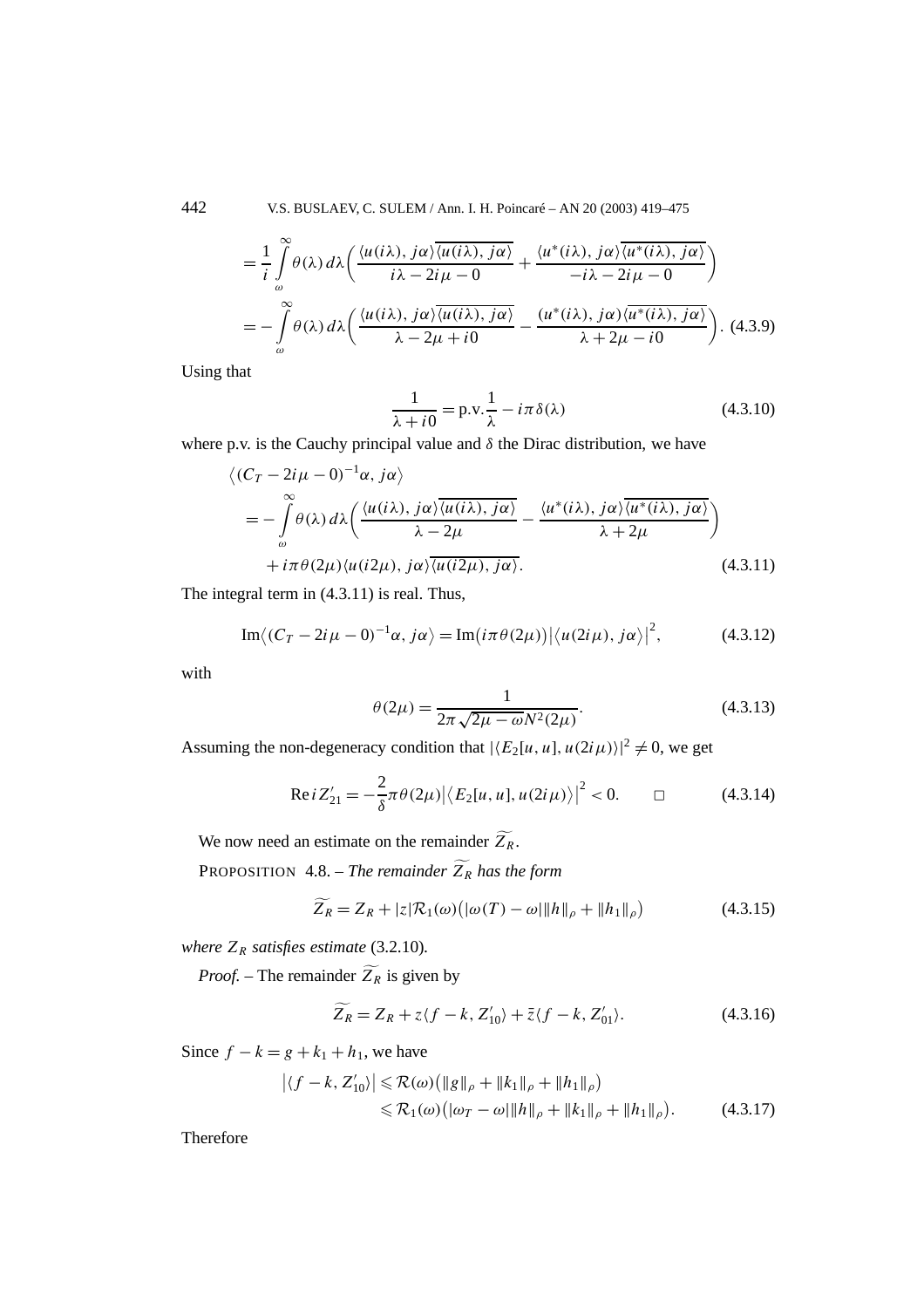V.S. BUSLAEV, C. SULEM / Ann. I. H. Poincaré – AN 20 (2003) 419–475 443

$$
\widetilde{Z}_R = Z_R + \mathcal{R}_1(\omega) |z| [|\omega_T - \omega| \|h\|_{\rho} + \|k_1\|_{\rho} + \|h_1\|_{\rho}]
$$
  
=  $\mathcal{R}_1(\omega, |z| + \|f\|_{\infty}) [(|z|^2 + \|f\|_{\rho})^2 + |z||\omega_T$   
 $-\omega \|h\|_{\rho} + |z| \|k_1\|_{\rho} + |z| \|h_1\|_{\rho}].$   $\square$  (4.3.18)

We can apply now the method of normal coordinates to  $(4.3.3)$ .

PROPOSITION 4.9. – *There exist coefficients*  $c_{ij}$  *such that the new function*  $z_1$  *defined by*

$$
z_1 = z + c_{20}z^2 + c_{11}z\overline{z} + c_{02}\overline{z}^2 + c_{30}z^3 + c_{12}z\overline{z}^2 + c_{03}\overline{z}^3, \tag{4.3.19}
$$

*satisfies an equation of the form*

$$
\dot{z}_1 = i\mu(\omega)z_1 + iK(\omega)|z_1|^2 z_1 + \widehat{Z}_R
$$
\n(4.3.20)

*where Z <sup>R</sup> satisfies estimates of the same type as Z R, and*

$$
Re i K = Re i Z'_{21} < 0.
$$
 (4.3.21)

*Proof.* – Substituting  $z_1$  in Eq. (3.2.9) for *z*, we get

$$
\begin{split}\n\dot{z}_{1} &= (c_{20\omega}z^{2} + c_{11\omega}z\bar{z} + c_{02\omega}\bar{z}^{2} + c_{30}\omega z^{3} + c_{12\omega}z\bar{z}^{2} + c_{03\omega}\bar{z}^{3})\dot{\omega} \\
&+ (1 + 2c_{20}z + c_{11}\bar{z} + 3c_{30}z^{2} + c_{12}\bar{z}^{2})\dot{z} + (c_{11}z + 2c_{02}\bar{z} + 2c_{12}z\bar{z} + c_{03}\bar{z}^{2})\dot{\bar{z}} \\
&= \mathcal{R}(\omega, |z| + \|f\|_{\infty})(|z| + \|f\|_{\rho})^{2} + i(\mu z + Z_{20}z^{2} + Z_{11}z\bar{z} + Z_{02}\bar{z}^{2} + Z_{30}z^{3} \\
&+ Z_{21}z^{2}\bar{z} + Z_{12}z\bar{z}^{2} + Z_{03}\bar{z}^{3} + Z'_{21}z^{2}\bar{z} + Z'_{12}z\bar{z}^{2} + Z'_{30}z^{3} + Z'_{03}\bar{z}^{3} + \tilde{Z}_{R}) \\
&+ (2c_{20}z + c_{1}\bar{z})i(\mu z + Z_{20}z^{2} + Z_{11}z\bar{z} + Z_{02}\bar{z}^{2} + \mathcal{R}(\omega)|z|^{3} + \tilde{Z}_{R}) \\
&+ (3c_{30}z^{2} + c_{12}\bar{z}^{2})(i\mu z + \mathcal{R}(\omega)|z|^{2} + \tilde{Z}_{R}) \\
&+ (c_{11}z + 2c_{02}\bar{z})(-i)(\mu\bar{z} + \bar{Z}_{20}\bar{z}^{2} + \bar{Z}_{11}z\bar{z} + \bar{Z}_{02}z^{2} + \mathcal{R}(\omega)|z|^{3} + \tilde{Z}_{R}) \\
&+ (3c_{03}\bar{z}^{2} + c_{21}z^{2})(-i)(\mu z + \mathcal{R}(\omega)|z|^{2} + \tilde{\bar{Z}}_{R}) \\
&= i\mu(z + c_{20}z^{2} + c_{11}z + c_{02}\bar{z}^{2} + c_{3
$$

Equating the coefficients, we get

$$
c_{20} = -\frac{1}{\mu} Z_{20}, \qquad c_{11} = \frac{1}{\mu} Z_{11}, \qquad c_{02} = \frac{1}{3\mu} Z_{02},
$$
  

$$
iZ_{21} + iZ'_{21} + ic_{11}Z_{20} + 2ic_{20}Z_{11} - ic_{11}\bar{Z}_{11} - 2ic_{02}\bar{Z}_{02} = iK.
$$
 (4.3.23)

The remainder  $\hat{Z}_R$  is defined by

$$
\hat{Z}_R = \mathcal{R}(\omega, |z| + ||f||_{\infty})|z|^2(|z| + ||f||_{\rho})^2 + \tilde{Z}_R \n= \mathcal{R}_1(\omega, |z| + ||f||_{\infty}) [(|z|^2 + ||f||_{\rho})^2 + |z||\omega_T \n- \omega||h||_{\rho} + |z| (||k_1||_{\rho} + ||h_1||_{\rho})]. \qquad \Box
$$
\n(4.3.24)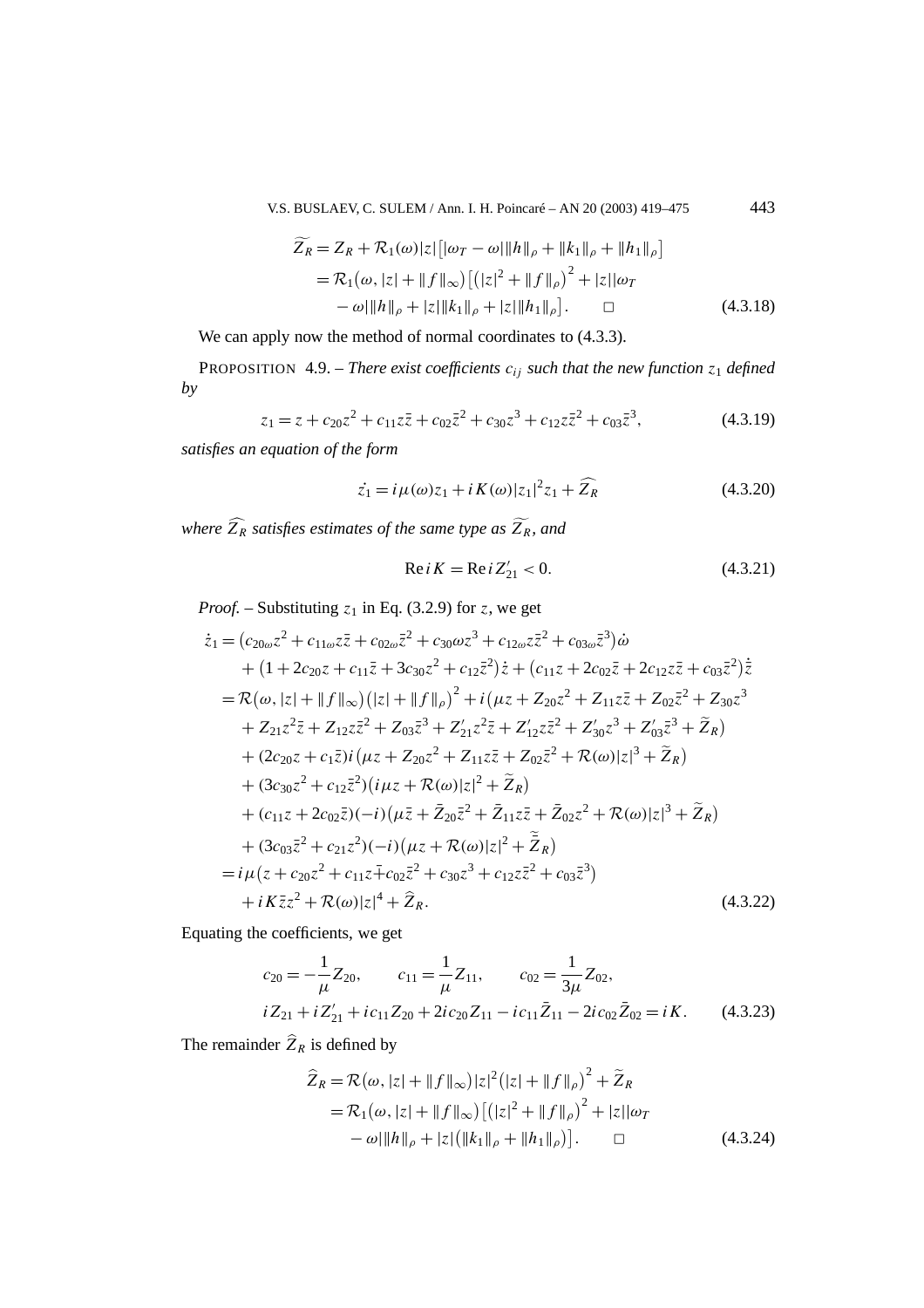Denoting  $K_T = K(\omega_T)$ , the equation for  $z_1$  is rewritten as

$$
\dot{z_1} = i\mu z_1 + iK_T |z_1|^2 z_1 + \widehat{\widehat{Z}_R},
$$
\n(4.3.25)

where

$$
\widehat{\widehat{Z}_R} = \widehat{Z}_R + \mathcal{R}_1(\omega, |z| + ||f||_{\infty})|z|^3|\omega_T - \omega|
$$
  
=  $\mathcal{R}_1(\omega, |z| + ||f||_{\infty}) [(|z|^2 + ||f||_{\rho})^2 + |z| (||k_1||_{\rho} + ||h_1||_{\rho})$   
+  $|z||\omega_T - \omega| (|z|^2 + ||h||_{\rho})].$  (4.3.26)

It is easier to deal with  $y = |z_1|^2$  rather that  $z_1$  because y decreases at infinity while  $z_1$ is oscillating. The equation satisfied by *y* is simply obtained by multiplying (4.3.20) by *z*<sup>1</sup> and taking the real part:

$$
\dot{y} = \text{Re}(i K_T) y^2 + Y_R, \tag{4.3.27}
$$

where

$$
Y_R = \mathcal{R}_1(\omega, |z| + ||f||_{\infty})|z|\left[\left(|z|^2 + ||f||_{\rho}\right)^2 + |z|\left(||k_1||_{\rho} + ||h_1||_{\rho}\right) + |z||\omega_T - \omega|\left(|z|^2 + ||h||_{\rho}\right)\right].
$$
\n(4.3.28)

## **4.4. Summary of transformed equations**

We summarize the main formulas of Sections 4.1–4.3. The first equation is the evolution of *ω*<sup>1</sup> given in Proposition 4.1:

$$
\dot{\omega}_1 = \hat{\Omega}_R,\tag{4.4.1}
$$

where

$$
\widehat{\Omega}_R = \mathcal{R}(\omega, |z| + ||f||_{\infty}) \left( |z|^2 + ||f||_{\rho} \right)^2, \tag{4.4.2}
$$

and  $\omega_1$  and  $\omega$  are related by (see (4.1.6))

$$
\omega_1 - \omega = \mathcal{R}(\omega)|z|(|z| + ||f||_{\rho}).\tag{4.4.3}
$$

The second equation describes the evolution of  $z_1$  (see (4.3.20))

$$
\dot{z_1} = i\,\mu(\omega)z_1 + i\,K_T|z_1|^2z_1 + \widehat{\hat{Z}_R},\tag{4.4.4}
$$

with estimate (4.3.26) for  $Z_R$ . From (4.3.19), *z* and  $z_1$  are related by that

$$
z_1 - z = \mathcal{R}(\omega)|z|^2. \tag{4.4.5}
$$

The third equation is the evolution of  $y = |z_1|^2$ 

$$
\dot{y} = \text{Re}(i K_T) y^2 + Y_R, \tag{4.4.6}
$$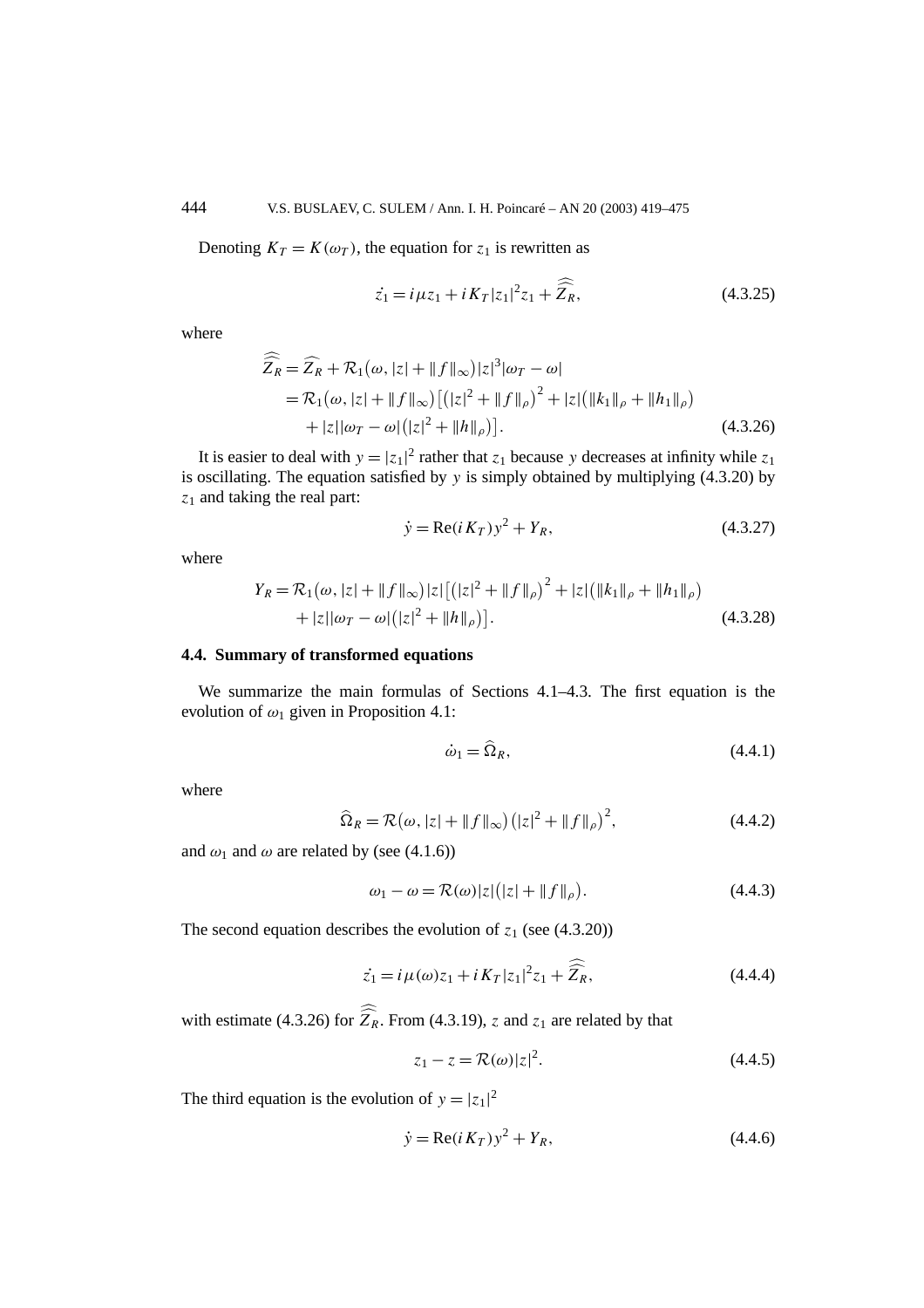where

$$
|Y_R| \leqslant |z_1||\widehat{\widehat{Z}_R}|.\tag{4.4.7}
$$

The negativity of  $Re(i K_T)$  is a key point in the analysis and was proved in Proposition 4.7. As for the initial data, we will discuss them in Section 4.5.3.

We need also two additional equations for  $h$  and  $h_1$ . We recall that

$$
f = g + h, \quad g = P_T^d f, \quad h = P_T f,
$$
\n(4.4.8)

and *h* is decomposed into

$$
h = k + k_1 + h_1 \tag{4.4.9}
$$

where *k* and  $h_1$  are defined in (4.2.24)–(4.2.25). The equations satisfied by *h* and  $h_1$  are respectively (see  $(4.2.21)$  and  $(4.2.26)$ )

$$
\dot{h} = C_M(t)h - P_T j E_2[w, w] + H_R, \qquad (4.4.10)
$$

$$
\dot{h}_1 = C_M(t)h_1 + \widehat{H_R}.\tag{4.4.11}
$$

The operator  $C_M$  is defined in (4.2.17),  $H_R = H_I + F_{II}$  and  $\widehat{H_R} = H_R + H_{II}$ . The remainders  $F_{II}$  and  $H_I$  are estimated in (3.3.31) and (4.2.19) respectively, and,  $H_{II}$  is estimated in (4.2.36) and (4.2.37).

#### **4.5. Estimates of remainders and initial conditions**

In the next parts, we will study majorants for four functions (see Section 5.1)  $|\omega_T - \omega|$ ,  $|z|, \|f\|_{\infty}$ , and  $\|h_1\|_{\rho}$ . For this purpose we need to estimate these quantities in terms of  $\dot{\omega}_1$ ,  $z_1$ , *h* and *h*<sub>1</sub>. Also, we need to estimate the remainders in the transformed equations in terms of  $|\omega_T - \omega|$ ,  $|z|$ ,  $||f||_{\infty}$ , and  $||h_1||_{\rho}$ . This is the purpose of this section. This will allow us to obtain later a closed system of equations for the majorants. We will also state the hypothesis on initial conditions, and control the initial conditions for  $z_1$ , *h* and  $h_1$ .

## **4.5.1.** Bounds for  $|\omega_T - \omega|$ ,  $||h||_{\rho}$ ,  $||f||_{\rho}$  and  $|z|$

We have

$$
|\omega_T - \omega| \le |\omega_{1T} - \omega_1| + |\omega_{1T} - \omega_T| + |\omega_1 - \omega|
$$
  
\n
$$
\le \int_{t}^{T} |\dot{\omega}_1| d\tau + \mathcal{R}(\omega_T, |z_T| + \|f_T\|_{\infty}) (|z_T|^2 + |z_T|\|f_T\|_{\rho})
$$
  
\n
$$
+ \mathcal{R}(\omega, |z| + \|f\|_{\infty}) (|z|^2 + |z|\|f\|_{\rho})
$$
  
\n
$$
\le \max_{0 \le t \le T} \mathcal{R}(\omega, |z| + \|f\|_{\infty})
$$
  
\n
$$
\times \left[ \int_{t}^{T} (|z|^2 + \|f\|_{\rho})^2 d\tau + (|z_T| + \|f_T\|_{\rho})^2 + (|z| + \|f\|_{\rho})^2 \right]. \quad (4.5.1)
$$

Assuming that  $\omega_0$  is fixed and using that

$$
|\omega| \le |\omega_0| + |\omega_0 - \omega_T| + |\omega - \omega_T| \tag{4.5.2}
$$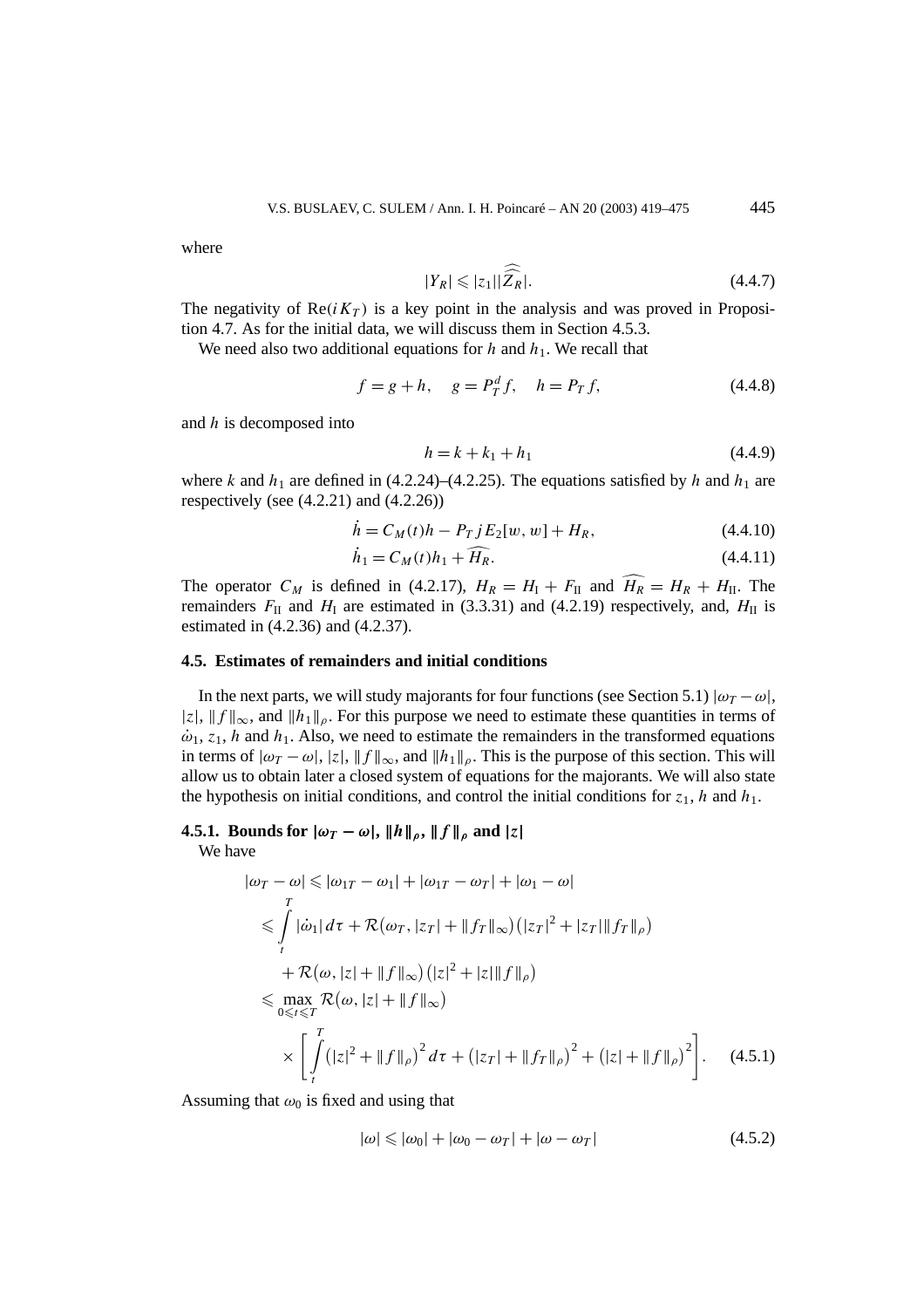we have

$$
\max_{0 \leq t \leq T} \mathcal{R}(\omega, |z| + \|f\|_{\infty}) = \mathcal{R}(\max_{0 \leq t \leq T} |\omega - \omega_T|, \max_{0 \leq t \leq T} (|z| + \|f\|_{\infty})).
$$
 (4.5.3)

Such quantities will be denoted by the symbol  $\mathcal{R}_2(\omega, |z| + ||f||_{\infty})$ . Using this notation,

$$
|\omega_T - \omega| = \mathcal{R}_2(\omega, |z| + \|f\|_{\infty}) \Bigg[ \int_t^T (|z|^2 + \|f\|_{\rho})^2 d\tau + (|z_T| + \|f_T\|_{\rho})^2 + (|z| + \|f\|_{\rho})^2 \Bigg].
$$

Turning to the function  $f$ , we have

$$
||f||_{\rho} = \mathcal{R}_2(\omega, |z| + ||f||_{\infty}) ||h||_{\rho}.
$$
 (4.5.4)

Also, from (4.2.23),  $h = k + k_1 + h_1$ , therefore

$$
||h||_{\rho} = \mathcal{R}(\omega) (||k_1||_{\rho} + |z|^2 + ||h_1||_{\rho}).
$$
\n(4.5.5)

It implies that

$$
||f||_{\rho} = \mathcal{R}_2(\omega, |z| + ||f||_{\infty}) (||k_1||_{\rho} + |z|^2 + ||h_1||_{\rho})
$$
 (4.5.6)

and also that

$$
|z|^2 + \|f\|_{\rho} = \mathcal{R}_2(\omega, |z| + \|f\|_{\infty}) \left( \|k_1\|_{\rho} + |z|^2 + \|h_1\|_{\rho} \right),\tag{4.5.7}
$$

and

$$
|z| + ||f||_{\rho} = \mathcal{R}_2(\omega, |z| + ||f||_{\infty}) (||k_1||_{\rho} + |z| + ||h_1||_{\rho}). \tag{4.5.8}
$$

It is obvious also that

$$
||g||_{\infty} = \mathcal{R}_1(\omega)|\omega_T - \omega||h||_{\rho}
$$
\n(4.5.9)

and

$$
||f||_{\infty} \le ||h||_{\infty} + \mathcal{R}_1(\omega)|\omega_T - \omega||h||_{\rho}
$$
  
\$\le ||h||\_{\infty} + \mathcal{R}\_1(\omega)|\omega\_T - \omega| (||k\_1||\_{\rho} + |z|^2 + ||h\_1||\_{\rho}). \qquad (4.5.10)

We will use these estimates to evaluate the right-hand side of (4.5.1). For *z* we have

$$
|z| \le |z_1| + \mathcal{R}(\omega, |z|)|z|^2, \qquad |z|^2 \le y + \mathcal{R}(\omega, |z|)|z|^3,
$$
  

$$
y \le |z_1|^2 + \mathcal{R}(\omega, |z|)|z|^3.
$$
 (4.5.11)

## **4.5.2. Remainders**

Consider the remainder  $Z_R$  in Eq. (4.3.25) for  $z_1$ . It satisfies

$$
|\widehat{Z_R}| = \mathcal{R}_2(\omega, |z| + ||f||_{\infty}) \left[ (|z|^2 + ||f||_{\rho})^2 + |z| (||k_1||_{\rho} + ||h_1||_{\rho} + |\omega_T - \omega| (|z|^2 + ||h||_{\rho})) \right]
$$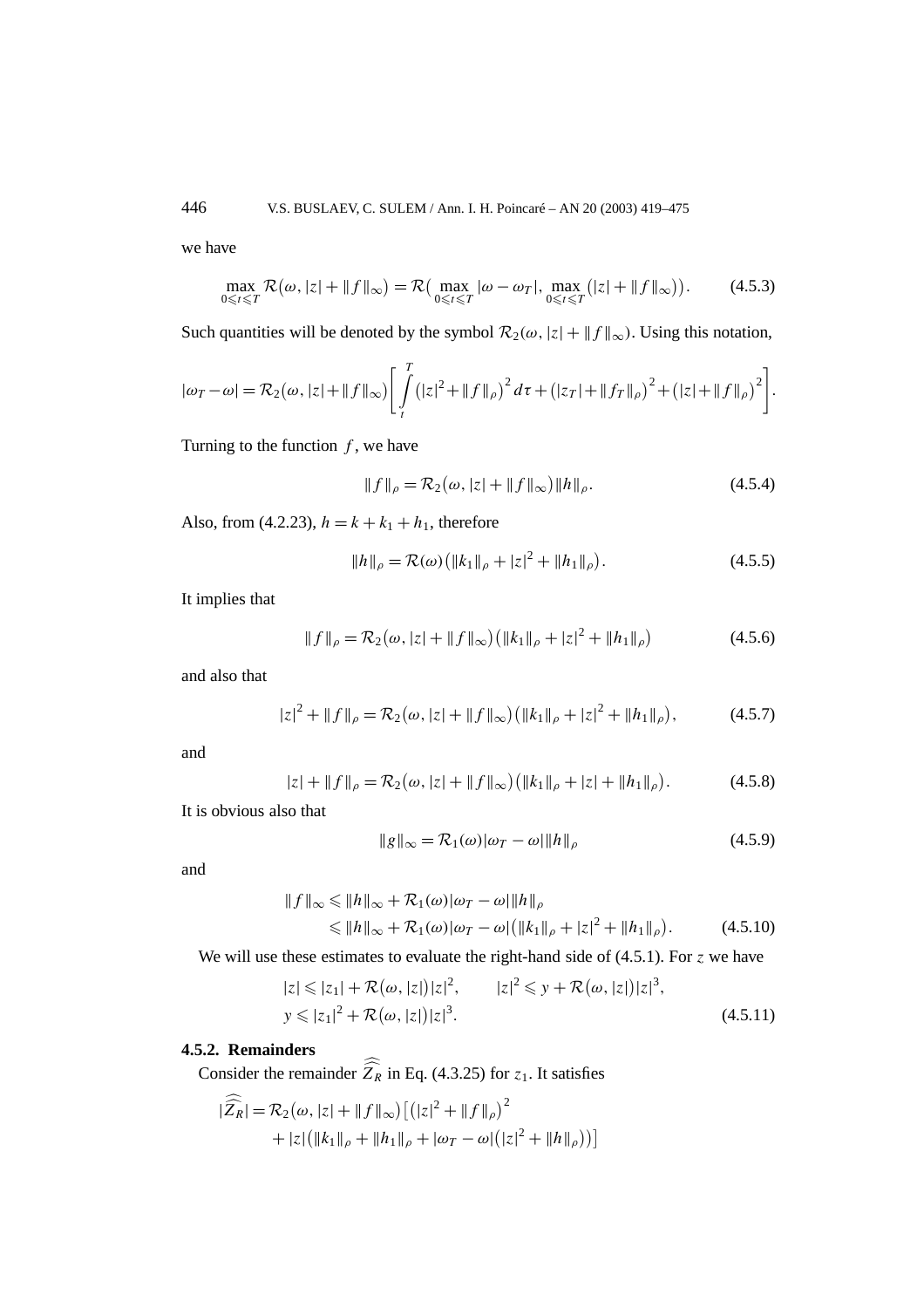V.S. BUSLAEV, C. SULEM / Ann. I. H. Poincaré – AN 20 (2003) 419–475 447

$$
= \mathcal{R}_2(\omega, |z| + ||f||_{\infty}) \left[ \left( ||k_1||_{\rho} + |z|^2 + ||h_1||_{\rho} \right)^2 \right. \n\left. + |z| \left( ||k_1||_{\rho} + ||h_1||_{\rho} + |\omega_T - \omega| \left( ||k_1||_{\rho} + |z|^2 + ||h_1||_{\rho} \right) \right) \right] \n= \mathcal{R}_2(\omega, |z| + ||f||_{\infty}) \left[ \left( ||k_1||_{\rho} + |z|^2 + ||h_1||_{\rho} \right) \right. \n\times \left( ||k_1||_{\rho} + |z|^2 + ||h_1||_{\rho} + |z||\omega_T - \omega| \right) + |z| \left( ||k_1||_{\rho} + ||h_1||_{\rho} \right) \right]. \tag{4.5.12}
$$

In Eq. (4.4.6) for *y*, the remainder  $Y_R$  satisfies

$$
|Y_R| = \mathcal{R}_2(\omega, |z| + \|f\|_{\infty})|z|\left[\left(\|k_1\|_{\rho} + |z|^2 + \|h_1\|_{\rho}\right)\right] \times \left(\|k_1\|_{\rho} + |z|^2 + \|h_1\|_{\rho} + z|\omega_T - \omega|\right) + |z|\left(\|k_1\|_{\rho} + \|h_1\|_{\rho}\right)\right].
$$
 (4.5.13)

Consider now the remainder  $H_R$  in Eq. (4.4.10) for *h*. We recall that  $H_R = H_I + F_{II}$ where  $H<sub>I</sub>$  and  $F<sub>II</sub>$  are given and estimated in (3.3.31) and (4.2.19). The estimate for  $F<sub>II</sub>$ has already its final form

$$
||F_{\text{II}}||_2 + ||(1+x^2)F_{\text{II}}||_1 = \mathcal{R}_2(\omega, |z| + ||f||_{\infty})(1+t)(|z| + ||f||_{\infty})^{2r-1}.
$$
 (4.5.14)

For  $H<sub>I</sub>$ , we have

$$
||(1 + x2)HI||2 = \mathcal{R}2(\omega, |z| + ||f||\infty) [ |z|3 + (|z| + ||f||\infty) ||f||\rho+ (|\omegaT - \omega| + (|z| + ||f||\rho)2) (|z|2 + ||f||\rho)]= \mathcal{R}2(\omega, |z| + ||f||\infty) (|z|2 + ||f||\rho)\times [|z| + ||f||\infty + |\omegaT - \omega| + (|z| + ||f||\rho)2]= \mathcal{R}2(\omega, |z| + ||f||\infty) (|z|2 + ||f||\rho) (|z| + ||f||\infty + |\omegaT - \omega|)= \mathcal{R}2(\omega, |z| + ||f||\infty) (||k1||\rho + |z|2 + ||h1||\rho)\times (|z| + ||f||\infty + |\omegaT - \omega|). \qquad (4.5.15)
$$

The last remainder to estimate is  $\hat{H}_R = F_{II} + H_I + H_{II}$ . We have

$$
H_{II} = \sum_{m,n} (C_T - 2i\,\mu_T m - 0)^{-1} P_T^n \mathcal{A}_{mn} \tag{4.5.16}
$$

and

$$
\|\mathcal{A}_{mn}\|_2 + \left\|(1+x^2)^{3/2}\mathcal{A}_{mn}\right\|_1 = \mathcal{R}_2(\omega, |z| + \|f\|_{\infty})|z|\left[|z|\left|\omega_T - \omega\right| + \left(|z| + \|f\|_{\rho}\right)^2\right]
$$
  

$$
= \mathcal{R}_2(\omega, |z| + \|f\|_{\infty})|z|\left[|z|\left|\omega_T - \omega\right|\right]
$$
  

$$
+ \left(\|k_1\|_{\rho} + |z| + \|h_1\|_{\rho}\right)^2\right].
$$
 (4.5.17)

#### **4.5.3. Initial conditions**

We suppose that at  $t = 0$ ,

$$
z(0) = z_0, \qquad |z_0| = \varepsilon^{1/2}, \tag{4.5.18}
$$

$$
f(x, 0) = f_0(x), \qquad N \equiv \|f_0\|_{H^1} + \left\|(1 + x^2)f_0\right\|_2 \leqslant c\varepsilon^{3/2}.
$$
 (4.5.19)

Since  $|z_1|^2 \leq |z|^2 + \mathcal{R}(\omega, z)|z|^3$ , we have also, denoting  $z_{10} = z_1(0)$ ,

$$
y_0 = |z_{10}|^2 \le \varepsilon + \mathcal{R}(\omega, |z_0|) \varepsilon^{3/2}.
$$
 (4.5.20)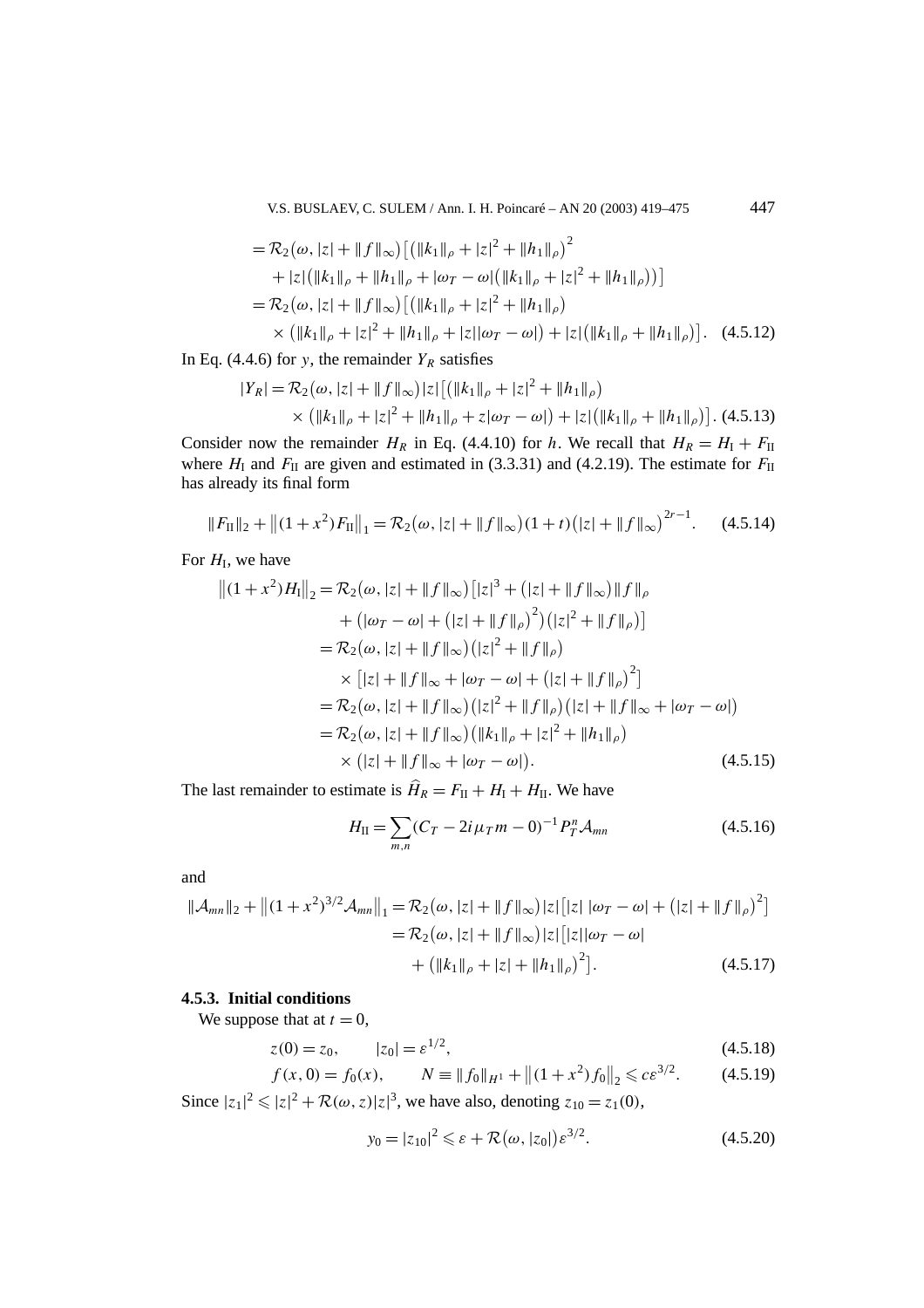From the formula  $h = P_T f = f + (P_d - P_T^d) f$ , we see that

$$
||h_0||_{H^1} \le ||f_0||_{H^1} + \mathcal{R}_1(\omega)|\omega_T - \omega|||f_0||_{\rho},
$$
\n(4.5.21)

$$
||(1+x^2)h_0||_2 \le ||(1+x^2)f_0||_2 + \mathcal{R}_1(\omega)|\omega_T - \omega||f_0||_\rho.
$$
 (4.5.22)

Therefore,

$$
||h_0||_{H^1} + ||(1+x^2)h_0||_2 \leqslant c\epsilon^{3/2} + \mathcal{R}_1(\omega)|\omega_T - \omega||f_0||_\rho.
$$
 (4.5.23)

Finally, at  $t = 0$ ,  $h_1(x, 0) = h_{10}(x) = h_0(x)$ .

## **5. Majorants**

## **5.1. Majorants and remainders**

## **5.1.1. Definition**

We define the quantities

$$
\mathbb{M}_0(T) = \sup_{0 \le t \le T} |\omega_T - \omega(t)| \left(\frac{\varepsilon}{1 + \varepsilon t}\right)^{-1},\tag{5.1.1}
$$

$$
\mathbb{M}_1(T) = \sup_{0 \le t \le T} |z(t)| \left(\frac{\varepsilon}{1 + \varepsilon t}\right)^{-1/2},\tag{5.1.2}
$$

$$
\mathbb{M}_2(T) = \sup_{0 \leq t \leq T} \|f(t)\|_{\infty} \left(\frac{\varepsilon}{1 + \varepsilon t}\right)^{-1/2} \log^{-1}(2 + \varepsilon t),\tag{5.1.3}
$$

$$
\mathbb{M}_3(T) = \sup_{0 \le t \le T} \left\| h_1(t) \right\|_{\rho} \left( \frac{\varepsilon}{1 + \varepsilon t} \right)^{-3/2} \log^{-1}(2 + \varepsilon t),\tag{5.1.4}
$$

referred to as 'majorants', and denote M the 4-dimensional vector  $(\mathbb{M}_0, \ldots, \mathbb{M}_3)$ . The goal of this section is to prove that if  $\varepsilon$  is sufficiently small, all these quantities are bounded uniformly in *T* .

#### **5.1.2. Estimates of remainders in terms of majorants**

PROPOSITION 5.1. – *The majorant*  $\mathbb{M}_0(T)$  *satisfies* 

$$
\mathbb{M}_0(T) = \mathcal{R}(\varepsilon^{1/2} \mathbb{M}) \left[ (1 + \mathbb{M}_1^2)^2 + \varepsilon^{1/2} (1 + \mathbb{M}^2)^{3/2} \right].
$$
 (5.1.5)

*Proof.* – To estimate  $|\omega_T - \omega(t)|$ , we need first to evaluate  $|z| + ||f||_{\rho}$  and  $|z|^2 + ||f||_{\rho}$ (see  $(4.5.1)$ . Starting with estimates  $(4.5.7)$ – $(4.5.8)$ , we obtain:

$$
|z| + ||f||_{\rho} = \mathcal{R}_{2}(\omega, |z| + ||f||_{\infty}) \left( ||k_{1}||_{\rho} + |z| + ||h_{1}||_{\rho} \right)
$$
  
\n
$$
= \mathcal{R}(\varepsilon^{1/2} \mathbb{M}) \left( \frac{\varepsilon}{(1+t)^{3/2}} + \left( \frac{\varepsilon}{1+\varepsilon t} \right)^{1/2} \mathbb{M}_{1} + \left( \frac{\varepsilon}{1+\varepsilon t} \right)^{3/2} \log(2+\varepsilon t) \mathbb{M}_{3} \right)
$$
  
\n
$$
= \mathcal{R}(\varepsilon^{1/2} \mathbb{M}) \left( \frac{\varepsilon}{1+\varepsilon t} \right)^{1/2} \left( \mathbb{M}_{1} + \varepsilon^{1/2} (1+\mathbb{M}_{3}) \right), \qquad (5.1.6)
$$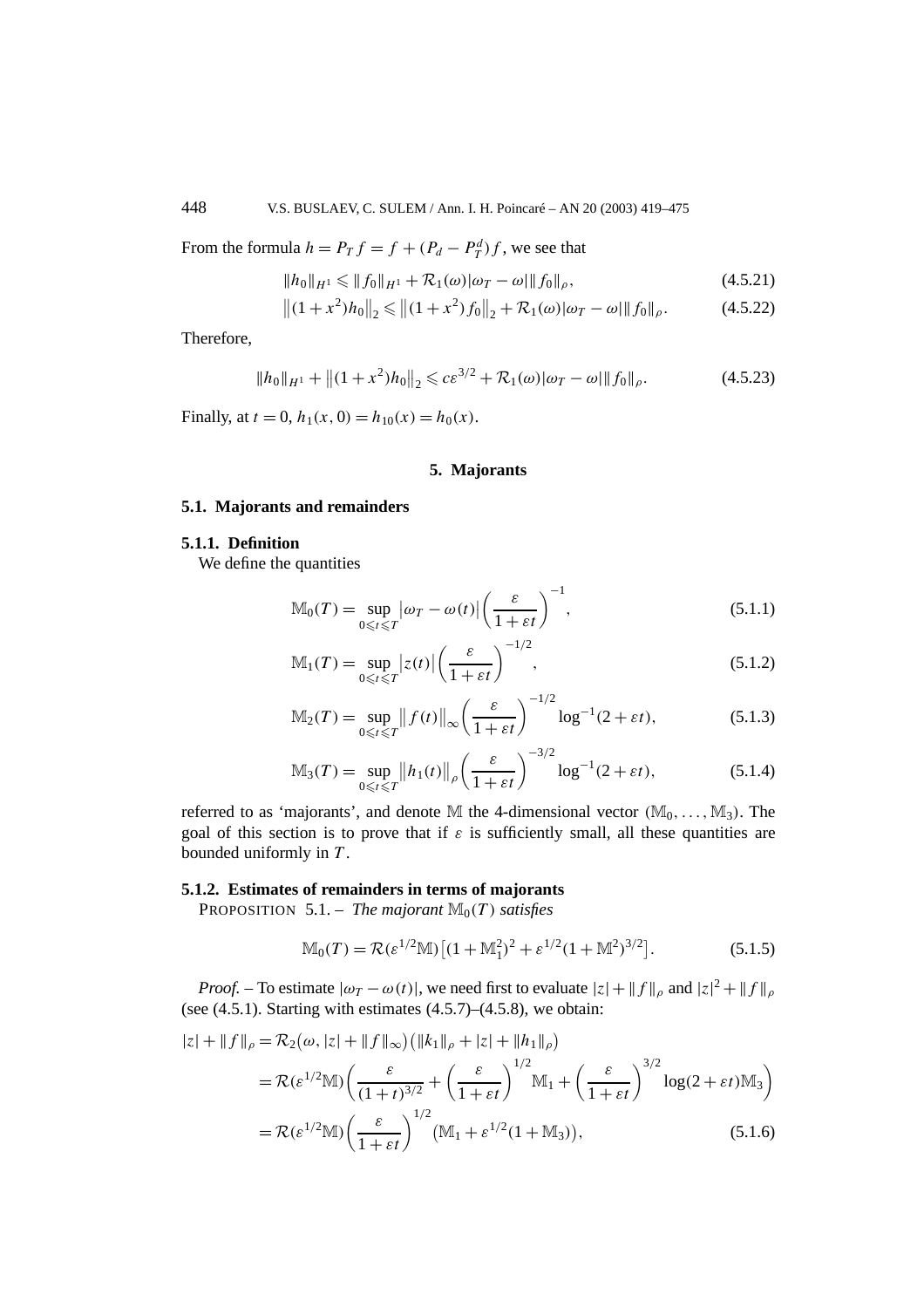and similarly

$$
|z|^2 + ||f||_{\rho} = \mathcal{R}(\varepsilon^{1/2} \mathbb{M}) \frac{\varepsilon}{1 + \varepsilon t} \left(1 + \mathbb{M}_1^2 + \varepsilon^{1/2} \mathbb{M}_3\right).
$$
 (5.1.7)

Therefore

$$
|\omega_T - \omega(t)| = \mathcal{R}(\varepsilon^{1/2} \mathbb{M}) \frac{\varepsilon}{1 + \varepsilon t} \left[ \left( 1 + \mathbb{M}_1^2 + \varepsilon^{1/2} \mathbb{M}_3 \right)^2 + \left( \mathbb{M}_1 + \varepsilon^{1/2} (1 + \mathbb{M}_3) \right)^2 \right]
$$
  
=  $\mathcal{R}(\varepsilon^{1/2} \mathbb{M}) \frac{\varepsilon}{1 + \varepsilon t} \left[ (1 + \mathbb{M}_1^2)^2 + \varepsilon^{1/2} (1 + \mathbb{M}_1^2)^{3/2} \right].$   $\Box$  (5.1.8)

PROPOSITION 5.2. – *The remainder*  $Y_R$  *defined in* (4.3.28) *satisfies the estimate* 

$$
|Y_R| = \mathcal{R}(\varepsilon^{1/2} \mathbb{M}) \frac{\varepsilon^{5/2}}{(1 + \varepsilon t)^2 \sqrt{\varepsilon t}} \log(2 + \varepsilon t) (1 + \mathbb{M}^2)^{5/2}.
$$
 (5.1.9)

*Proof.* – The remainder  $Y_R$  is bounded as follows:

$$
|Y_R| = \mathcal{R}(\varepsilon^{1/2} \mathbb{M}) \left( \frac{\varepsilon}{1 + \varepsilon t} \right)^{1/2} \mathbb{M}_1 \left[ \left( \frac{\varepsilon}{(1 + t)^{3/2}} + \frac{\varepsilon}{1 + \varepsilon t} \mathbb{M}_1^2 \right) + \left( \frac{\varepsilon}{1 + \varepsilon t} \right)^{3/2} \log(2 + \varepsilon t) \mathbb{M}_3 \right) \left( \frac{\varepsilon}{(1 + t)^{3/2}} + \frac{\varepsilon}{1 + \varepsilon t} \mathbb{M}_1^2 \right) + \left( \frac{\varepsilon}{1 + \varepsilon t} \right)^{3/2} \log(2 + \varepsilon t) \mathbb{M}_3 + \left( \frac{\varepsilon}{1 + \varepsilon t} \right)^{3/2} \mathbb{M}_0 \mathbb{M}_1 \right) + \left( \frac{\varepsilon}{1 + \varepsilon t} \right)^{1/2} \mathbb{M}_1 \left( \frac{\varepsilon}{(1 + t)^{3/2}} + \left( \frac{\varepsilon}{1 + \varepsilon t} \right)^{3/2} \log(2 + \varepsilon t) \mathbb{M}_3 \right) \right]
$$
  
\n
$$
= \mathcal{R}(\varepsilon^{1/2} \mathbb{M}) \left( \frac{\varepsilon}{1 + \varepsilon t} \right)^2 \mathbb{M}_1 \left[ \left( \frac{\varepsilon}{1 + \varepsilon t} \right)^{1/2} (1 + \mathbb{M}_1^2 + \varepsilon^{1/2} \mathbb{M}_3) \times (1 + \mathbb{M}_1^2 + \varepsilon^{1/2} (\mathbb{M}_3 + \mathbb{M}_0 \mathbb{M}_1)) \right) + \left( \frac{1}{\sqrt{1 + t}} + \left( \frac{\varepsilon}{1 + \varepsilon t} \right)^{1/2} \log(2 + \varepsilon t) \mathbb{M}_3 \right) \mathbb{M}_1 \right]
$$
  
\n
$$
= \mathcal{R}(\varepsilon^{1/2} \mathbb{M}) \mathbb{M}_1 \frac{\varepsilon^{5/2} \log(2 + \varepsilon t)}{(1 + \varepsilon t)^2 \sqrt{\varepsilon t}} \left[ \mathbb{M}_1 (1 + \mathbb{M}_3) + (1 + \mathbb{M}_1^2
$$

Let us turn now to remainders  $H_R = F_{II} + H_I$  and  $H_R = F_{II} + H_I + H_{II}$  in Eqs. (4.4.10) and  $(4.4.11)$  for *h* and  $h_1$  respectively. We combine these results in

PROPOSITION 5.3. – *The remainders*  $F_{II}$  *and*  $H_I$  *satisfy the upper bounds* 

$$
||F_{\text{II}}||_2 + ||(1+x^2)F_{\text{II}}||_1 = \mathcal{R}(\varepsilon^{1/2} \mathbb{M}) \left(\frac{\varepsilon}{1+\varepsilon t}\right)^{3/2} (\mathbb{M}_1^2 + \mathbb{M}_2^2)^3 \tag{5.1.11}
$$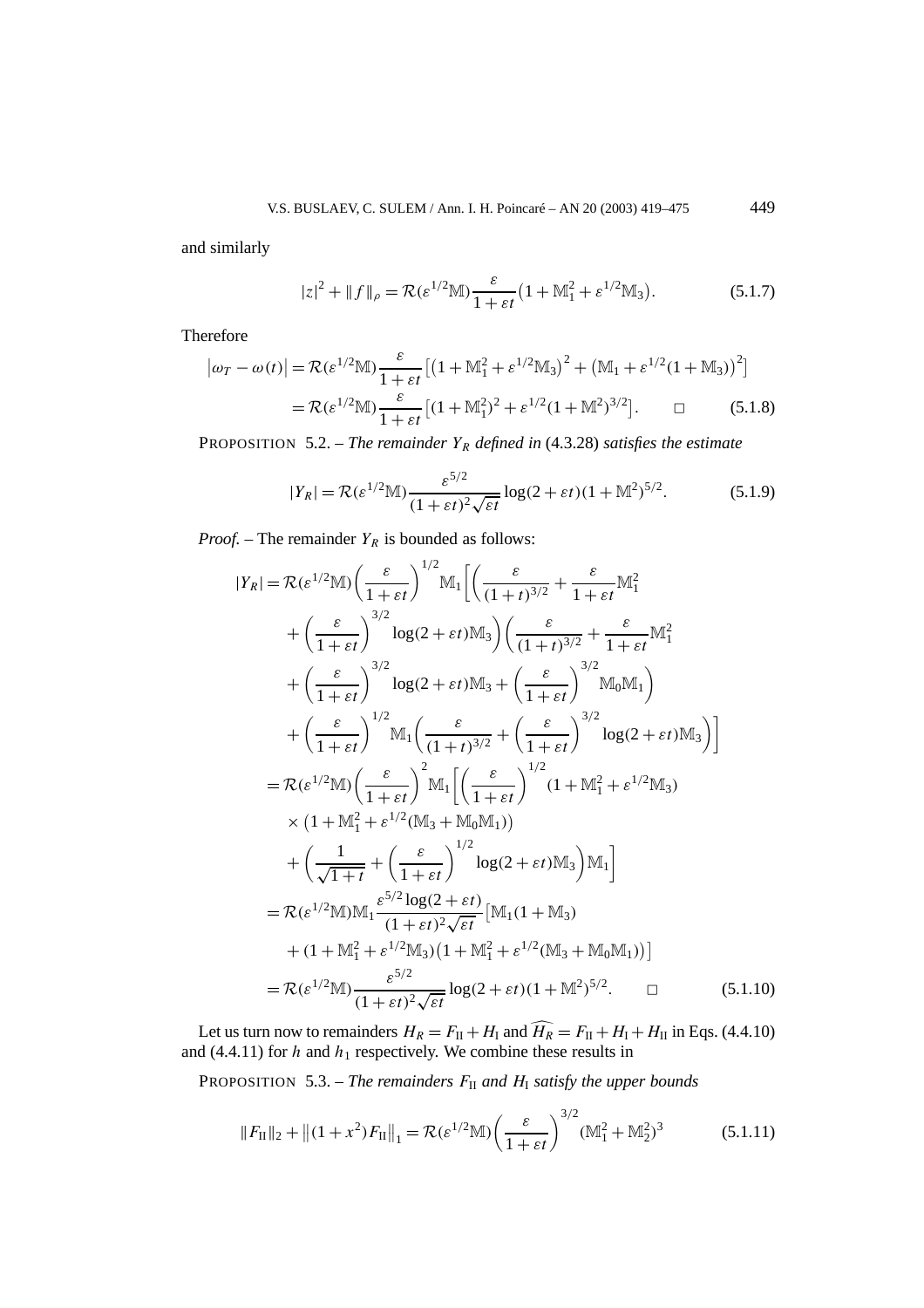*and*

$$
||(1+x^2)H_1||_2 = \mathcal{R}(\varepsilon^{1/2} \mathbb{M}) \left(\frac{\varepsilon}{1+\varepsilon t}\right)^{3/2} \log(2+\varepsilon t)
$$
  
 
$$
\times ((1+\mathbb{M}_1^2)(\mathbb{M}_1+\mathbb{M}_2) + \varepsilon^{1/2}(1+\mathbb{M}^2)^{3/2}). \tag{5.1.12}
$$

*Proof. –* It follows from (3.3.23) that

$$
||F_{\text{II}}||_2 + ||(1+x^2)F_{\text{II}}||_1 = \mathcal{R}_2(\omega, |z| + ||f||_{\infty})(1+t)(|z| + ||f||_{\infty})^{2r-1}
$$
  
=  $\mathcal{R}(\varepsilon^{1/2} \mathbb{M}) \left(\frac{\varepsilon}{1+\varepsilon t}\right)^{3/2} (\mathbb{M}_1^2 + \mathbb{M}_2^2)^3.$  (5.1.13)

For  $H<sub>I</sub>$ , see (4.2.19), we have

$$
||(1+x^2)H_I||_2 = \mathcal{R}_2(||k_1||_\rho + |z|^2 + ||h_1||_\rho)(|z| + ||f||_\infty + |\omega_T - \omega|)
$$
  
\n
$$
= \mathcal{R}(\varepsilon^{1/2} \mathbb{M}) \left( \frac{\varepsilon}{(1+t)^{3/2}} + \frac{\varepsilon}{1+\varepsilon t} \mathbb{M}_1^2 + \left( \frac{\varepsilon}{1+\varepsilon t} \right)^{3/2} \log(2+\varepsilon t) \mathbb{M}_3 \right)
$$
  
\n
$$
\times \left( \left( \frac{\varepsilon}{1+\varepsilon t} \right)^{1/2} \mathbb{M}_1 + \left( \frac{\varepsilon}{1+\varepsilon t} \right)^{1/2} \log(2+\varepsilon t) \mathbb{M}_2 + \frac{\varepsilon}{1+\varepsilon} \mathbb{M}_0 \right)
$$
  
\n
$$
= \mathcal{R}(\varepsilon^{1/2} \mathbb{M}) \left( \frac{\varepsilon}{1+\varepsilon t} \right)^{3/2} \log(2+\varepsilon t)
$$
  
\n
$$
\times \left( (1+\mathbb{M}_1^2)(\mathbb{M}_1 + \mathbb{M}_2) + \varepsilon^{1/2} (1+\mathbb{M}^2)^{3/2} \right). \square
$$

The right-hand side of Eq. (4.4.10) for *h* contains also  $-P_T$  *j* $E_2[w, w]$  whose bound can be given as follows

PROPOSITION 5.4. -

$$
||(1+x^2)P_TjE_2[w,w]||_2 = \mathcal{R}(\varepsilon^{1/2} \mathbb{M}) \frac{\varepsilon}{1+\varepsilon t} \mathbb{M}_1^2.
$$
 (5.1.14)

The last remainder to examine is  $\hat{H}_R = F_{II} + H_I + H_{II}$ . We have already estimated  $F_{II}$ and  $H_I$  and need only to consider  $H_{II}$  which is given represented in (4.5.16).

PROPOSITION 5.5. -

$$
\|\mathcal{A}_{mn}\|_2 + \left\|(1+x^2)^{3/2}\mathcal{A}_{mn}\right\|_1 = \mathcal{R}(\varepsilon^{1/2}\mathbb{M})\left(\frac{\varepsilon}{1+\varepsilon t}\right)^{3/2}\mathbb{M}_1(\mathbb{M}_1^2 + \varepsilon^{1/2}(1+\mathbb{M}^2)).
$$
\n(5.1.15)

*Proof. –* Estimate (4.5.17) shows that

$$
\|\mathcal{A}_{mn}\|_2 + \|(1+x^2)^{3/2}\mathcal{A}_{mn}\|_1
$$
  
=  $\mathcal{R}_2|z|\big[|z||\omega_T - \omega| + \big(\|k_1\|_{\rho} + |z| + \|h_1\|_{\rho}\big)^2\big]$   
=  $\mathcal{R}(\varepsilon^{1/2}\mathbb{M})\bigg(\frac{\varepsilon}{1+\varepsilon t}\bigg)^{1/2}\mathbb{M}_1\bigg[\bigg(\frac{\varepsilon}{1+\varepsilon t}\bigg)^{3/2}\mathbb{M}_0\mathbb{M}_1$   
+  $\bigg(\frac{\varepsilon}{(1+t)^{3/2}} + \bigg(\frac{\varepsilon}{1+\varepsilon t}\bigg)^{1/2}\mathbb{M}_1 + \bigg(\frac{\varepsilon}{1+\varepsilon t}\bigg)^{3/2}\log(2+\varepsilon t)\mathbb{M}_3\bigg)^2\bigg]$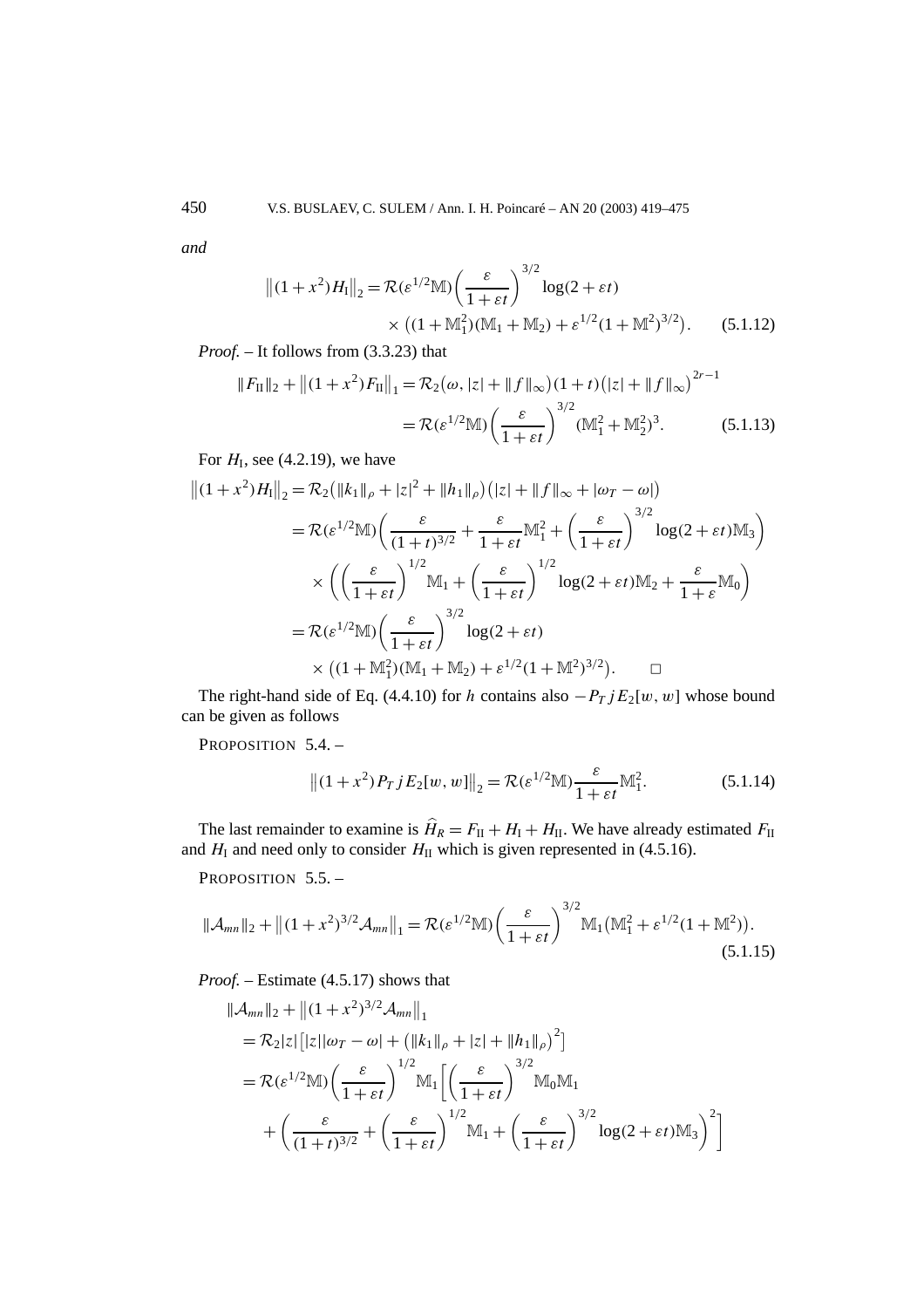V.S. BUSLAEV, C. SULEM / Ann. I. H. Poincaré – AN 20 (2003) 419–475 451

$$
= \mathcal{R}(\varepsilon^{1/2} \mathbb{M}) \left(\frac{\varepsilon}{1 + \varepsilon t}\right)^{3/2} \mathbb{M}_1(\mathbb{M}_1^2 + \varepsilon^{1/2} (1 + \mathbb{M}^2)). \qquad \Box \qquad (5.1.16)
$$

We have completed the estimations of the remainders in terms of majorants. We now write similar estimates for initial data. Coming back to formulas of Section 4.5.3, we have

$$
y_0 = y_{|t=0} = \varepsilon + \mathcal{R}(\varepsilon^{1/2} \mathbb{M}) \varepsilon^{3/2} = \varepsilon \left( 1 + \mathcal{R}(\varepsilon^{1/2} \mathbb{M}) \varepsilon^{1/2} \right)
$$
(5.1.17)  
\n
$$
\|h_0\|_{H^1} + \left\| (1 + x^2) h_0 \right\|_2 \le N + \mathcal{R}_1(\omega) |\omega_T - \omega| \|f_0\|_{\rho} \le c_0 \varepsilon^{3/2} + \mathcal{R}(\varepsilon^{1/2} \mathbb{M}) \varepsilon^2 \mathbb{M}_0
$$
  
\n
$$
\times (1 + \mathbb{M}_1^2 + \varepsilon^{1/2} \mathbb{M}_3).
$$
(5.1.18)

## **5.2. Estimates for solutions of the canonical system**

## **5.2.1. Canonical equations**

This section is devoted to the study the system

$$
\dot{\ell} = 2\operatorname{Re}(i K_T)\ell^2 + \mathcal{L}(t),\tag{5.2.1}
$$

$$
\dot{\alpha} = C_M \alpha + A(x, t),\tag{5.2.2}
$$

$$
\dot{\beta} = C_M \beta + B(x, t),\tag{5.2.3}
$$

where

$$
C_M = C_T + i\sigma(t)(P_T^+ - P_T^-),
$$
\n(5.2.4)

and under some assumptions on initial data and the source terms. We assume that  $\text{Re}(iK_T) < 0$  is a given constant. The operator  $C_T = C(\omega_T)$  does not depend on t and the structure of its spectrum is known. The function  $\sigma$  is a smooth, real-valued function of *t*.

We suppose that the initial conditions satisfy

$$
\ell(0) = \varepsilon |\ell_0| > 0,\tag{5.2.5}
$$

$$
\|\alpha(0)\|_{H^1} + \|(1+x^2)\alpha(0)\|_2 \leq \varepsilon^{1/2}|\alpha_0|,\tag{5.2.6}
$$

$$
\|\beta(0)\|_{H^1} + \|(1+x^2)\beta(0)\|_2 \leqslant \varepsilon^{3/2}|\beta_0|. \tag{5.2.7}
$$

As for the source terms, we assume that

$$
\left|\mathcal{L}(t)\right| \leqslant \left|\mathcal{L}\right| \frac{\varepsilon^{5/2}}{(1+\varepsilon t)^2 \sqrt{\varepsilon t}} \log(2+\varepsilon t) \tag{5.2.8}
$$

and that  $A = A_1 + A_2$  with the following hypothesis:

$$
||(1+x^2)A_1||_2 \le |A'_1| \frac{\varepsilon}{1+\varepsilon t} + |A''_1| \left(\frac{\varepsilon}{1+\varepsilon t}\right)^{3/2} \log(2+\varepsilon t), \tag{5.2.9}
$$

$$
||A_2||_2 + ||(1+x^2)A_2||_1 \le |A_2| \left(\frac{\varepsilon}{1+\varepsilon t}\right)^{3/2}
$$
\n(5.2.10)

and  $B = B_1 + B_2 + B_3$  satisfies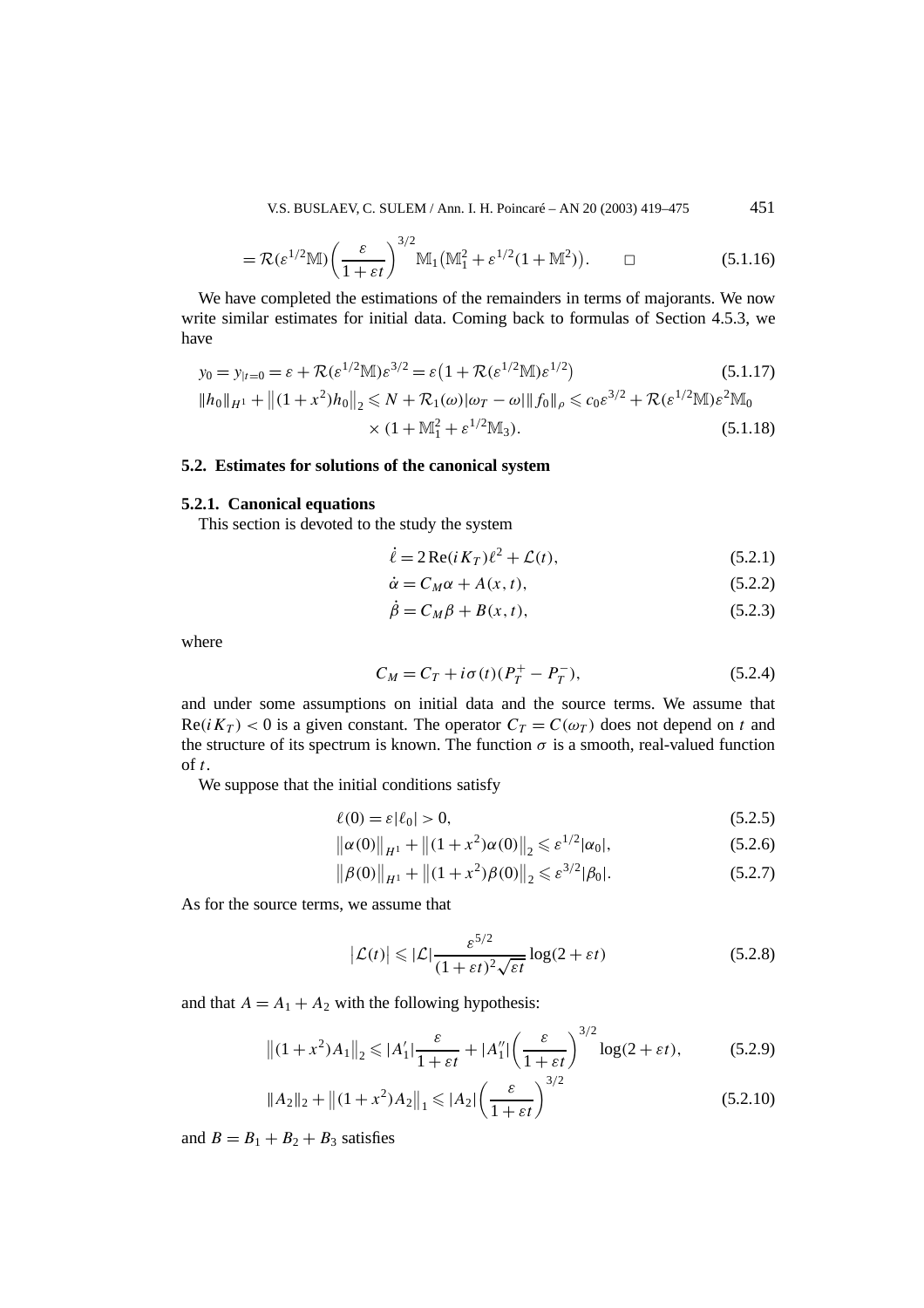452 V.S. BUSLAEV, C. SULEM / Ann. I. H. Poincaré – AN 20 (2003) 419–475

$$
\left\| (1+x^2) B_1 \right\|_2 \leqslant |B_1| \left( \frac{\varepsilon}{1+\varepsilon t} \right)^{3/2} \log(2+\varepsilon t),\tag{5.2.11}
$$

$$
||B_2||_2 + ||(1+x^2)B_2||_1 \leqslant |B_2|\left(\frac{\varepsilon}{1+\varepsilon t}\right)^{3/2},\tag{5.2.12}
$$

$$
B_3 = \sum_{kl} (C_T - 2i\mu_T k - 0)^{-1} P_T^l B_{kl} \quad \text{with} \tag{5.2.13}
$$

$$
\|B_{kl}\|_2 + \|(1+x^2)B_{kl}\|_1 \leqslant |B_{kl}|\left(\frac{\varepsilon}{1+\varepsilon t}\right)^{3/2},\tag{5.2.14}
$$

where all the quantities |*.*| are supposed to be given constants. All these assumptions are motivated by the estimates of the remainders (see Section 5.1) and by the final estimates we intend to prove on  $\omega$ , *z*, *f* and  $h_1$ . The evolution equation (5.2.1) for  $\ell$ corresponds to Eq. (4.4.6) for *y* and the assumption (5.2.8) on the source term has the form of estimate (5.1.9) for the remainder  $Y_R$ . Similarly, (5.2.2) corresponds to Eq.  $(4.4.10)$  for *h* and assumptions  $(5.2.9)$ – $(5.2.10)$  on the source term *A* have the form of estimates (5.1.11)–(5.1.14) for the remainder  $H_R = F_{II} + H_{I} - P_{T} i E_2[w, w]$ . Finally, Eq. (5.2.3) corresponds to Eq. (4.4.11) for  $h_1$  and assumptions (5.2.11)–(5.2.14) to inequality (5.1.15).

#### **5.2.2. A Ricatti equation**

Eq. (5.2.1) for  $\ell$  is of Ricatti type. Introducing the new variable  $s = 2 \text{Im } K_T t$ , and denoting  $q(s) = \frac{1}{2 \text{Im} K_T} \mathcal{L}(t)$ , it becomes

$$
\frac{d\ell}{ds} = -\ell^2 + q(s) \tag{5.2.15}
$$

with the assumption on *q* that

$$
|q(s)| \leq |\mathcal{L}| \frac{1}{2 \operatorname{Im} K_T} \frac{\varepsilon^{5/2}}{(1 + \varepsilon t)^2} \frac{1}{\sqrt{\varepsilon t}} \log(2 + \varepsilon t). \tag{5.2.16}
$$

PROPOSITION 5.6. – *The solution of* (5.2.1) *with an initial condition and a source term satisfying* (5.2.5) *and* (5.2.8) *respectively is bounded as follows*:

$$
\left|\ell - \frac{\varepsilon |\ell_0|}{1 + \varepsilon |\ell_0| s} \right| \leq \frac{\beta_3 |q_1|}{1 - \varepsilon^{3/2} \|\Lambda\|} \left(\frac{\varepsilon}{1 + \varepsilon |\ell_0| s}\right)^{3/2} \log(2 + \varepsilon |\ell_0| s). \tag{5.2.17}
$$

*Proof.* – Define a new function *u* by  $\ell = u'/u$ , with  $u' = \frac{du}{ds}$ . The equation for *u* is

$$
u'' = qu.\tag{5.2.18}
$$

Assuming that  $u|_{s=0} = 1$ , the initial condition on  $\ell$  implies that  $u'|_{s=0} = \varepsilon |\ell_0|$ . The function *u* satisfies the integral equation

$$
u(s) = 1 + \varepsilon |\ell_0| s + \int_0^s (s - s_1) q(s_1) u(s_1) ds_1.
$$
 (5.2.19)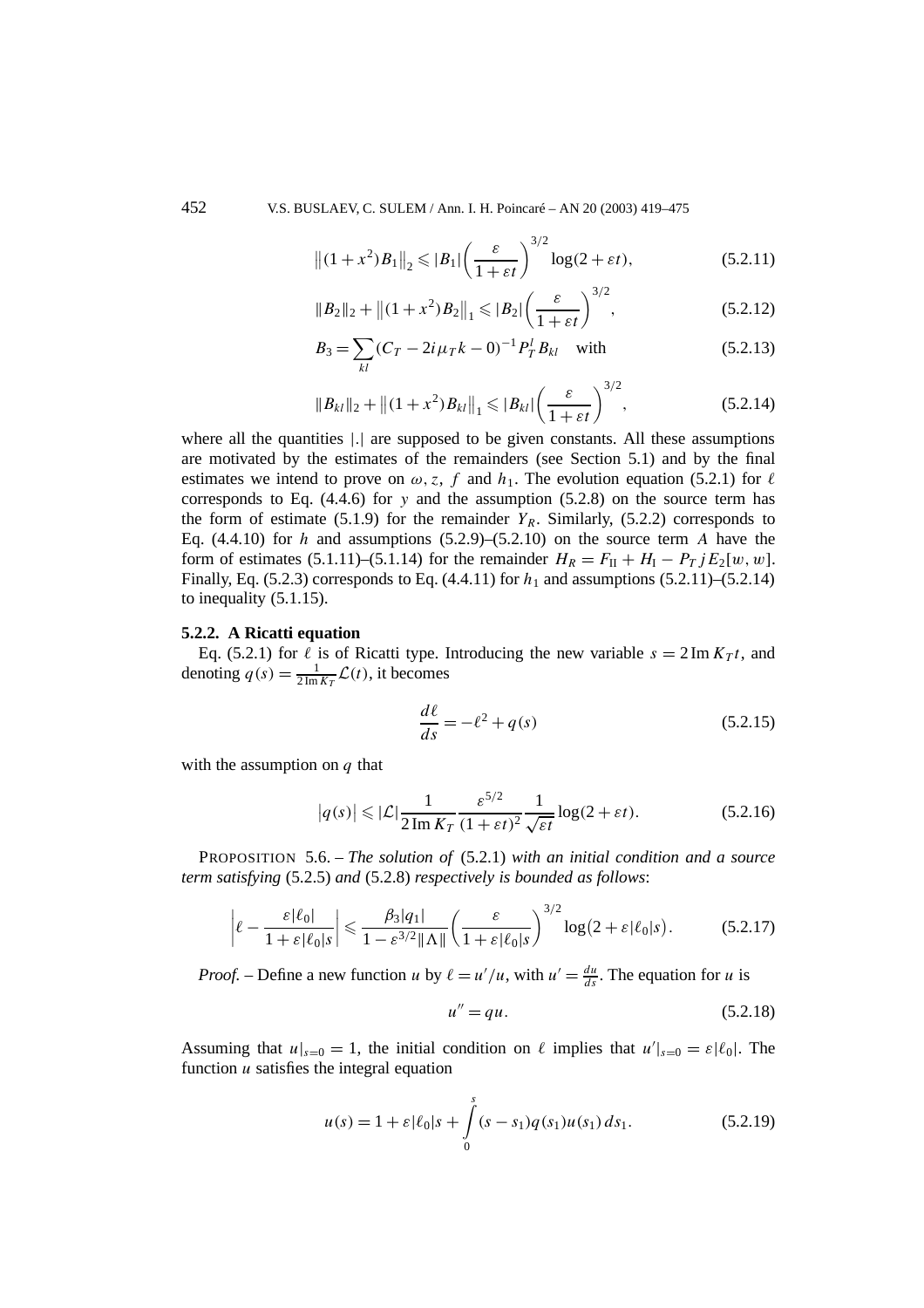It is convenient to introduce  $\sigma = 1 + \varepsilon \ell_0 |s$ . Then,

$$
u(\sigma) = \sigma + \varepsilon^{1/2} \int_{1}^{\sigma} (\sigma - \sigma_1) \tilde{q}(\sigma_1) u(\sigma_1) d\sigma_1,
$$
 (5.2.20)

where

$$
\left|\tilde{q}(\sigma)\right| \leqslant |q_0| \frac{1}{\sigma^2 \sqrt{\sigma - 1}} \log\left(2 + \frac{\sigma - 1}{m}\right),\tag{5.2.21}
$$

where  $m = \min\{1, (2|\ell_0| \operatorname{Im} K_T)^2\} \le 1$  and

$$
|q_0| \leqslant |\mathcal{L}| \frac{|\ell_0|^{1/2} (2 \operatorname{Im} K_T)^{3/2}}{m}.
$$
 (5.2.22)

We now rewrite the integral equation (5.2.20) in the form

$$
u = u_0 + \varepsilon^{1/2} \Lambda u, \quad u_0 = \sigma.
$$
 (5.2.23)

Consider the space of continuous functions on  $\sigma \in [1, \infty)$  equipped with the norm

$$
||u|| = \max \frac{|u(\sigma)|}{\sigma}.
$$
\n(5.2.24)

In this space,  $\Lambda$  is a bounded operator, whose norm is bounded by

$$
\|\Lambda\| \leqslant \beta_0 |q_1| \tag{5.2.25}
$$

where  $|q_1| = |q_0| \log(1 + \frac{1}{m})$ , and  $\beta_0$  is a constant. Therefore, for sufficiently small  $\varepsilon$ , there exists a solution *u* such that

$$
|u| \leq \frac{\sigma}{1 - \varepsilon^{1/2} \|\Lambda\|}.
$$
\n(5.2.26)

To get an estimate on  $\ell$ , we need both an estimate on  $u$  and  $u'$ . For this purpose, we write (5.2.20) in the form

$$
u = D\sigma + \varepsilon^{1/2}v \tag{5.2.27}
$$

where

$$
D = 1 + \varepsilon^{1/2} \int_{1}^{\infty} d\sigma_1 \, \tilde{q}(\sigma_1) u(\sigma_1) = 1 + \varepsilon^{1/2} D_1,\tag{5.2.28}
$$

$$
v = -\sigma \int_{\sigma}^{\infty} d\sigma_1 \tilde{q}(\sigma_1) u(\sigma_1) - \int_{1}^{\sigma} d\sigma_1 \sigma_1 \tilde{q}(\sigma_1) u(\sigma_1).
$$
 (5.2.29)

It is clear that

$$
v' = -\int_{\sigma}^{\infty} d\sigma_1 \tilde{q}(\sigma_1) u(\sigma_1).
$$
 (5.2.30)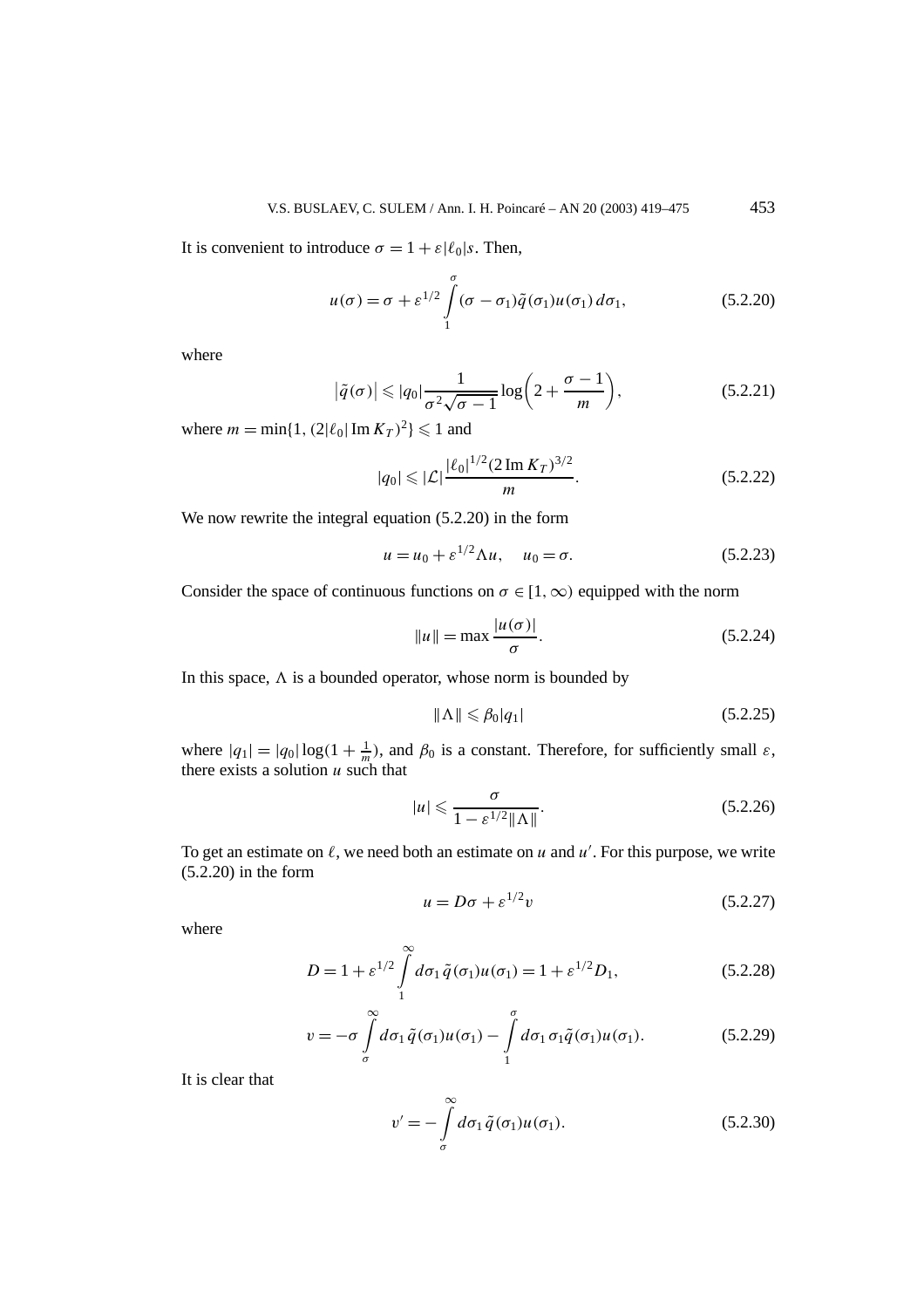Notice that

$$
|D_1| \leqslant \frac{\beta_2 |q_1|}{1 - \varepsilon^{1/2} ||\Lambda||}.
$$
\n(5.2.31)

We have

$$
|v'| \leq \frac{\beta_2 |q_1|}{1 - \varepsilon^{1/2} \|\Lambda\|} \sigma^{-1/2} \log(1 + \sigma), \tag{5.2.32}
$$

$$
|v| \leqslant \frac{\beta_2 |q_1|}{1 - \varepsilon^{1/2} \|\Lambda\|} \sigma^{1/2} \log(1 + \sigma), \tag{5.2.33}
$$

where  $\beta_2$  is a constant. Coming back to  $\ell$ , we have

$$
\ell = \frac{u_s}{u} = \varepsilon \ell_0 \frac{u_\sigma}{u} = \frac{\varepsilon |\ell_0|}{\sigma} \left( 1 + \frac{\varepsilon^{1/2} (v_\sigma - v/\sigma)}{D + \varepsilon^{1/2} v/\sigma} \right). \tag{5.2.34}
$$

It follows that  $\ell$  satisfies the estimate

$$
\left|\ell - \frac{\varepsilon|\ell_0|}{\sigma}\right| \leq \frac{\varepsilon^{3/2}}{\sigma^{3/2}} \frac{\beta_3|q_1|}{1 - \varepsilon^{3/2} \|\Lambda\|} \log(1 + \sigma). \qquad \Box \qquad (5.2.35)
$$

## **5.2.3. Eqs. (5.2.6)–(5.2.7) for** *α* **and** *β*

The projections  $P_{\pm}(\omega)$  are bounded operators in  $L^2$ , uniformly in  $\omega$  for  $\omega$  in a compact interval where Assumptions (SP) and (SL) hold.

Define the weighted norms

$$
||h||_{W_1} = ||(1+x^2)h||_1, \text{ and } ||h||_{W_2} = ||(1+x^2)h||_2.
$$
 (5.2.36)

LEMMA 5.1. –

$$
\left\|e^{C_T t} P_T^{\pm} \alpha\right\|_2 \leqslant c(\omega_T) \|\alpha\|_2,\tag{5.2.37}
$$

$$
\left\|e^{C_T t} P_T^{\pm} \alpha\right\|_{\infty} \leqslant c(\omega_T) \begin{cases} t^{-1/2} \left(\|\alpha\|_2 + \|\alpha\|_W\right) \\ \left(1 + t\right)^{-1/2} \left(\|\alpha\|_{H^1} + \|\alpha\|_W\right) \end{cases} \tag{5.2.38}
$$

*where*  $||h||_W$  *stands for either*  $||h||_{W_1}$  *or*  $||h||_{W_2}$ *, and the constant*  $c(\omega_T)$  *depends on*  $C_T$ *and thus on*  $\omega_T$ *.* 

*We have also*

$$
\left\|e^{C_T t} P_T^{\pm} h\right\|_{\rho} \leqslant c(\omega_T)(1+t)^{-3/2} \big[\|h\|_2 + \|h\|_W\big],\tag{5.2.39}
$$

*where*  $\rho(x) = (1 + x^2)^{-q}$ ,  $q \ge 2$ .

LEMMA 5.2. –

$$
\left\|e^{C_T t} C_T^{-1} P_T^{\pm} h\right\|_{\rho} \leqslant c (1+t)^{-3/2} \left\|(1+x^2) h\right\|_2, \tag{5.2.40}
$$

$$
\left\|e^{C_T t}(C_T \pm 2i\mu - 0)^{-1} P_T^{\pm} h\right\|_{\rho} \leqslant c(1+t)^{-3/2} \left[\|h\|_2 + \left\|(1+x^2)^{3/2} h\right\|_1\right],\tag{5.2.41}
$$

*where*  $\rho(x) = (1 + x^2)^{-q}$ ,  $q \ge 2$ .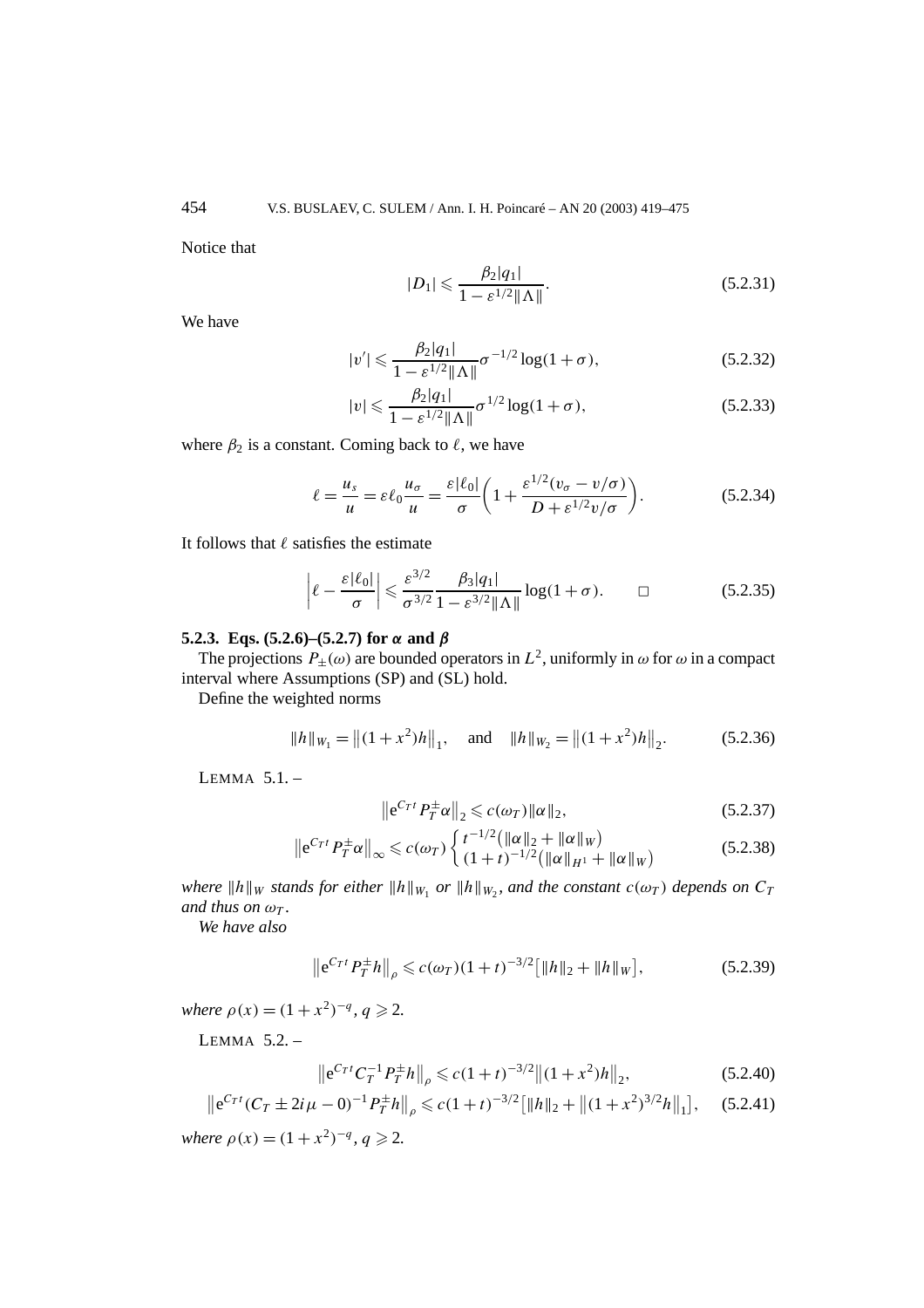Proofs of Lemmas 5.1 and 5.2 can be found in [2]. Some additional comments are given in Appendix A.

LEMMA 5.3. – *We have the upper bounds for the following integrals*:

$$
\int_{0}^{t} \frac{ds}{(t-s)^{1/2}} \left(\frac{\varepsilon}{1+\varepsilon s}\right)^{\gamma} \leqslant c \left(\frac{\varepsilon}{1+\varepsilon t}\right)^{1/2} \varepsilon^{\gamma-1} \quad \text{for } \gamma > 1,
$$
\n(5.2.42)

$$
\int_{0}^{t} \frac{ds}{(1+t-s)^{3/2}} \left(\frac{\varepsilon}{1+\varepsilon s}\right)^{\gamma} \leq c \left(\frac{\varepsilon}{1+\varepsilon t}\right)^{3/2} \varepsilon^{\gamma-3/2} \quad \text{for } \gamma \geqslant 3/2,\tag{5.2.43}
$$

$$
\int_{0}^{t} \frac{ds}{(t-s)^{1/2}} \frac{\varepsilon}{1+\varepsilon s} \leqslant c \left(\frac{\varepsilon}{1+\varepsilon t}\right)^{1/2} \log(2+\varepsilon t),\tag{5.2.44}
$$

$$
\int_{0}^{t} \frac{ds}{(1+t-s)^{3/2}} \left(\frac{\varepsilon}{1+\varepsilon t}\right)^{3/2} \log(2+\varepsilon s) \leq c \left(\frac{\varepsilon}{1+\varepsilon t}\right)^{3/2} \log(2+\varepsilon t). \tag{5.2.45}
$$

We give the details of the proof only for inequalities  $(5.2.44)$  and  $(5.2.43)$ . The other upper bounds are obtained in a similar way.

Let us denote

$$
I = \int_{0}^{t} \frac{1}{(t-s)^{1/2}} \frac{\varepsilon}{1+\varepsilon s} ds.
$$
 (5.2.46)

If  $\epsilon t \leq 1$ , we immediately get

$$
I \leqslant C\varepsilon^{1/2},\tag{5.2.47}
$$

When  $\varepsilon t \gg 1$ , we separate *I* into  $I = I_1 + J$ , into  $I_1 = \int_0^{1/\varepsilon}$  and  $J = \int_{1/\varepsilon}^t$ . Then

$$
I_1 \leqslant \varepsilon \left[ t^{1/2} - \left( t - \frac{1}{\varepsilon} \right)^{1/2} \right] \leqslant C \left( \frac{\varepsilon}{1 + \varepsilon t} \right)^{1/2} \tag{5.2.48}
$$

and

$$
J \leq t^{-1/2} \int_{1/\varepsilon t}^{1} \frac{d\sigma}{(1-\sigma)^{1/2} \sigma}
$$
 (5.2.49)

leading to

$$
I \leq C \left(\frac{\varepsilon}{1 + \varepsilon t}\right)^{1/2} (1 + \log(\varepsilon t)) \leq C \left(\frac{\varepsilon}{1 + \varepsilon t}\right)^{1/2} \log(2 + \varepsilon t). \qquad \Box \qquad (5.2.50)
$$

Denote

$$
I = \int_{0}^{t} \frac{ds}{(1+t-s)^{3/2}} \left(\frac{\varepsilon}{1+\varepsilon s}\right)^{\gamma}.
$$
 (5.2.51)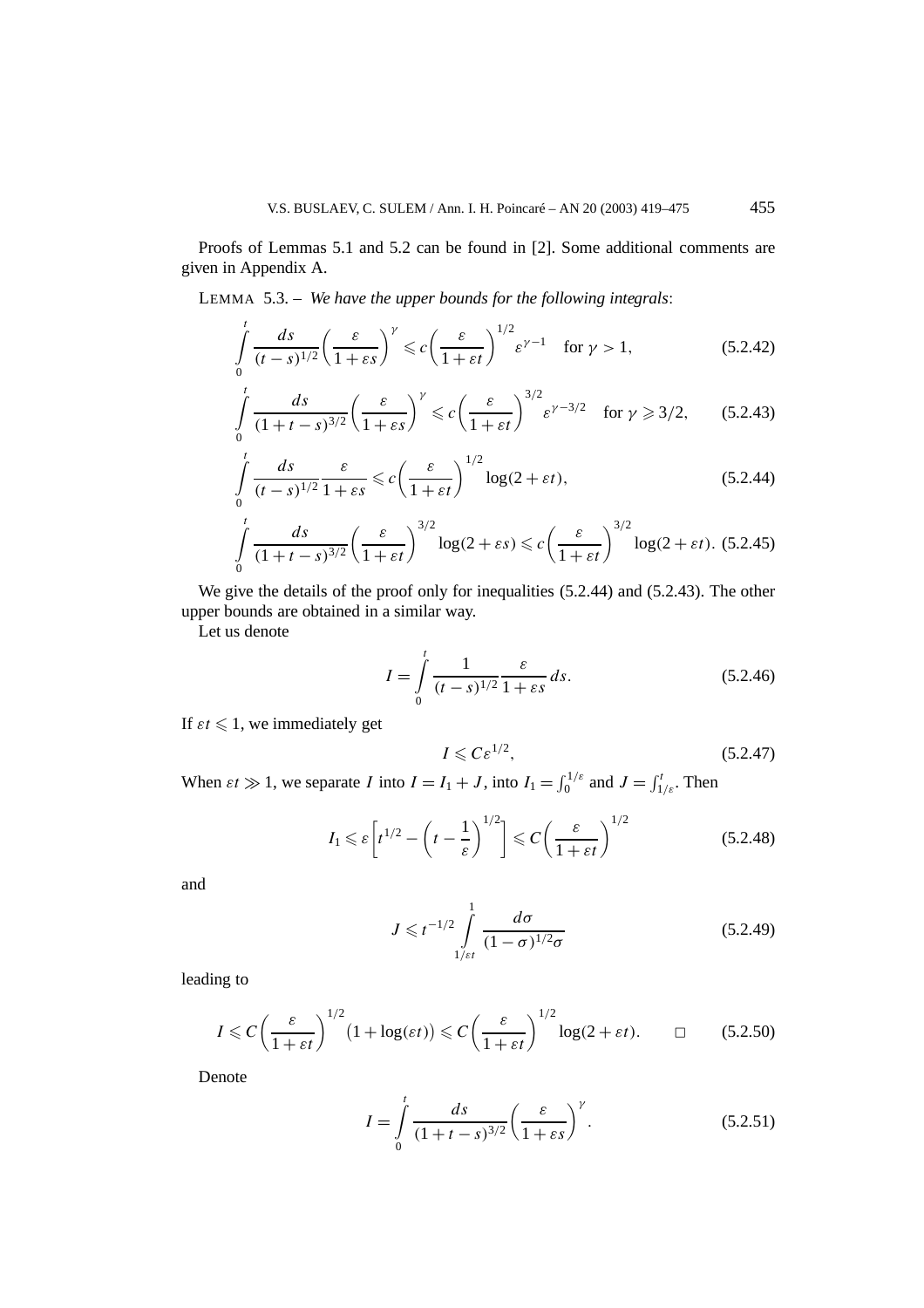If  $\varepsilon t \leqslant 1$ ,

$$
I \leqslant \varepsilon^{\gamma} \int\limits_{0}^{t} \frac{ds}{(1+t-s)^{3/2}} = C\varepsilon^{\gamma} \left[1 - \frac{1}{\sqrt{1+t}}\right] \leqslant C\varepsilon^{\gamma}.
$$
 (5.2.52)

When  $\varepsilon t \gg 1$ , we separate again *I* into  $I = I_1 + J$ , with  $I_1 = \int_0^{1/\varepsilon}$  and  $J = \int_{1/\varepsilon}^t J_1$ 

$$
I_1 = \varepsilon^{\gamma} \left[ \frac{1}{\sqrt{1+t}} - \frac{1}{\sqrt{1+t-1/\varepsilon}} \right] \leq C \varepsilon^{\gamma-1} \frac{1}{(1+t)^{3/2}}.
$$
 (5.2.53)

On the other hand, we rewrite *J* in the form  $(s = t\sigma)$ 

$$
J = \int_{1/\varepsilon t}^{1} \frac{t^{1-\gamma} d\sigma}{(1+t(1-\sigma))^{3/2} \sigma^{\gamma}}
$$
  
 
$$
\leq C \int_{1/\varepsilon t}^{1/2} \frac{t^{1-\gamma} d\sigma}{(1+t)^{3/2} \sigma^{\gamma}} + \int_{1/2}^{1} \frac{t^{1-\gamma} d\sigma}{(1+t(1-\sigma))^{3/2}} \leq C \frac{\varepsilon^{\gamma-1}}{t^{3/2}} + C \frac{1}{t^{\gamma}}.
$$
 (5.2.54)

Thus,

$$
I \leqslant C \frac{\varepsilon^{\gamma - 1}}{t^{\gamma/2}} + \frac{1}{t^{\gamma}} \leqslant C \frac{\varepsilon^{\gamma}}{(\varepsilon t)^{3/2}}.
$$
\n
$$
(5.2.55)
$$

Estimate (5.2.43) follows.  $\Box$ 

PROPOSITION 5.7. – *The function*  $\alpha(x, t)$  *solution of* (5.2.2) *is expressed as* 

$$
\alpha = e^{C_T t + i \int_0^t \sigma(t_1) dt_1 (P_T^+ - P_T^-)} \alpha_0 + \int_0^t e^{C_T (t-s) + i \int_s^t \sigma(t_1) dt_1 (P_T^+ - P_T^-)} A(s) ds \qquad (5.2.56)
$$

*and satisfies*

$$
\|\alpha\|_{\infty} \leq c(\omega_T) \left(\frac{\varepsilon}{1+\varepsilon t}\right)^{1/2} \log(2+\varepsilon t) \left(|\alpha_0| + |A'_1| + \varepsilon^{1/2} \left(|A''_1| + |A_2|\right)\right). \tag{5.2.57}
$$

*Proof. –* In the integral representation (5.2.56), we have first to estimate  $e^{i \int_{s}^{t} \sigma(t_1) dt_1 (P_T^+ - P_T^-)}$ . Notice first that, denoting  $v = \int_{s}^{t} \sigma(t_1) dt_1$ , we have

$$
e^{i\nu P_+} = P_+ e^{i\nu} + P_-, \tag{5.2.58}
$$

$$
e^{iv(P_{+}-P_{-})} = (P_{+}e^{iv} + P_{-})(P_{-}e^{-iv} + P_{+}) = P_{+}e^{iv} + P_{-}e^{-iv},
$$
 (5.2.59)

and

$$
e^{\int_0^t C_M(t_1) dt_1} = (e^{iv} P_T^+ + e^{-iv} P_T^-) e^{C_T t}.
$$
 (5.2.60)

Since  $\sigma$  is a real function, both exponentials are bounded. Using Lemmas 5.1 and 5.2 on the linear evolution, we get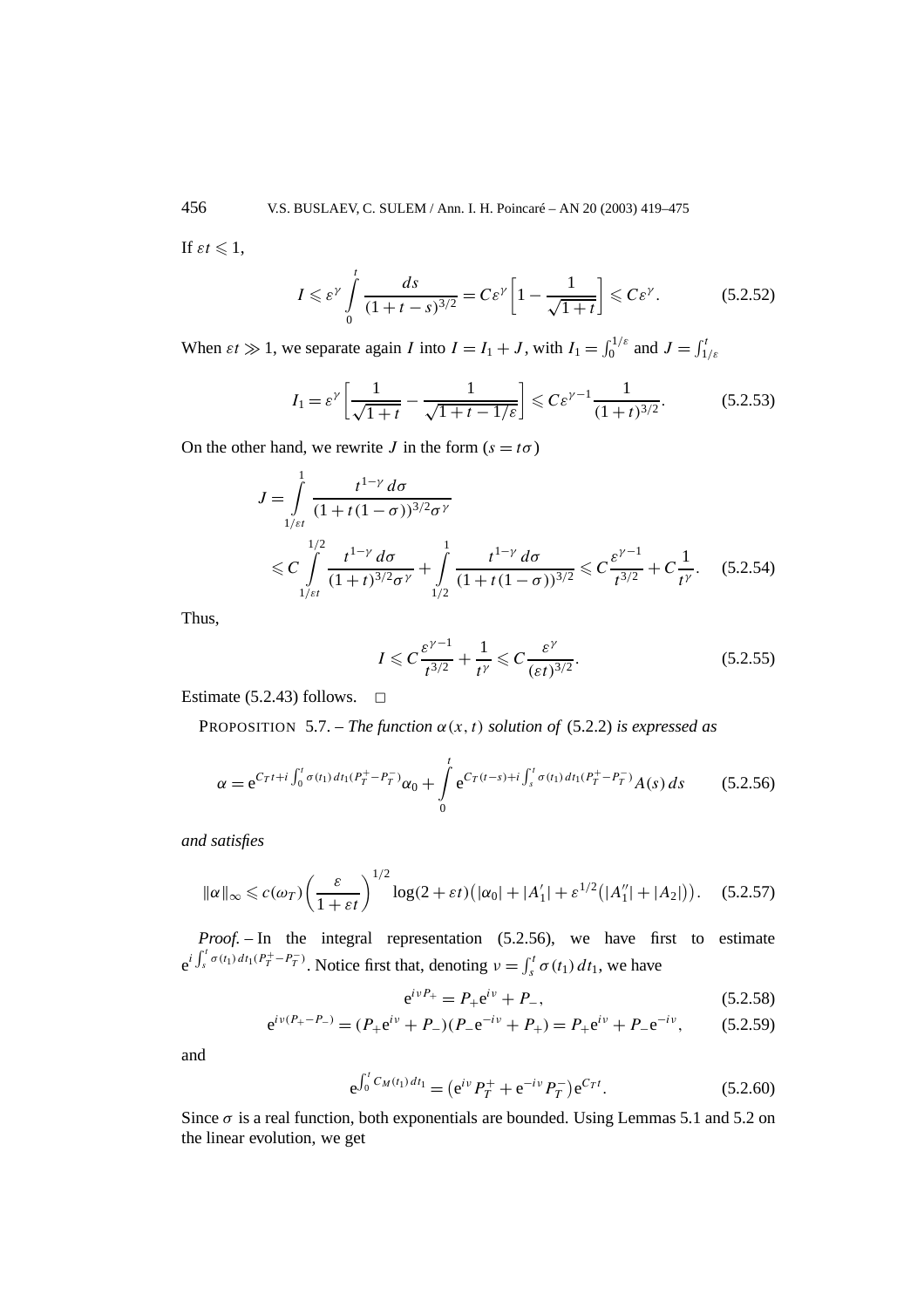V.S. BUSLAEV, C. SULEM / Ann. I. H. Poincaré – AN 20 (2003) 419–475 457

$$
\|\alpha\|_{\infty} \leq c(\omega_T) \left[ |\alpha_0| \left( \frac{\varepsilon}{1+t} \right)^{1/2} + \int_0^t \frac{1}{(t-s)^{1/2}} \left( |A'_1| \frac{\varepsilon}{1+\varepsilon s} + |A''_1| \left( \frac{\varepsilon}{1+\varepsilon s} \right)^{3/2} \log(2+\varepsilon s) + |A_2| \left( \frac{\varepsilon}{1+\varepsilon s} \right)^{3/2} \right) ds \right].
$$
 (5.2.61)

Computing the integrals with the help of Lemma 5.3, we get

$$
\|\alpha\|_{\infty} \leq c(\omega_T) \Bigg[ |\alpha_0| \left( \frac{\varepsilon}{1 + \varepsilon t} \right)^{1/2} + |A'_1| \left( \frac{\varepsilon}{1 + \varepsilon t} \right)^{1/2} \log(2 + \varepsilon t) + |A''_1| \left( \frac{\varepsilon}{1 + \varepsilon t} \right)^{1/2} \varepsilon^{1/2} + |A_2| \left( \frac{\varepsilon}{1 + \varepsilon t} \right)^{1/2} \varepsilon^{1/2} \Bigg]. \tag{5.2.62}
$$

We finally obtain that

$$
\|\alpha\|_{\infty} \leqslant c(\omega_T) \bigg(\frac{\varepsilon}{1+\varepsilon t}\bigg)^{1/2} \log(2+\varepsilon t) \big[|\alpha_0| + |A'_1| + \varepsilon^{1/2} \big(|A''_1| + |A_2|\big)\big]. \qquad \Box
$$
\n
$$
(5.2.63)
$$

PROPOSITION 5.8. – *The function β solution of* (5.2.3) *has the integral representation*

$$
\beta = e^{C_T t + i \int_0^t \sigma(t_1) dt_1 (P_T^+ - P_T^-)} \beta_0 + \int_0^t e^{C_T (t-s) + i \int_s^t \sigma(t_1) dt_1 (P_T^+ - P_T^-)} B(s) ds \qquad (5.2.64)
$$

*and satisfies*

$$
\|\beta\|_{\rho} \leqslant c(\omega_T) \bigg(\frac{\varepsilon}{1+\varepsilon t}\bigg)^{3/2} \log(2+\varepsilon t) \Big[|\beta_0|+|B_1|+|B_2|+\sum |B_{mn}|\Big]. \tag{5.2.65}
$$

*Proof. –* From the integral representation, we have

$$
\|\beta\|_{\rho} \leqslant c(\omega_{T}) \left[|\beta_{0}| \left(\frac{\varepsilon}{1+t}\right)^{3/2} + \int_{0}^{t} \frac{ds}{(1+s-t)^{3/2}} \left(|B_{1}| \left(\frac{\varepsilon}{1+\varepsilon s}\right)^{3/2} \log(2+\varepsilon s)\right)\right] + |B_{2}| \left(\frac{\varepsilon}{1+\varepsilon s}\right)^{3/2} + \sum |B_{mn}| \left(\frac{\varepsilon}{1+\varepsilon s}\right)^{3/2} \right].
$$
\n(5.2.66)

As above, we get

$$
\|\beta\|_{\rho} \leqslant c(\omega_{T}) \left[ |\beta_{0}| \left( \frac{\varepsilon}{1+t} \right)^{3/2} + |B_{1}| \left( \frac{\varepsilon}{1+t} \right)^{3/2} \log(2+\varepsilon t) + \left( |B_{2}| + \sum |B_{mn}| \right) \left( \frac{\varepsilon}{1+\varepsilon t} \right)^{3/2} \right]
$$
\n(5.2.67)

and thus  $(5.2.65)$ .  $\Box$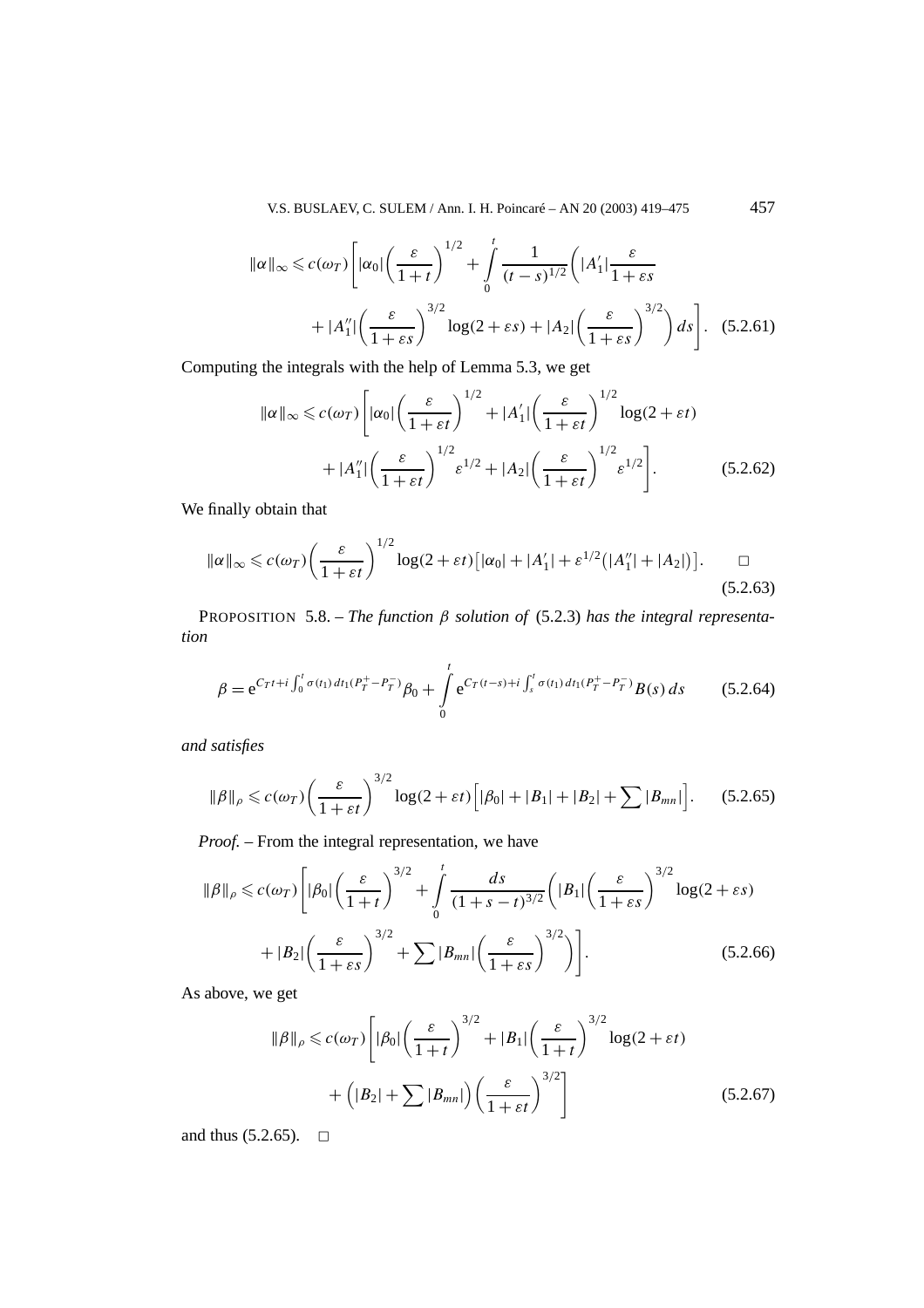#### **5.3. Estimates for majorants**

In this section, we establish inequalities for the  $M_i$ . The equation satisfied by  $\omega_1$  is

$$
\dot{\omega}_1 = \widehat{\Omega_R} \tag{5.3.1}
$$

and the estimate for  $\mathbb{M}_0$  was obtained in Proposition 5.1

$$
\mathbb{M}_0(T) \leqslant \mathcal{R}(\varepsilon^{1/2} \mathbb{M}) \left[ (1 + \mathbb{M}_1^2)^2 + \varepsilon^{1/2} (1 + \mathbb{M}^2)^{3/2} \right]. \tag{5.3.2}
$$

The equation satisfied by *y* is

$$
\dot{y} = \text{Re}(i K_T) y^2 + Y_R \tag{5.3.3}
$$

and the remainder  $Y_R$  satisfies the inequality (5.1.9). which is exactly the condition (5.2.8) assumed on the source term of the model Ricatti equation (5.2.1) with  $|\mathcal{L}| =$  $\mathcal{R}(\varepsilon^{1/2}M)(1 + M^2)^{5/2}$ . Using (5.2.35) as well as (5.1.17) to bound the initial condition *y*0, it follows that

$$
y \leqslant \mathcal{R}(\varepsilon^{1/2} \mathbb{M}) \left\{ \frac{\varepsilon + \varepsilon^{3/2}}{1 + \varepsilon t} + \left( \frac{\varepsilon}{1 + \varepsilon t} \right)^{3/2} \log(2 + \varepsilon t) (1 + \mathbb{M}^2)^{5/2} \right\}.
$$
 (5.3.4)

Using that  $|z|^2 \leq y + \mathcal{R}(\omega, |z|)|z|^3$ , we get

$$
|z|^2 \leq \mathcal{R}(\varepsilon^{1/2} \mathbb{M}) \left\{ \frac{\varepsilon + \varepsilon^{3/2}}{1 + \varepsilon t} + \left( \frac{\varepsilon}{1 + \varepsilon t} \right)^{3/2} \log(2 + \varepsilon t) (1 + \mathbb{M}^2)^{5/2} \right\}
$$
  
+  $\mathcal{R}(\varepsilon^{1/2} \mathbb{M}) \mathbb{M}_1^3 \frac{\varepsilon^{3/2}}{(1 + \varepsilon t)^{3/2}}$  (5.3.5)

which yields

PROPOSITION 5.9. – *We have*

$$
\mathbb{M}_1^2 \leqslant \mathcal{R}(\varepsilon^{1/2}\mathbb{M})(1+\varepsilon^{1/2}F_5(\mathbb{M}))\tag{5.3.6}
$$

*where*  $F_{\alpha}(r) = (1 + r^2)^{\alpha/2}$ .

We now turn to  $|| f ||_{\infty}$ . From (4.5.10), we have

$$
||f||_{\infty} \le ||h||_{\infty} + \mathcal{R}_2|\omega_T - \omega| (||k_1||_{\rho} + |z|^2 + ||h_1||_{\rho})
$$
  
\n
$$
\le ||h||_{\infty} + \mathcal{R}(\varepsilon^{1/2} \mathbb{M}) \mathbb{M}_0 \frac{\varepsilon}{1 + \varepsilon t} \left[ \frac{\varepsilon}{1 + t} + \mathbb{M}_1^2 \frac{\varepsilon}{1 + \varepsilon t} + \mathbb{M}_3 \left( \frac{\varepsilon}{1 + \varepsilon t} \right)^{3/2} \log(2 + \varepsilon t) \right]
$$
  
\n
$$
\le ||h||_{\infty} + \varepsilon^{1/2} \mathcal{R}(\varepsilon^{1/2} \mathbb{M}) \left( \frac{\varepsilon}{1 + \varepsilon t} \right)^{1/2} \mathbb{M}_0 \left( 1 + \mathbb{M}_1^2 + \varepsilon^{1/2} \mathbb{M}_3 \right). \quad (5.3.7)
$$

To bound  $||h||_{\infty}$ , we apply the result of Proposition 5.8. Indeed, Eq. (4.4.10) for *h* has the form (5.2.2) with  $A = -P_T$  *j*  $E_2[w, w] + H_1 + F_{II}$ . More precisely,  $P_T E_2[w, w]$ ,  $H_I$ ,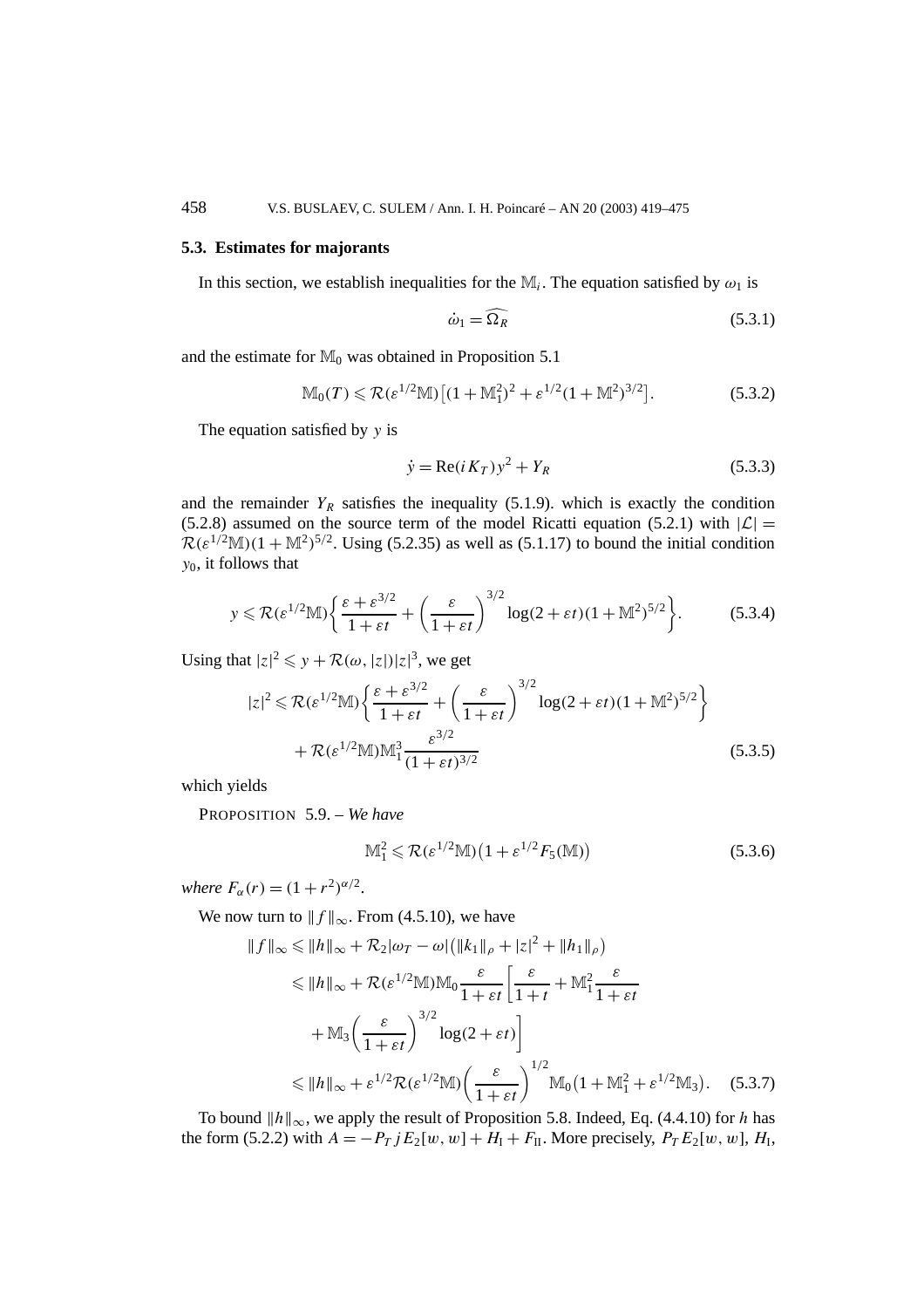and  $F_{\text{II}}$  satisfy the hypothesis (5.2.9)-(5.2.10) on  $A'_{1}$ ,  $A''_{1}$  and  $A_{2}$  respectively. Indeed, using  $(5.1.11)$ – $(5.1.14)$ , we have

$$
|A'_1| = \mathcal{R}(\varepsilon^{1/2} \mathbb{M}) \mathbb{M}_1^2,\tag{5.3.8}
$$

$$
|A_1''| = \mathcal{R}(\varepsilon^{1/2} \mathbb{M}) \big( (1 + \mathbb{M}_1^2)(\mathbb{M}_1 + \mathbb{M}_2) + \varepsilon^{1/2} (1 + \mathbb{M}^2)^{3/2} \big),
$$
(5.3.9)

$$
|A_2| = \mathcal{R}(\varepsilon^{1/2} \mathbb{M}) (\mathbb{M}_1^2 + \mathbb{M}_2^2)^3.
$$
 (5.3.10)

As for the initial condition, we have from (5.1.18)

$$
|\alpha_0| \leq c_0 \varepsilon + \mathcal{R}(\varepsilon^{1/2} M) \varepsilon^{3/2} M_0 \big( 1 + M_1^2 + \varepsilon^{1/2} (1 + M_1^2)^{1/2} \big).
$$
 (5.3.11)

It follows that

$$
||h||_{\infty} = \mathcal{R}(\varepsilon^{1/2} \mathbb{M}) \left(\frac{\varepsilon}{1 + \varepsilon t}\right)^{1/2} \log(2 + \varepsilon t) \left[ (\mathbb{M}_1^2 + \varepsilon^{1/2}) F_3(\mathbb{M}) \right].
$$
 (5.3.12)

PROPOSITION  $5.10$ . – *The quantity*  $M_2$  *satisfies* 

$$
M_2 = \mathcal{R}(\varepsilon^{1/2}M) (M_1^2 + \varepsilon^{1/2} F_3(M)).
$$
 (5.3.13)

Let us consider at last  $h_1$  solution of  $(4.4.11)$ . It has the form of  $(5.2.3)$  with  $B = \widehat{H}_R = H_I + F_{II} + H_{II}$ , where  $H_I$ ,  $F_{II}$  and  $H_{II}$  identify respectively to  $B_1$ ,  $B_2$ ,  $B_3$ . More precisely, using (5.1.11), (5.1.12) and (5.1.15), we have

$$
|B_1| = \mathcal{R}(\varepsilon^{1/2} \mathbb{M}) \big( (1 + \mathbb{M}_1^2)(\mathbb{M}_1 + \mathbb{M}_2) + \varepsilon^{1/2} (1 + \mathbb{M}^2)^{3/2} \big), \tag{5.3.14}
$$

$$
|B_2| = \mathcal{R}(\varepsilon^{1/2} \mathbb{M}) (\mathbb{M}_1 + \mathbb{M}_2)^6, \tag{5.3.15}
$$

$$
|B_{mn}| = \mathcal{R}(\varepsilon^{1/2} \mathbb{M}) \mathbb{M}_1(\mathbb{M}_1^2 + \varepsilon^{1/2} (1 + \mathbb{M}^2)).
$$
 (5.3.16)

Concerning the initial conditions, we know that  $h_{10} = h_0$ . Thus

$$
|\beta_0| = c_0 + \mathcal{R}(\varepsilon^{1/2} \mathbb{M}) \varepsilon^{1/2} \mathbb{M}_0 \left( 1 + \mathbb{M}_1^2 + \varepsilon^{1/2} (1 + \mathbb{M}^2)^{1/2} \right). \tag{5.3.17}
$$

Applying Proposition 5.8, we have

$$
||h||_{\rho} = \mathcal{R}(\varepsilon^{1/2} \mathbb{M}) \left(\frac{\varepsilon}{1 + \varepsilon t}\right)^{3/2} \log(2 + \varepsilon t)
$$
  
 
$$
\times \left[ (1 + \mathbb{M}_{1}^{2}) (\mathbb{M}_{1} + \mathbb{M}_{2}) + (\mathbb{M}_{1}^{2} + \mathbb{M}_{2}^{2})^{3} + \varepsilon^{1/2} (1 + \mathbb{M}^{2})^{3/2} \right].
$$
 (5.3.18)

PROPOSITION 5.11. – *The function h*<sup>1</sup> *satisfies the estimate*

$$
\mathbb{M}_3 = \mathcal{R}(\varepsilon^{1/2} \mathbb{M}) \left[ 1 + (\mathbb{M}_1^2 + \mathbb{M}_2^2)^3 + \varepsilon^{1/2} F_3(\mathbb{M}) \right]. \tag{5.3.19}
$$

#### **5.4. Uniform bounds for** M

The aim of this section is to prove that if  $\varepsilon$  is sufficiently small, all the  $\mathbb{M}_i$  are bounded uniformly in *T* and *ε*.

We now have the system  $(5.1.5)$ , $(5.3.6)$ ,  $(5.3.13)$  and  $(5.3.19)$  for the  $M_i$ ,  $i = 0, 1, 2, 3$ , rewritten in the form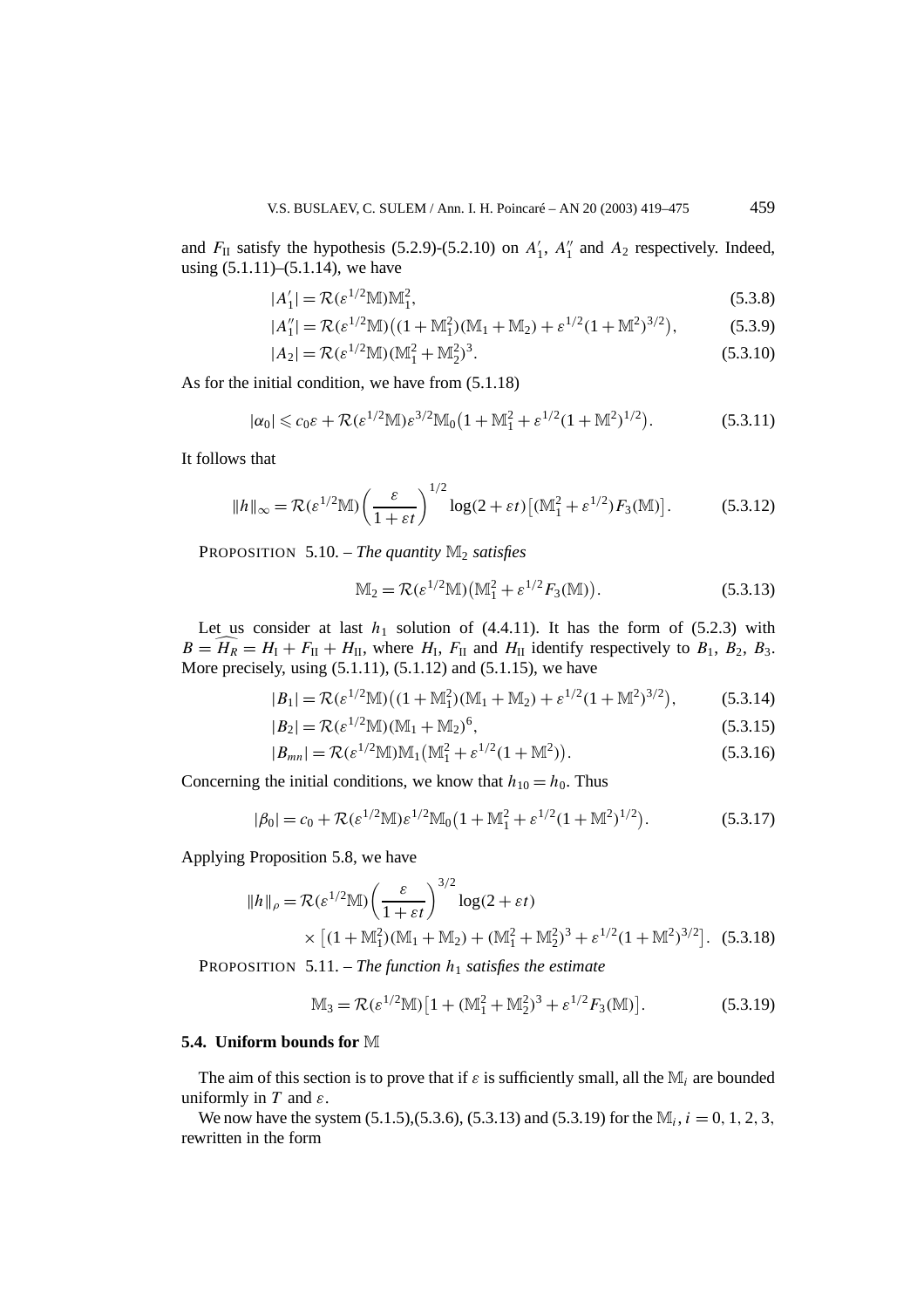460 V.S. BUSLAEV, C. SULEM / Ann. I. H. Poincaré – AN 20 (2003) 419–475

$$
\mathbb{M}_0 = \mathcal{R}(\varepsilon^{1/2} \mathbb{M}) \left[ (1 + \mathbb{M}_1^2)^2 + \varepsilon^{1/2} F_3(\mathbb{M}) \right],\tag{5.4.1}
$$

$$
\mathbb{M}_1^2 = \mathcal{R}(\varepsilon^{1/2} \mathbb{M}) \left[ 1 + \varepsilon^{1/2} F_5(\mathbb{M}) \right],\tag{5.4.2}
$$

$$
\mathbb{M}_2 = \mathcal{R}(\varepsilon^{1/2} \mathbb{M}) \left[ \mathbb{M}_1^2 + \varepsilon^{1/2} F_3(\mathbb{M}) \right],\tag{5.4.3}
$$

$$
\mathbb{M}_3 = \mathcal{R}(\varepsilon^{1/2} \mathbb{M}) \left[ 1 + (\mathbb{M}_1^2 + \mathbb{M}_2^2)^3 + \varepsilon^{1/2} F_3(\mathbb{M}) \right]. \tag{5.4.4}
$$

PROPOSITION 5.12. – *For ε sufficiently small, there exists a constant M independent of T and ε, such that,*

$$
|\mathbb{M}(T)| \leqslant M. \tag{5.4.5}
$$

*Proof. –* Combining the inequalities for the M*i*, one get a estimate of the form

$$
\mathbb{M}^2 \leqslant \mathcal{R}(\varepsilon^{1/2} \mathbb{M}) \left[ (1 + \mathbb{M}_1^2 + \mathbb{M}_2^2)^6 + \varepsilon^{1/2} F_3(\mathbb{M}) \right]. \tag{5.4.6}
$$

Replacing  $\mathbb{M}_2^2$  in the right-hand side of (5.4.6), by its bound (5.4.3) in terms of  $\mathbb{M}_1^2$ , and again  $M_1$  by its upper bound (5.4.2), we get an inequality in the form

$$
\mathbb{M}^2 \leqslant \mathcal{R}(\varepsilon^{1/2} \mathbb{M})(1 + \varepsilon^{1/2} F(\mathbb{M})),\tag{5.4.7}
$$

where  $F(r)$  is a function with finite power growth. From this inequality, it follows, that M is either bounded independently of  $\varepsilon$  or M belongs to a set separated from the origin  $|\mathbb{M}| > k(\varepsilon)$ , with  $k(\varepsilon) \to \infty$  as  $\varepsilon \to 0$ . Indeed, suppose that  $\mathbb{M}(T)$  is such that  $\varepsilon^{1/2} \mathbb{M}(T) \to 0$  as  $\varepsilon \to 0$ . Then, from inequality (5.4.7), we see that  $\mathbb{M}(T) \leqslant K$ , independently of  $\varepsilon$  and *T*. On the other hand, if  $\varepsilon^{1/2}M(T)$  does not tend to 0 as  $\varepsilon \to 0$ , then  $\mathbb{M}(T)$  is outside a large ball centered at the origin. However, at  $t = 0$ ,  $\mathbb{M}(0)$  is bounded independently of *ε*. This would lead to a discontinuity of M as a function of time. We conclude that estimate (5.4.5) is true for all  $t, t \leq T$ .  $\Box$ 

**PROPOSITION** 5.13. – *The function*  $\omega(t)$  *has a limit*  $\omega_+$  *as*  $t \to \infty$ *. Furthermore, we have the estimates for all*  $t > 0$ *,* 

$$
\left|\omega_{+} - \omega(t)\right| \leq M_0 \frac{\varepsilon}{1 + \varepsilon t},\tag{5.4.8}
$$

$$
|z(t)| \le M_1 \left(\frac{\varepsilon}{1 + \varepsilon t}\right)^{1/2},\tag{5.4.9}
$$

$$
\|f(t)\|_{\infty} \le M_2 \left(\frac{\varepsilon}{1+\varepsilon t}\right)^{1/2} \log(2+\varepsilon t),\tag{5.4.10}
$$

$$
\|h_1(t)\|_{\rho} \leq \mathbb{M}_3 \left(\frac{\varepsilon}{1+\varepsilon t}\right)^{3/2} \log(2+\varepsilon t). \tag{5.4.11}
$$

In particular,  $|\omega_T - \omega(t)| \le \frac{\varepsilon}{1+\varepsilon t}$  and thus  $|\omega_T - \omega(t)|$  is a decreasing function of *t*. Applying this result to  $|\omega(t_1) - \omega(t_2)|$ , we see that  $\omega(t)$  is a Cauchy sequence. It thus has a limit, denoted  $\omega_+$ . We denote by  $\mathcal{M}_i$  the limiting value  $\mathbb{M}_i(T)$  as  $T \to \infty$ .

Notice that in decomposition (4.4.9)  $f = g + h = g + h_1 + k + k_1$ , a fixed time *T* has been chosen, and all the components depend on  $\omega(T)$ . From the above proposition, we know that  $\omega(t)$  has a limit  $\omega_+$  as  $t \to \infty$ . So we can reformulate the decomposition by choosing  $T = \infty$  and have the dependency of the various components of f on  $\omega_+$ . Let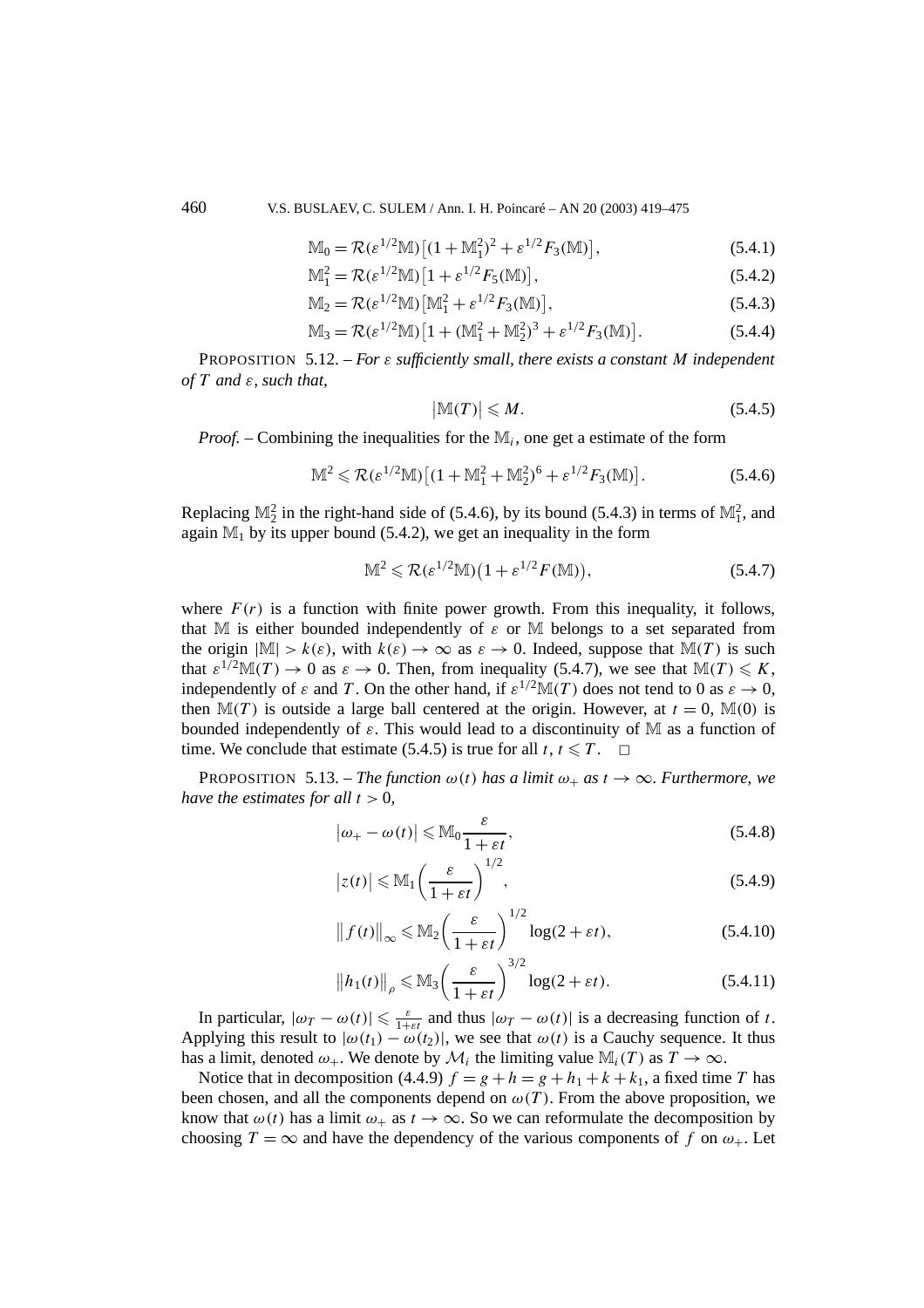us denote  $P_{\infty} = P_c(\omega_+)$  and  $P_{\infty}^d = I - P_{\infty}$ . We define  $f = g + h$  where  $g = P_{\infty}^d f$  and  $h = P_{\infty} f$ . We also decompose  $h = k + k_1 + h_1$  as in (4.4.9)

$$
k = a_{20}z^2 + a_{11}z\overline{z} + a_{02}\overline{z}^2, \qquad k_0 = k_{|t=0},
$$
 (5.4.12)

$$
k_1 = -\exp\bigg(\int_0^t C_+(\tau) \, d\tau\bigg) k_0,\tag{5.4.13}
$$

where  $a_{ij} = a_{ij}(\omega_+, x)$  and  $C_+ = C(\omega_+) + i(\omega(t) - \omega_+ + \dot{\gamma})(P^+_{\infty} - P^-_{\infty})$ . All the estimates previously obtained in Sections 4 and 5 under the hypothesis that *T* is a fixed finite time can be carried out without modification to  $T = \infty$  and  $\omega_T = \omega_+$ .

We now state the main result of this paper:

THEOREM 1. – *Consider the nonlinear Schrödinger equation* (1.0.1)*.*

- (i) *Assume that the nonlinearity satisfies Assumptions (*NL*) and (*SL*) and that there exist solutions in the form of solitary waves*  $e^{j\omega_0 t}\phi(\omega_0)$ *.*
- (ii) *Denoting B* the linearized operator near the solitary wave, assume that  $C =$  $j^{-1}B$  *satisfies the condition (SP) describing the structure of its spectrum.*
- (iii) Assume the non-degeneracy condition  $\langle E_2[u, u], u(2i\mu_0)\rangle \neq 0$ .
- (iv) *Take an initial condition*  $\psi_0$  *in the form of a perturbation of the solitary wave:*

$$
\psi_0 = \phi(x, \omega_0) + (z_0 u(x, \omega_0) + \bar{z}_0 u^*(x, \omega_0)) + f_0(x) \tag{5.4.14}
$$

*satisfying*  $|z_0| = \varepsilon^{1/2}$  *and*  $N \equiv ||f_0||_{H^1} + ||(1 + x^2)f_0||_2 \leqslant c\varepsilon^{3/2}$ . *For ε small enough, one can write the solution in the form*

$$
\psi(x,t) = e^{j(\int^t \omega(s) ds + \gamma(t))} (\phi(x,\omega) + z(t)u(x,\omega) + \bar{z}(t)u^*(x,\omega) + f(x,t))
$$
 (5.4.15)

*with the following properties. There exists a constant*  $\omega_+$  *such that*  $\omega_+ = \lim_{t \to \infty} \omega(t)$ *. In addition, for all*  $t > 0$ *, there exit constants*  $M_0, \ldots, M_3$  *such that* 

$$
\left|\omega_{+} - \omega(t)\right| \leqslant \mathcal{M}_0 \frac{\varepsilon}{1 + \varepsilon t},\tag{5.4.16}
$$

$$
|z(t)| \leqslant \mathcal{M}_1 \left(\frac{\varepsilon}{1 + \varepsilon t}\right)^{1/2},\tag{5.4.17}
$$

$$
\|f(t)\|_{\infty} \leqslant \mathcal{M}_2 \bigg(\frac{\varepsilon}{1 + \varepsilon t}\bigg)^{1/2} \log(2 + \varepsilon t). \tag{5.4.18}
$$

*Furthermore, we decompose*  $f = g + h$ *, where*  $g = P_{\infty}^d f$ *,*  $h = P_{\infty} f = k + k_1 + h_1$ *,*  $k = a_{20}z^2 + a_{11}z\overline{z} + a_{02}\overline{z}^2$ ,  $k_0 = k_{|t=0}$ , and  $k_1 = -e^{i\pi}f(\int_0^t C_+(\tau) d\tau) k_0$ . In the above *equations,*  $a_{ij} = a_{ij}(\omega_+, x)$  *are defined in* (4.2.31) *and* (4.2.33)*, and*  $C_+ = C(\omega_+)$  +  $i(\omega_{+} - \omega(t) + \dot{\gamma})(P_{\infty}^{+} - P_{\infty}^{-}).$ 

*The function*  $h_1$  *satisfies the estimate* 

$$
\|h_1(t)\|_{\rho} \leqslant \mathcal{M}_3 \left(\frac{\varepsilon}{1+\varepsilon t}\right)^{3/2} \log(2+\varepsilon t). \tag{5.4.19}
$$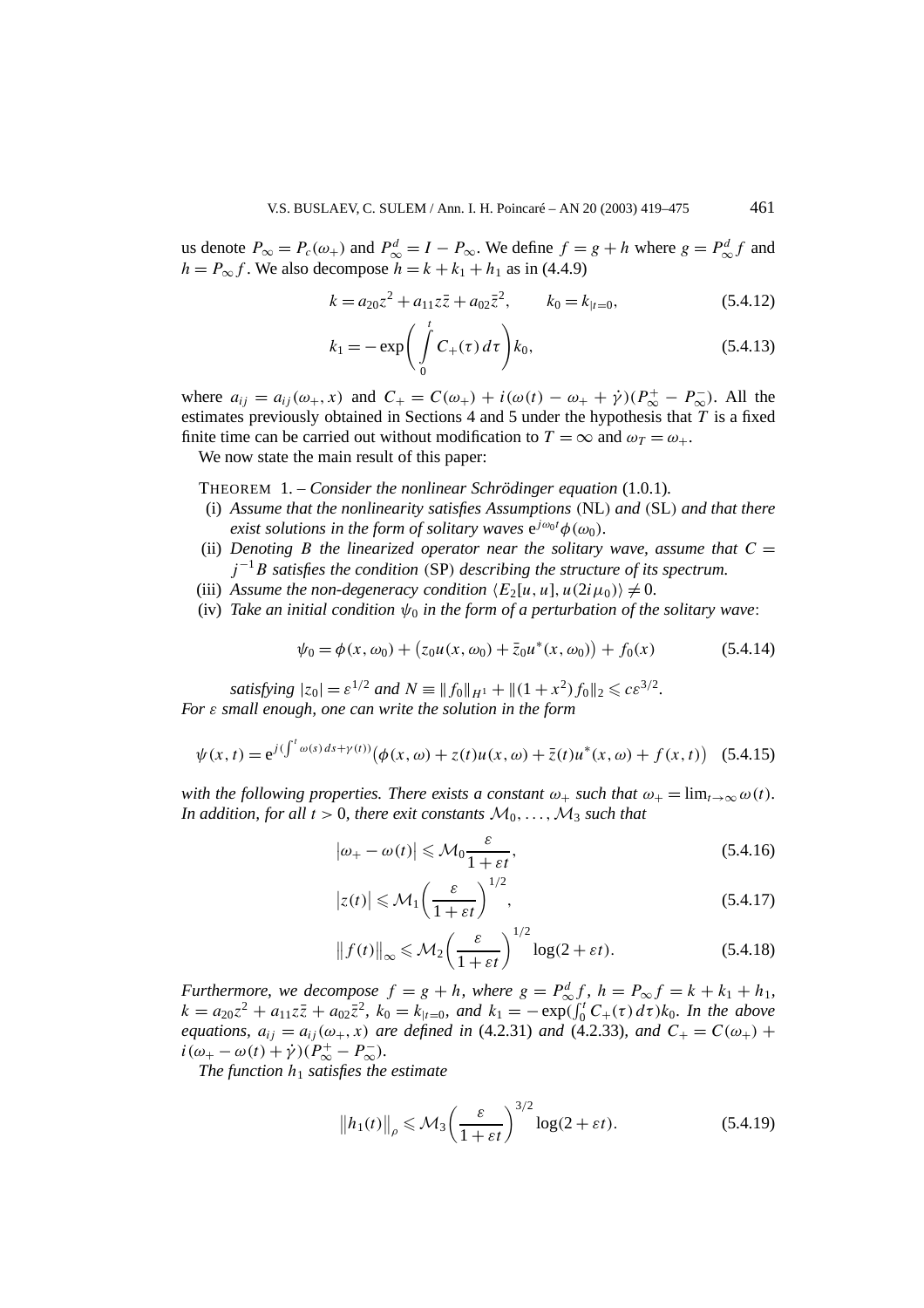## **6. Asymptotic behavior of the solution for large time**

## **6.1.** Long time behavior of  $z(t)$  and  $\omega(t)$

We start with Eq.  $(4.3.20)$  for  $z_1$  that we rewrite

$$
\dot{z}_1 = i\mu z_1 + iK_+|z_1|^2 z_1 + \widehat{Z_R}
$$
 (6.1.1)

with  $K_{+} = K(\omega_{+})$ , and  $Z_R$  satisfies the estimate

$$
|\widehat{Z_R}| = \mathcal{R}_2(\omega, |z| + \|f\|_{\infty})
$$
  
\n
$$
\times [(\|k_1\|_{\rho} + |z|^2 + \|h_1\|_{\rho})(\|k_1\|_{\rho} + |z|^2 + \|h_1\|_{\rho} + |z||\omega_T - \omega|)
$$
  
\n
$$
+ |z|([\|k_1\|_{\rho} + \|h_1\|_{\rho})]
$$
  
\n
$$
= \mathcal{R}(\varepsilon^{1/2} \mathbb{M}) \frac{\varepsilon^2 \log(2 + \varepsilon t)}{(1 + \varepsilon t)^{3/2} \sqrt{\varepsilon t}} (1 + \mathbb{M}^4) \leq \frac{c\varepsilon^2 \log(2 + \varepsilon t)}{(1 + \varepsilon t)^{3/2} \sqrt{\varepsilon t}}.
$$
 (6.1.2)

On the other hand, we have, from (5.2.17) and (5.1.17),

$$
\left| y - \frac{y_0}{1 + 2\operatorname{Im} K_+ y_0 t} \right| \leqslant c \left( \frac{\varepsilon}{1 + \varepsilon t} \right)^{3/2} \log(2 + \varepsilon t) \tag{6.1.3}
$$

with  $|y_0 - \varepsilon| \leqslant c \varepsilon^{3/2}$ .

With estimate (5.4.17) for  $|z|$  and obviously the same one for  $|z_1|$ , we have

$$
\dot{z}_1 = i\mu z_1 + iK_+ \frac{y_0}{1 + 2\operatorname{Im} K_+ y_0 t} z_1 + Z_1 \tag{6.1.4}
$$

with

$$
|Z_1| \leqslant c \frac{\varepsilon^2 \log(2 + \varepsilon t)}{(1 + \varepsilon t)^{3/2} \sqrt{\varepsilon t}}.\tag{6.1.5}
$$

Since  $y_0 = \varepsilon + O(\varepsilon^{3/2})$ , we have that the coefficient  $2 \text{Im } K_+ y_0 = k_+ \varepsilon$ . We also denote  $\delta = \frac{\text{Re } K_+}{\text{Im } K_+}$ . The solution *z*<sub>1</sub> of (6.1.4) is written in the form

$$
z_{1} = \frac{e^{i \int_{0}^{t} \mu(t_{1}) dt_{1}}}{(1 + k_{+} \varepsilon t)^{1/2 - i\delta}} \left[ z_{1}(0) + \int_{0}^{t} e^{-i \int_{0}^{s} \mu(t_{1}) dt_{1}} (1 + k_{+} \varepsilon s)^{1/2 - i\delta} Z_{1}(s) ds \right]
$$
  
=  $z_{\infty} \frac{e^{i \int_{0}^{t} \mu(t_{1}) dt_{1}}}{(1 + k_{+} \varepsilon t)^{1/2 - i\delta}} + z_{R},$  (6.1.6)

where

$$
z_{\infty} = z_1(0) + \int_0^{\infty} e^{-i \int_0^s \mu(t_1) dt_1} (1 + k_+ \varepsilon s)^{1/2 - i\delta} Z_1(s) ds \qquad (6.1.7)
$$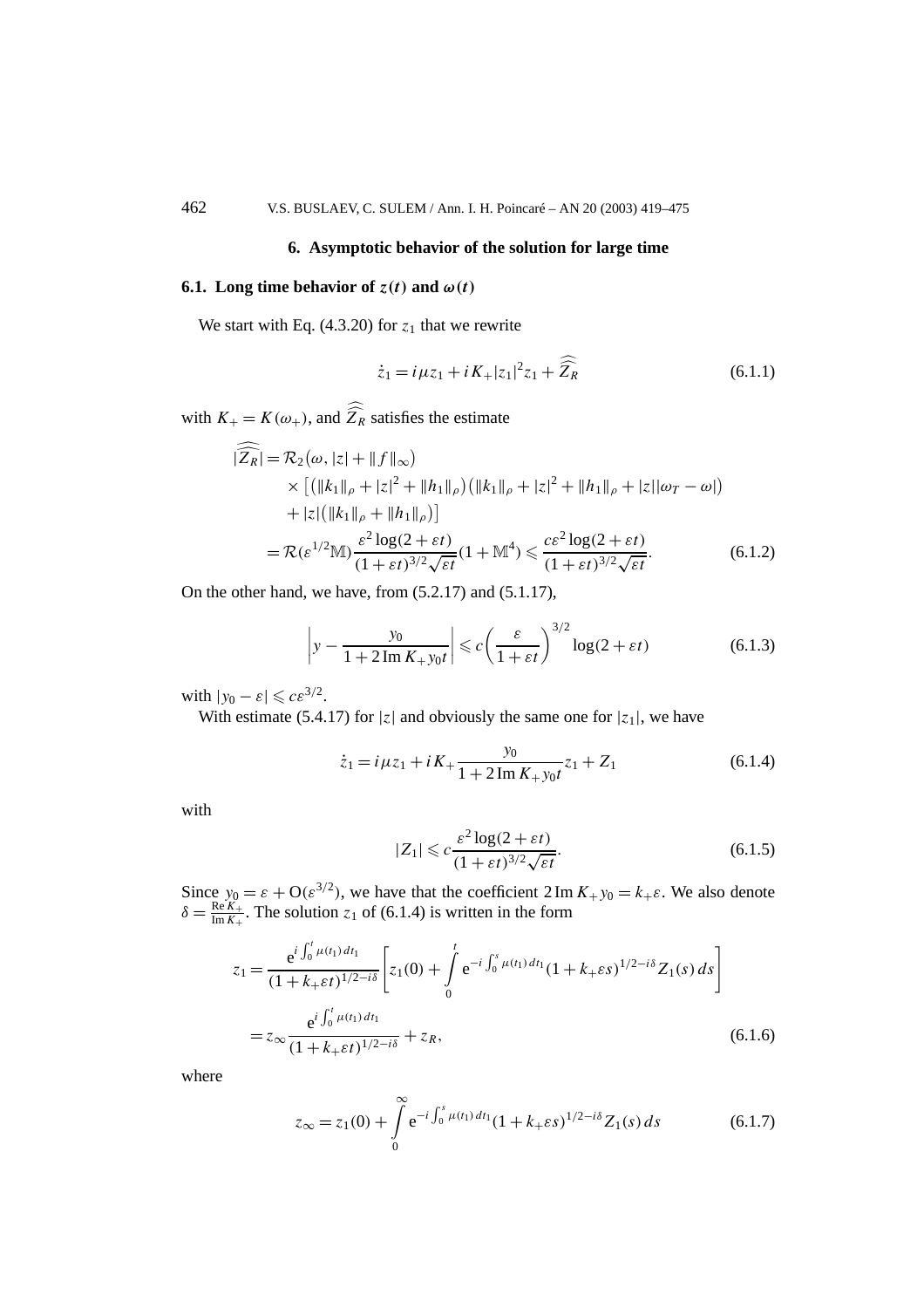and

$$
z_R = -\int\limits_t^\infty e^{i\int_s^t \mu(t_1) dt_1} \left(\frac{1+k_+ \varepsilon s}{1+k_+ \varepsilon t}\right)^{1/2 - i\delta} Z_1(s) ds.
$$
 (6.1.8)

For simplicity, we have denoted  $\mu(t_1) = \mu(\omega(t_1))$  in the above formulas.

It follows from the bound  $(6.1.5)$  on  $Z_1$  that

$$
|z_R| \leqslant c \frac{\varepsilon \log(2 + \varepsilon t)}{(1 + \varepsilon t)}.\tag{6.1.9}
$$

Therefore  $z_1(t)$  satisfies the estimate

$$
z_1(t) = z_\infty \frac{\exp\left(i \int_0^t \mu(t_1) dt_1\right)}{\left(1 + k_+ \varepsilon t\right)^{\frac{1}{2} - i\delta}} + \mathcal{O}\left(\frac{\varepsilon}{1 + \varepsilon t} \log(2 + \varepsilon t)\right). \tag{6.1.10}
$$

Here  $z_{\infty} = z_1(0) + O(\varepsilon)$ ,  $z = z_1 + O(\frac{\varepsilon}{1 + \varepsilon t})$ , and  $|z(0)| = \varepsilon^{1/2}$ . Thus  $|z_{\infty}| = \varepsilon^{1/2} + O(\varepsilon)$ . Consequently, the function  $z(t)$  satisfies the estimate

$$
z(t) = z_{\infty} \frac{\mathrm{e}i \int_0^t \mu(t_1) dt_1}{(1 + k_+\varepsilon t)^{\frac{1}{2} - i\delta}} + \mathcal{O}\left(\frac{\varepsilon}{1 + \varepsilon t} \log(2 + \varepsilon t)\right).
$$
 (6.1.11)

From the formulas for *z*, we can easily deduce the asymptotic behavior of  $\omega$ . Indeed, from (4.1.14) and (5.1.6),

$$
|\widehat{\Omega_R}| \leqslant c \left(\frac{\varepsilon}{1 + \varepsilon t}\right)^2. \tag{6.1.12}
$$

Eq. (5.4.16) shows that

$$
\omega_1(t) = \omega_1(\infty) + \mathcal{O}\left(\frac{\varepsilon}{1 + \varepsilon t}\right). \tag{6.1.13}
$$

It follows from (4.1.6) that

$$
\omega(t) = \omega_+ + \mathcal{O}\left(\frac{\varepsilon}{1 + \varepsilon t}\right). \tag{6.1.14}
$$

In fact, one could develop a change of variables more precise than (4.1.6) and show that

$$
\omega = \omega_{+} - b_{20}(\omega_{+})z^{2} - b_{02}(\omega_{+})\bar{z}^{2} + O\left(\left(\frac{\varepsilon}{1 + \varepsilon t}\right)^{3/2}\right)
$$
(6.1.15)

which leads to

$$
\omega = \omega_+ - \frac{i}{2\mu_+} a(\omega_+)(z^2 - \bar{z}^2) + \mathcal{O}\left(\left(\frac{\varepsilon}{1 + \varepsilon t}\right)^{3/2}\right),\tag{6.1.16}
$$

where  $a(\omega) = \Omega_{20}(\omega)$  is given in (3.2.3) and is purely imaginary. More precisely,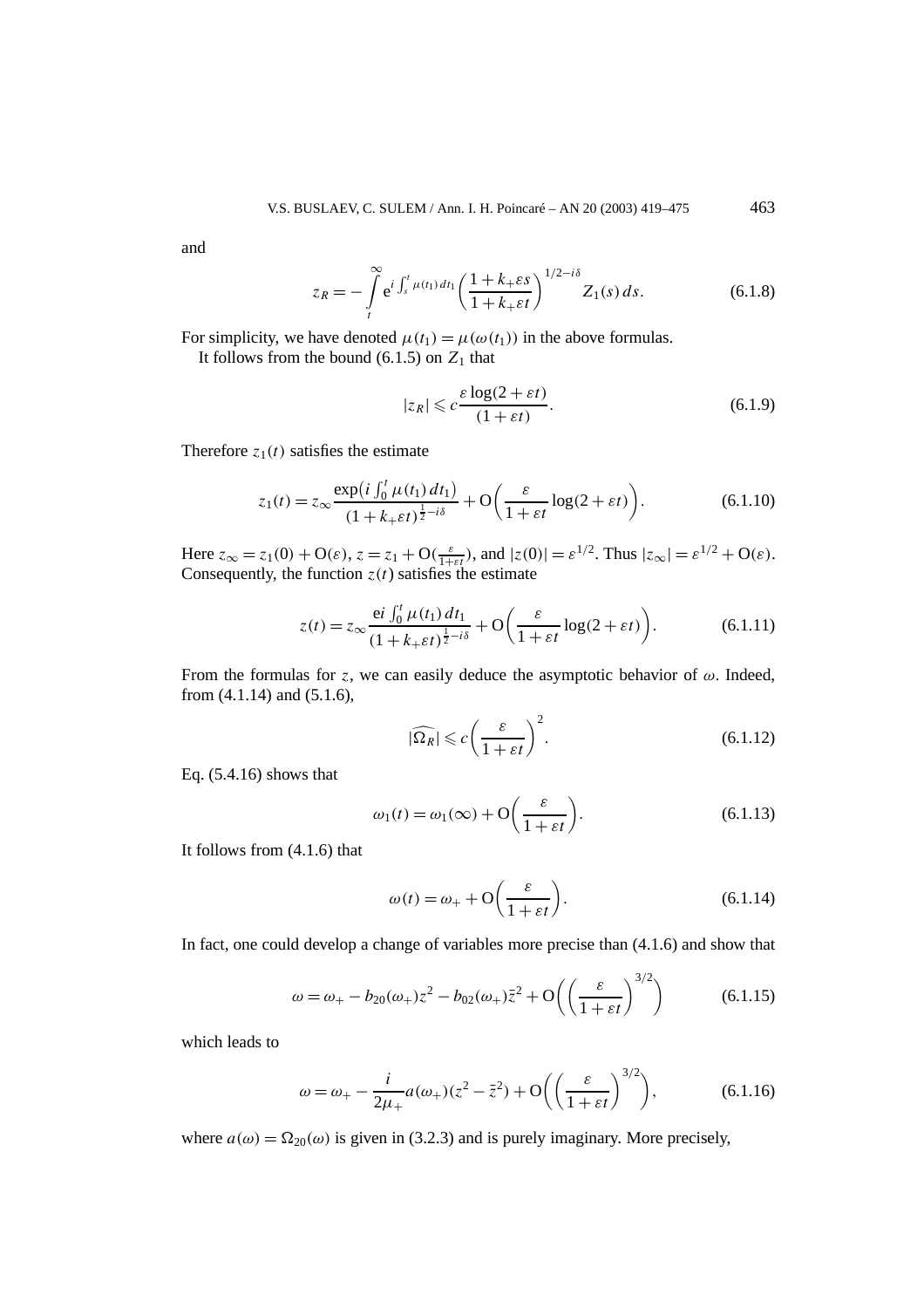464 V.S. BUSLAEV, C. SULEM / Ann. I. H. Poincaré – AN 20 (2003) 419–475

$$
\omega = \omega_{+} - \frac{i}{\mu_{+}} \frac{a(\omega_{+})}{1 + k_{+} \varepsilon t}
$$
  
 
$$
\times \operatorname{Re} [z_{+}^{2} e^{2i \int_{0}^{t} \mu(t_{1}) dt_{1}} e^{i\delta} \log(1 + k_{+} \varepsilon t)] + O\left(\left(\frac{\varepsilon}{1 + \varepsilon t}\right)^{3/2}\right).
$$
 (6.1.17)

In the integral  $\int_0^t \mu(t_1) dt_1$ , we replace  $\mu(t_1) = \mu(\omega(t_1))$  by

$$
\mu(\omega(t_1)) = \mu_+ + \mu'(\omega_+)(\omega(t_1) - \omega_+) + \cdots
$$
\n(6.1.18)

where  $\mu_{+} = \mu(\omega_{+})$ . We then see that the integral of the correction converges, although not absolutely. Therefore the dependency of *ω* upon *t* becomes more explicit.

**PROPOSITION** 6.1. – *Under the hypothesis of Theorem* 1*, the function*  $\omega(t)$  *has the following asymptotic behavior as*  $t \to \infty$ 

$$
\omega \sim \omega_+ + \frac{b_+\varepsilon}{1 + k_+\varepsilon t} \cos\left(2\mu_+ t + b_1 \log(1 + k_+\varepsilon t) + b_2\right),\tag{6.1.19}
$$

*where*  $b_+$ ,  $b_1$  *and*  $b_2$  *are some constants.* 

PROPOSITION 6.2. – *Under the hypothesis of Theorem* 1*, the function z(t) has the asymptotic behavior as*  $t \to \infty$ 

$$
z(t) \sim \zeta_{+} \varepsilon^{1/2} \frac{e^{i\mu_{+}t}}{(1 + k_{+} \varepsilon t)^{\frac{1}{2} - i\delta}}, \quad |\zeta_{+}| = 1 + O(\varepsilon^{1/2}). \tag{6.1.20}
$$

## **6.2. Asymptotic behavior of** *γ*

Until now, the function  $\gamma$  did not play any essential role in our computations. However, it enters in the main formula for  $\psi$  (see (5.4.15)) and therefore, we have to find its asymptotic behavior. In fact, we can repeat the calculation performed for  $\omega$  in Section 4.1. The starting point for the representation of  $\gamma$  is equation (3.2.1) that we can rewrite

$$
\dot{\gamma} = \Gamma_{20}(\omega)z^2 + \Gamma_{11}(\omega)z\bar{z} + \Gamma_{02}(\omega)\bar{z}^2 + \Gamma_{30}(\omega)z^3 + \Gamma_{21}(\omega)z^2\bar{z} + \Gamma_{12}(\omega)z\bar{z}^2 + \Gamma_{03}\bar{z}^3
$$
  
+  $z\langle f, \Gamma'_{10} \rangle + \bar{z}\langle f, \Gamma'_{01} \rangle + \Gamma_R$  (6.2.1)

and  $\Gamma_R$  satisfies estimate (3.2.2), which is the same as the one for  $\Omega_R$ . The only difference between the equations for  $\omega$  and  $\gamma$  is that, in general the coefficient  $\Gamma_{11}(\omega) \neq 0$ . We can nevertheless perform the same change of variables as for  $\omega$  and get

**PROPOSITION** 6.3. – *There exist coefficients*  $d_{ij}(\omega)$ ,  $0 \leq i, j \leq 3$ , and vector func*tions*  $d'_{ij}(x, \omega)$  *such that the new function*  $\gamma_1$  *defined as* 

$$
\gamma_1 = \gamma + d_{20}z^2 + d_{02}\bar{z}^2 + d_{30}z^3 + d_{21}z^2\bar{z} + d_{12}z\bar{z}^2 + d_{03}\bar{z}^3
$$
  
+  $z \langle f, d'_{10} \rangle + \bar{z} \langle f, d'_{01} \rangle$  (6.2.2)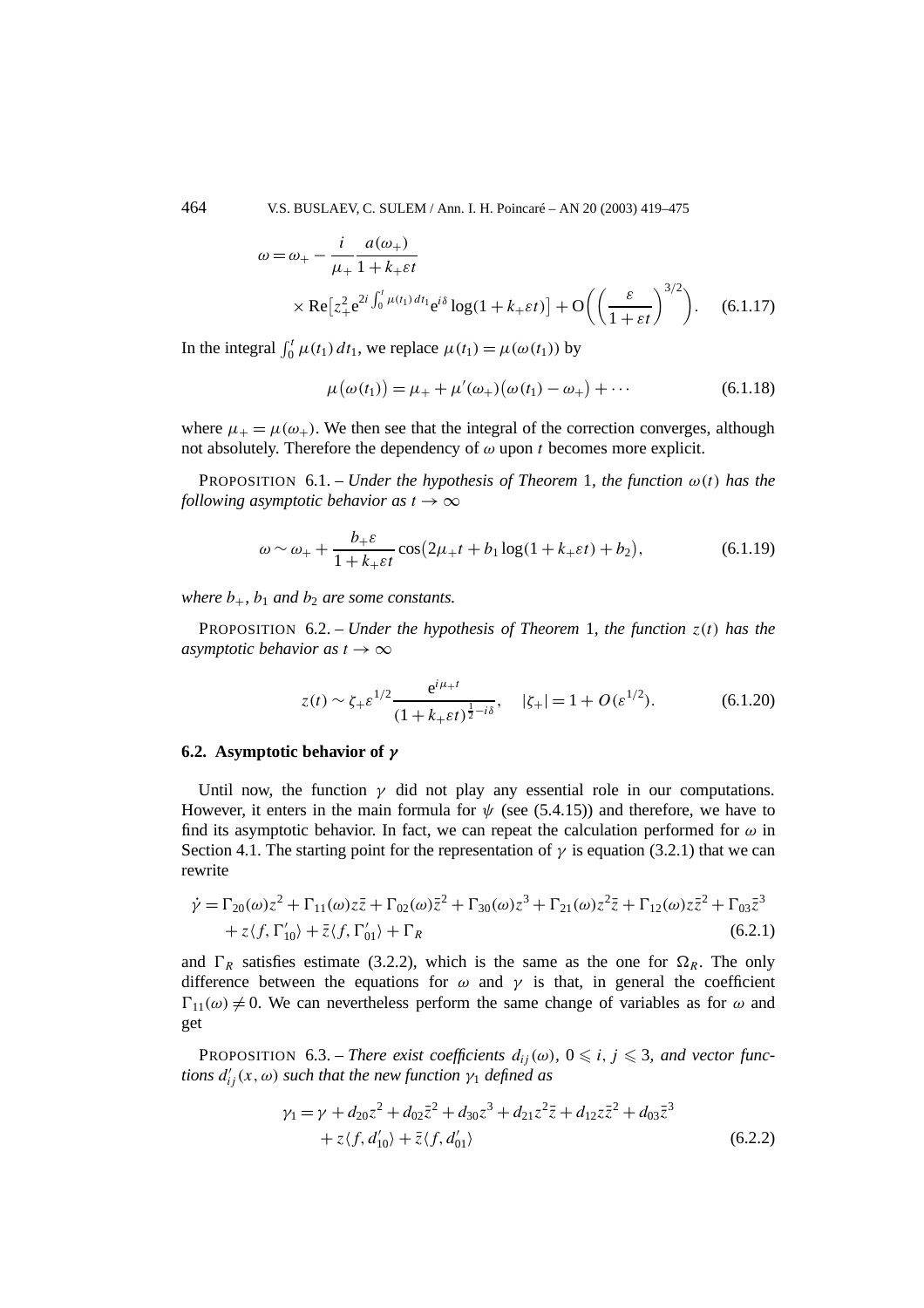*with*  $d_{ij} = d_{ji}$  *is solution of the differential equation* 

$$
\dot{\gamma}_1 = \Gamma_{11}(\omega) z \bar{z} + \bar{\Gamma}_R \tag{6.2.3}
$$

*and*  $\Gamma_R$  *satisfies the same estimate* (3.2.2) *as*  $\Gamma_R$ *.* 

Notice that

$$
\Gamma_{11}(\omega) = -\frac{2E_2[u, u^*]}{\langle \phi, \phi_\omega \rangle} \tag{6.2.4}
$$

is real. From (6.2.3), it follows that

$$
\dot{\gamma}_1 = \Gamma_{11}(\omega_+) \frac{|z_+|^2}{1 + k_+ \varepsilon t} + \mathcal{O}\left(\left(\frac{\varepsilon}{1 + \varepsilon t}\right)^2\right),\tag{6.2.5}
$$

and

$$
\gamma_1(t) \sim \gamma_+ + \frac{\Gamma_{11}(\omega_+)}{k_+} \log(1 + k_+ \varepsilon t). \tag{6.2.6}
$$

Coming back to the original variable, we get the asymptotic behavior of  $\gamma(t)$ .

PROPOSITION 6.4. – *The long time behavior of the phase factor*  $\gamma(t)$  *is given by* 

$$
\gamma(t) = \gamma_+ + c_+ \log(1 + k_+ \varepsilon t) + \mathcal{O}\left(\frac{\varepsilon}{1 + \varepsilon t}\right). \tag{6.2.7}
$$

## **6.3. Asymptotic behavior of** *f*

We finally turn to the function  $f$ . We know from  $(5.4.18)$  and  $(5.4.19)$  that in the norms  $\|\cdot\|_{\infty}$  and  $\|\cdot\|_{\infty}$ , *f* tends to 0 as  $t \to \infty$ . However, this radiative part carries non-zero energy and other integrals of motion, and from this point of view it is not negligible. To control the contribution of *f* to the integrals of motion, we have to study its asymptotic behavior in the usual  $L^2$  norm. We recall the representation

$$
f = g + h
$$
,  $g = P_d(\omega_+) f$ ,  $h = P_c(\omega_+) f$ . (6.3.1)

Proceeding in the same way as in (4.2.5), we have

$$
\|g\|_2 \leq \mathcal{R}_1(\omega)|\omega_+ - \omega|\|h\|_{\rho} \leq c\left(\frac{\varepsilon}{1+\varepsilon t}\right)^2,\tag{6.3.2}
$$

and therefore,

$$
||f||_2 = ||h||_2 + O\left(\left(\frac{\varepsilon}{1 + \varepsilon t}\right)^2\right).
$$
 (6.3.3)

The function *h* is solution of

$$
\dot{h} = C_{+}h - P_{c}(\omega_{+})jE_{2}[w, w] + H_{R}.
$$
\n(6.3.4)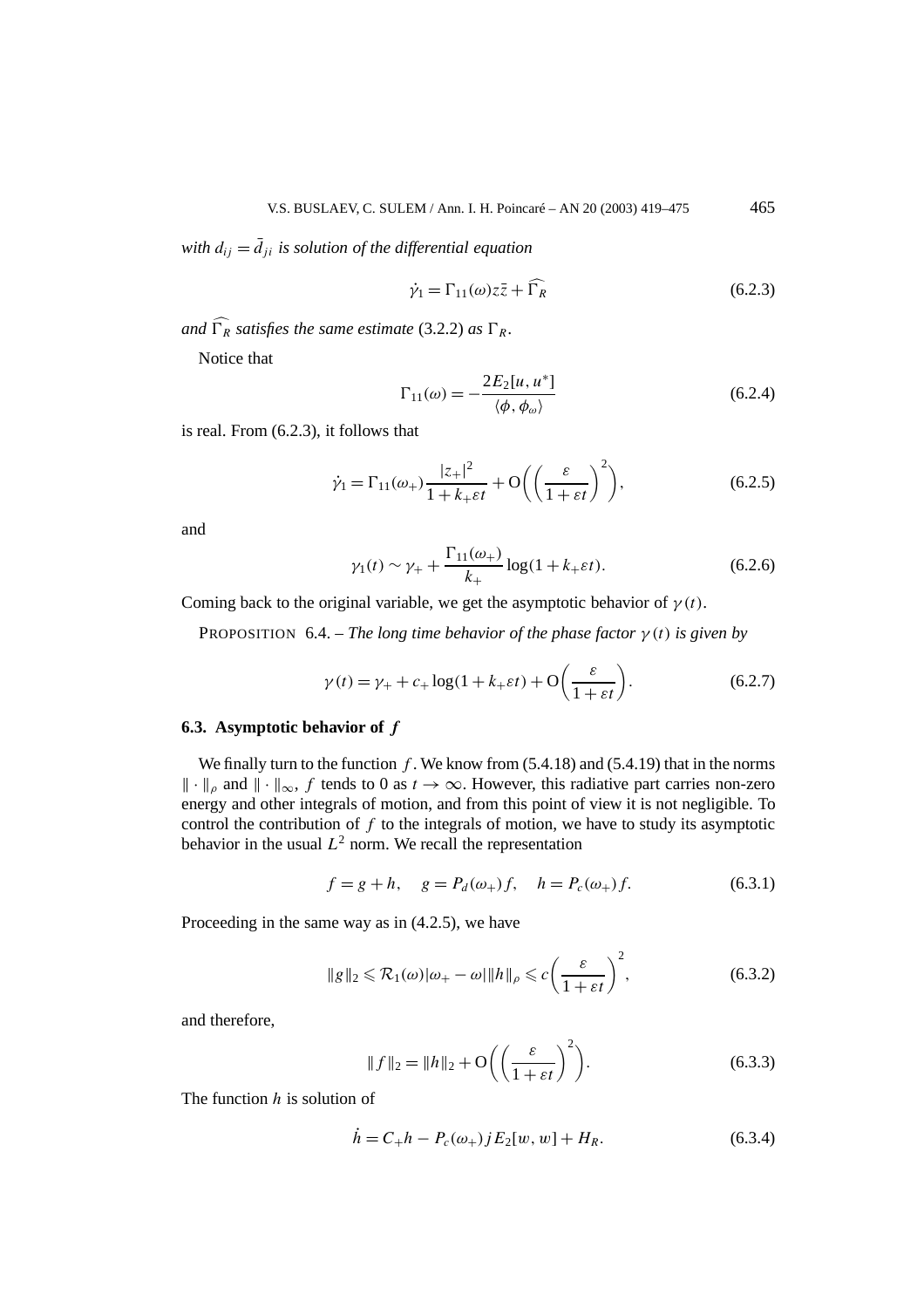Therefore, from

$$
h = e^{\int_0^t C_+(t_1) dt_1} (h_0 + h_2 + h_\infty) + \Delta_2 + \Delta_\infty,
$$
\n(6.3.5)

where

$$
h_2 = -\int_0^\infty ds \, \mathrm{e}^{-\int_0^s C_+(t_1) \, dt_1} P_c(\omega_+) \, j E_2[w, w], \tag{6.3.6}
$$

$$
h_{\infty} = \int_{0}^{\infty} ds \, \mathrm{e}^{-\int_{0}^{s} C_{+}(t_{1}) \, dt_{1}} H_{R}(s), \tag{6.3.7}
$$

$$
\Delta_2 = \int\limits_t^\infty ds \, \mathrm{e}^{-\int_t^s C_+(t_1) \, dt_1} P_c(\omega_+) \, j E_2[w, w], \tag{6.3.8}
$$

$$
\Delta_{\infty} = -\int_{t}^{\infty} ds \, e^{-\int_{t}^{s} C_{+}(t_{1}) \, dt_{1}} H_{R}(s). \tag{6.3.9}
$$

From (5.1.11) and (5.1.12), we know that

$$
||H_R||_2 \leqslant c \left(\frac{\varepsilon}{1 + \varepsilon t}\right)^{3/2} \log(2 + \varepsilon t). \tag{6.3.10}
$$

This implies that the integrals (6.3.7) and (6.3.9) converge and, in addition

$$
\|\Delta_{\infty}\|_{2} = O\left(\left(\frac{\varepsilon}{1 + \varepsilon t}\right)^{1/2} \log(2 + \varepsilon t)\right).
$$
 (6.3.11)

The integrals in (6.3.6) and (6.3.8) also converge and define elements of  $L^2$ , although they do not converge absolutely. Similarly to Lemma 5.2, one can prove

PROPOSITION 6.5. – *We have*  $h_2 \in L^2$  *and* 

$$
\Delta_2 = \mathcal{O}\left(\frac{\varepsilon}{1 + \varepsilon t}\right). \tag{6.3.12}
$$

Comments on this proposition are given in Appendix A. Finally, we turn to

$$
f(t) = e^{\int_0^t C_+(t_1) dt_1} \left[ h_0 + h_2 + h_\infty + O\left( \left( \frac{\varepsilon}{1 + \varepsilon t} \right)^{1/2} \log(2 + \varepsilon t) \right) \right].
$$
 (6.3.13)

The leading term here can be treated by the methods of scattering theory. Recall that from (5.2.60)

$$
e^{\int_0^t C_+(t_1) dt_1} = (e^{i\nu} P_\infty^+ + e^{-i\nu} P_\infty^-) e^{C(\omega_+)t}.
$$
 (6.3.14)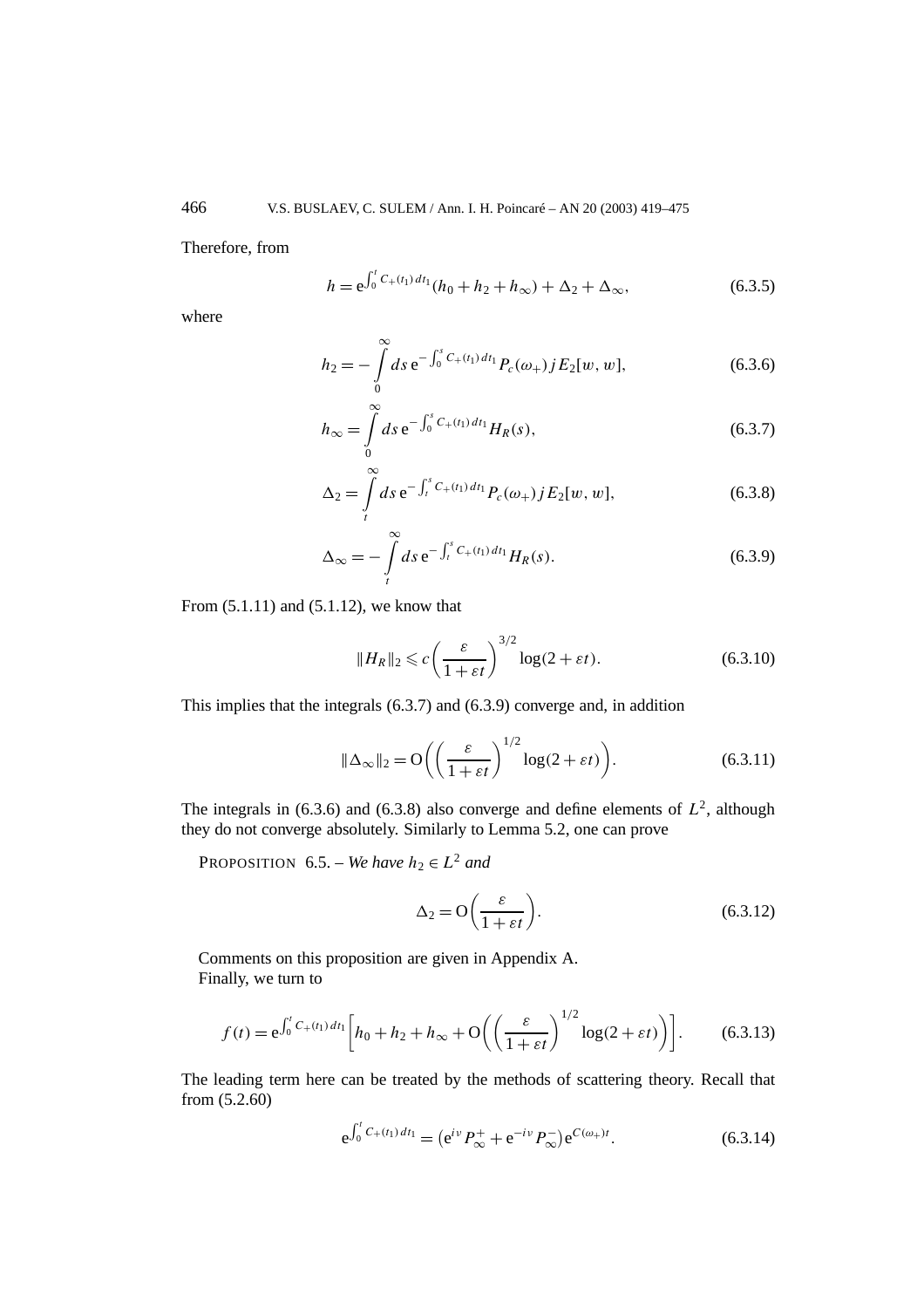From (6.1.19), we see that the integral  $\int_0^\infty (\omega - \omega_+) dt_1$  converges (not absolutely). Therefore, as  $t \to \infty$ ,

$$
\nu(t) \sim \int_{0}^{\infty} (\omega - \omega_{+}) dt_{1} + \gamma(t) - \gamma(0). \tag{6.3.15}
$$

Without loss of generality, we can suppose that  $\gamma(0) = 0$ . The operator  $C(\omega_+)$  is not anti-selfadjoint, since  $C(\omega_+) = i\mathcal{D}$  and  $\mathcal{D} \neq \mathcal{D}^*$ , because the potential *V* is complex. Therefore,  $e^{C(\omega_+)t}$  is not a unitary group. Nevertheless,

$$
C(\omega_{+}) = j^{-1} \left( -\frac{\partial^{2}}{\partial x^{2}} + \omega_{+} \right) + V(\omega_{+}, x)
$$
 (6.3.16)

and *V* is exponentially decreasing at infinity. Thus we can apply standard results of spectral theory to  $e^{C(\omega_+)t}\tilde{h}$ , where  $\tilde{h} = h_0 + h_2 + h_\infty$ .

PROPOSITION 6.6. – *We have the asymptotic formula*

$$
e^{C(\omega_+)t}\tilde{h} = e^{C_0t}h_+ + o(1) \tag{6.3.17}
$$

 $as t \to \infty$ *, where*  $h_{+} = W\tilde{h}$  *and W is a bounded operator in*  $L^{2}(\mathbb{R})$ *, that can be seen as a* wave operator: W is the strong limit in  $L^2$  of  $e^{-C_0t}e^{C(\omega_+)t}$ , and

$$
C_0 = j^{-1} \left( -\frac{\partial^2}{\partial x^2} + \omega_+ \right). \tag{6.3.18}
$$

The proof of this result is standard. We write that

$$
e^{C(\omega_{+})t} f(x) = \frac{1}{i} \int_{\omega_{+}}^{\infty} (\langle f, u(i\lambda) \rangle u(x, i\lambda) e^{i\lambda t} + \langle f, u^{*}(i\lambda) \rangle u^{*}(x, i\lambda)) e^{-i\lambda t} \theta(\lambda) d\lambda.
$$
 (6.3.19)

As  $t \to \infty$ , the asymptotic behavior of the above integral in  $L^2$  is determined by the asymptotic behavior of  $u(x, i\lambda)$  as  $x \to \infty$  (see (A.4) of Appendix A). The long time behavior is the same as for the group  $e^{j^{-1}(L+\omega_{+})t}$ .

PROPOSITION 6.7. – *We have*

$$
f = e^{j^{-1} \nu} e^{C_0 t} h_+ + o(1). \tag{6.3.20}
$$

*Proof. –* Since *W* satisfies the standard property

$$
W\varphi(C(\omega_+)) = \varphi(C_0)W,\tag{6.3.21}
$$

we have that

$$
(e^{iv}P_{\infty}^+ + e^{-iv}P_{\infty}^-)e^{C(\omega_+)t}\tilde{h} = (e^{iv}P_0^+ + e^{-iv}P_0^-)e^{C_0t}h_+ + o(1). \tag{6.3.22}
$$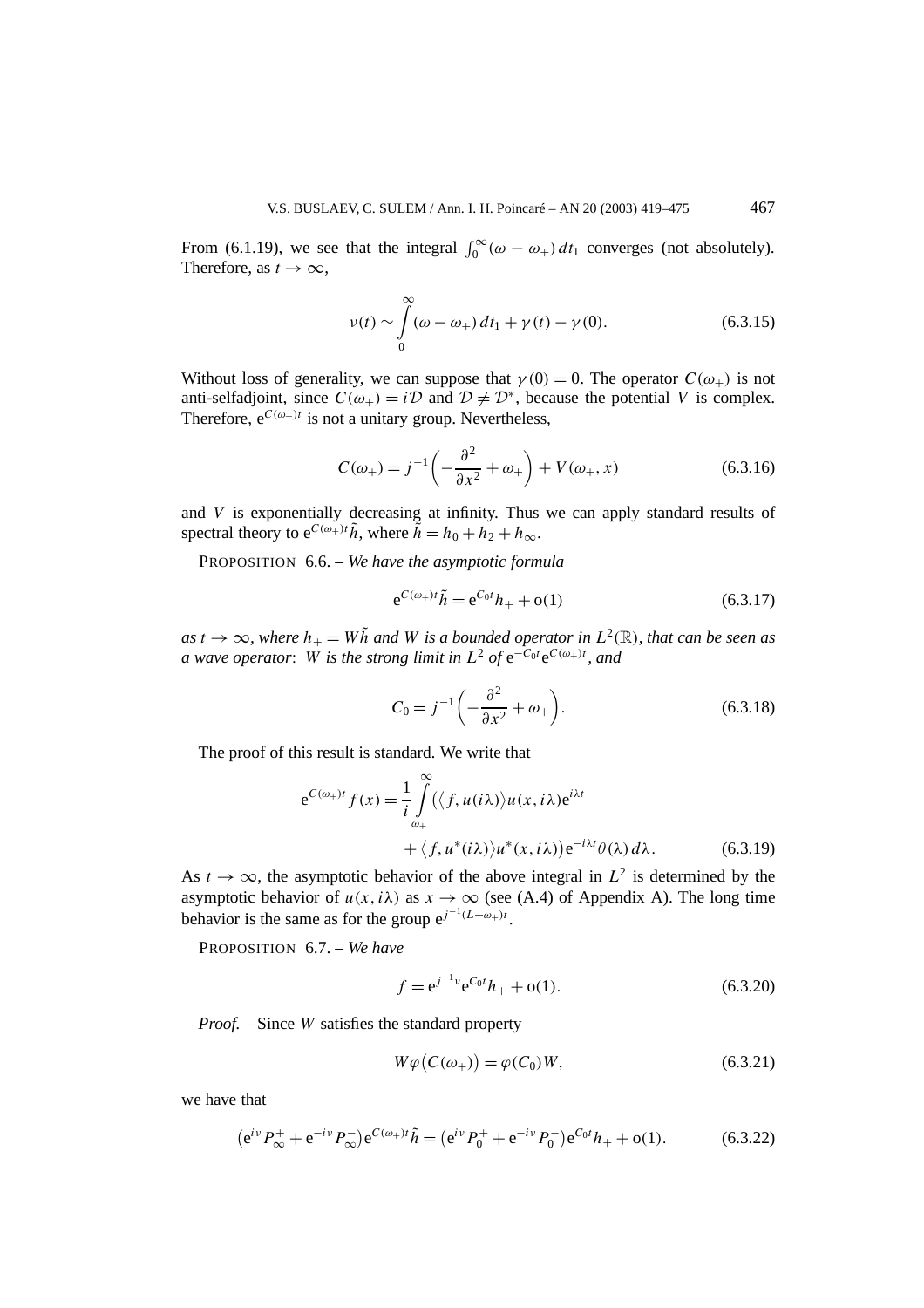In the above equation,  $P_0^{\pm}$  are the projection operators onto the positive/negative imaginary parts of the continuous spectrum of  $C_0$ . It is obvious that

$$
e^{j^{-1}\nu} = e^{i\nu} P_0^+ + e^{-i\nu} P_0^-, \tag{6.3.23}
$$

therefore,

$$
(e^{iv}P_{\infty}^+ + e^{-iv}P_{\infty}^-)e^{C(\omega_+)t}\tilde{h} = e^{j^{-1}v}e^{C_0t}h_+ + o(1). \qquad \Box \qquad (6.3.24)
$$

Combining the asymptotic formulas for  $\omega$ ,  $\gamma$ , *z*, and f, we get

THEOREM 2. – *Suppose that the hypothesis of Theorem* 1 *are satisfied. Then for ε small enough the solution of the nonlinear Schrödinger equation* (1.0.5) *have the following behavior as*  $t \to \infty$ 

$$
\psi(x,t) = e^{j(\omega_{+}t + \gamma_{+}(t) + x)} \left[ \phi(x,\omega_{+}) + z_{+}(t)u(x,\omega_{+}) + \bar{z}_{+}(t)u^{*}(x,\omega_{+}) \right] + e^{j^{-1}Lt}h_{+} + o(1)
$$
\n(6.3.25)

 $in L<sub>2</sub>, where$ 

$$
\chi = \int_{0}^{\infty} (\omega(t_1) - \omega_+) dt_1 + \gamma_{\infty}, \qquad L = -\frac{\partial^2}{\partial x^2}.
$$
 (6.3.26)

The operator *L* is self-adjoint in  $L^2$  with its usual domain.

This result can be rewritten in terms of the original complex notation. As  $t \to \infty$ , the solution of the nonlinear Schrödinger equation behaves as follows

$$
\psi = e^{i(\omega_{+}t + \gamma_{+}(t) + x)} [\varphi(x, \omega_{+}) + z_{+}(t)v_{+}(x, \omega_{+}) + \bar{z}_{+}(t)v_{-}(x, \omega_{+})] + e^{-iLt}h_{+} + o(1)
$$
\n(6.3.27)

with  $v_{+}(x, \omega) = u_{1}(x, \omega) \pm i u_{2}(x, \omega)$  and  $h_{+} = (h_{+})_{1} + i(h_{+})_{2}$ .

In conclusion, let us compute the classical integrals of motion for the nonlinear Schrödinger equation in terms of the limiting parameters  $\omega_+$  and  $h_+$ . We will restrict the calculation to the conservation of the  $L^2$ -norm. The conservation of the energy is treated similarly. We have

$$
\|\psi_0\|_2^2 = \left\|\psi(\cdot, t)\right\|_2^2 = \left\|\phi(\cdot, \omega) + w(\cdot, t, \omega) + f(\cdot, t)\right\|_2^2 \tag{6.3.28}
$$

with  $w(x, t, \omega) = z(t)u(x, \omega) + \overline{z}(t)u^*(x, \omega)$ . We compute the limit of the right-hand side as  $t \to \infty$ . We can replace  $\phi(\cdot, \omega)$  by  $\phi(\cdot, \omega_+)$ ,  $w(\cdot, t, \omega)$  by  $w(\cdot, t, \omega_+)$  and f by  $e^{-j(\omega+t+\gamma_++\delta_+)}e^{j^{-1}L(\omega_+)t}h_+$ . It is clear that

$$
\|\phi(\cdot,\omega_+) + w(\cdot,t,\omega_+) + f\|_2^2
$$
  
=  $\|\phi\|_2^2 + \|w\|_2^2 + \|f\|_2^2 + 2\langle\phi, f\rangle + 2\langle\phi, w\rangle + 2\langle w, f\rangle.$  (6.3.29)

When  $t \to \infty$ ,  $||w||_2 \to 0$ , and  $||f||_2^2 = ||h_+||_2^2$ . Also,

$$
\begin{aligned} \left| \langle \phi, w \rangle \right| &\leq \|\phi\|_2 \|w\|_2, & |\langle \phi, f \rangle| \leq \|\rho^{-1} \phi\|_2 \|f\|_\rho \to 0, \\ \left| \langle w, f \rangle \right| &\leq \|\rho^{-1} w\|_2 \|f\|_\rho \leqslant c |z| \|\rho^{-1} u(\cdot, \omega_+) \|_2 \|f\|_\rho \to 0. \end{aligned} \tag{6.3.30}
$$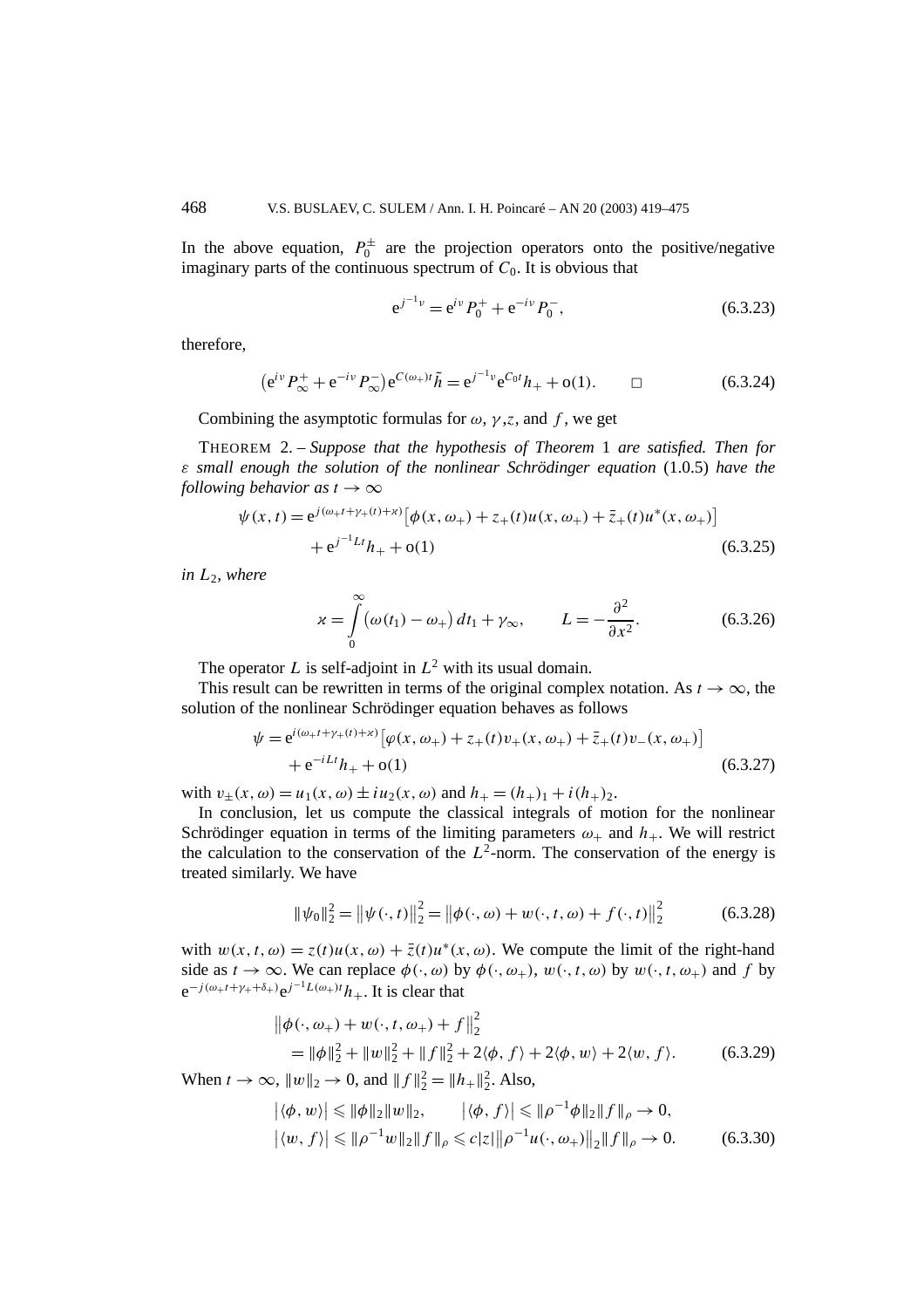Therefore,  $\|\phi + w + f\|_2^2 \to \|\phi(\cdot, \omega_+)\|_2 + \|h_+\|_2^2$ , and finally,

$$
\left\|\psi(\cdot,t)\right\|_{2}^{2} = \left\|\psi(\cdot,0)\right\|_{2}^{2} = \left\|\phi(\cdot,\omega_{+})\right\|_{2}^{2} + \left\|h_{+}\right\|_{2}^{2}.
$$
 (6.3.31)

## **Acknowledgements**

V.B. acknowledges support from INTAS grant 97-10812. V.B. thanks the Department of Mathematics at the University of Toronto for its support and hospitality during the spring semesters of 2000 and 2001. C.S. acknowledges support from NSERC operating grant OGP0046179.

## Appendix A. Properties of eigenfunctions  $u(x, \lambda)$

In this appendix, we recall some analytical properties of the spectral resolution  $(2.1.13)$ . Some of these properties were described in detail in [2] where this decomposition was justified, some of them were discussed in [3]. Here, we give some additional comments, and for this purpose, it is necessary to state more precisely the properties of  $u(x, \lambda)$ . The results in [2] were obtained in terms of an operator *H* related to *C* by the similarity  $C = iUHU^{-1}$  where *U* is a constant  $2 \times 2$  matrix. They were developed in a more general context where the authors did not restrict *C* to even functions. In that case, the dimension of the invariant subspace corresponding to  $\lambda = 0$  is, at least, 4, and the multiplicity of the continuous spectrum is equal to 2.

Due to the exponential decay of the potential  $V$  at infinity, the properties of the eigenfunctions of *C* are very close to the properties of simple exponentials and the resolution is similar to the Fourier transform.

First, the solutions of the unperturbed equation

$$
C_0 u = i\lambda u, \quad C_0 = j^{-1}(-\partial_{xx} + \omega), \tag{A.1}
$$

are

$$
f_1 = e^{ik_1x}v_1
$$
,  $f_2 = e^{-ik_1x}v_1$ ,  
\n $g_1 = e^{ik_2x}v_2$ ,  $g_2 = e^{-ik_2x}v_2$ ,

where  $k_1 = \sqrt{\lambda - \omega}$ ,  $k_2 = i\sqrt{\lambda + \omega}$ ,  $v_1 = \begin{pmatrix} 1 \\ i \end{pmatrix}$ *i*  $\bigg), v_2 = \bigg( \frac{1}{2} \bigg)$ −*i* ). In this case,  $(2.1.13)$  is nothing else but the classical cos-Fourier transform for even functions  $f : \mathbb{R} \to \mathbb{C}^2$ .

The basis in  $\mathbb{C}^2$  is chosen from the eigenvectors of *j*:

$$
u(x, \lambda) = \cos(k_1 x)v_1 \quad \text{and } jv_1 = -iv_1,
$$
  

$$
u(x, \lambda) = \cos(k_2 x)v_2 \quad \text{and } jv_2 = iv_2.
$$
 (A.2)

In [2], it was shown (it is a general fact) that the perturbed equation

$$
Cu = i\lambda u, \quad C = C_0 + V, \quad ||V(x, \omega)|| \le k(\omega)e^{-\gamma|x|}, \quad \gamma = 2\sqrt{\omega}r, \quad (A.3)
$$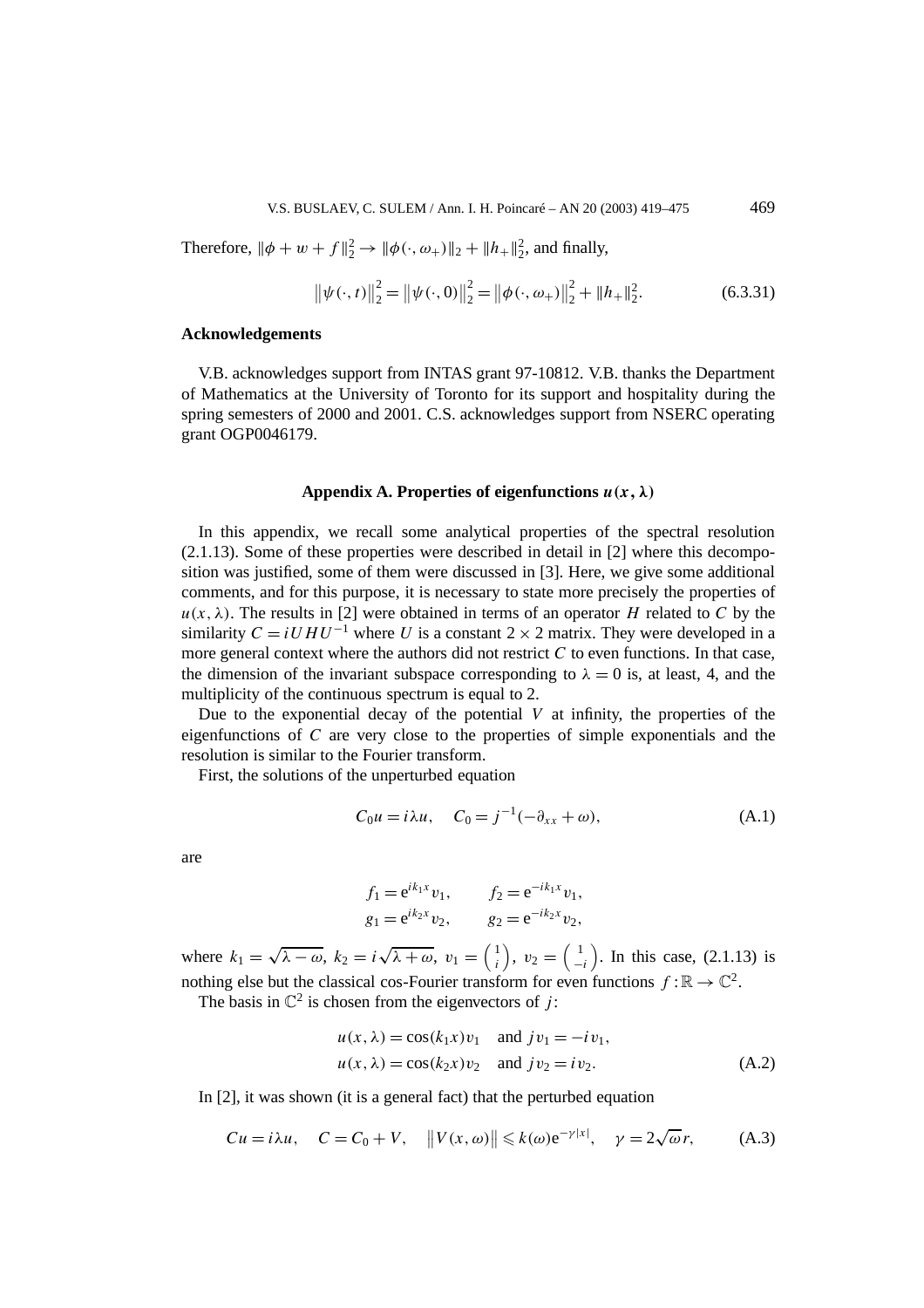has a solution  $g_1^+(x, k_1)$  that is uniquely defined on the set  $\mathbb{R} \times D$  where  $D =$  ${k_1: |Im(k_1)| \leq \gamma_1}, \gamma_1 < \gamma$  by the asymptotic condition

$$
g_1^+ \sim g_1, \quad x \to +\infty. \tag{A.4}
$$

This solution is also an analytic function of  $\lambda$ , including the point  $\lambda = \omega$ . More precisely,  $g_1^+$  is analytic on a suitable parabolic vicinity of the semi-axis  $\lambda \geq \omega$ .

The second solution  $f_1^+$  is rapidly decreasing as  $x \to +\infty$  (modulo the solution  $g_1^+$ ) if Im $k_1 > 0$ . It is also defined on *D* as an analytic function of  $\lambda$  and can be written

$$
f_1^+(x, k_1) = e^{ik_1x}[v_1 + R_1] + R_2,
$$
\n(A.5)

with uniform estimates on any set  $[a, \infty) \times D$ , *a* is fixed, in the form:

$$
|R_1| \le \text{const} \big(1+|k_1|\big)^{-1} e^{-\gamma x}, \qquad |R_2| \le \text{const} \big(1+|k_1|\big)^{-1} |e^{ik_2 x}|. \tag{A.6}
$$

In general, this solution is not analytic at  $\lambda = \omega$ , and is analytic on a double-sheet Riemann surface of the function  $k_1 = \sqrt{\lambda - \omega}$ . It is convenient to see the semi-axis as the cut on this surface.

Finally, there exists an analogous solution  $f_2^+(x, k_1) = f_1^+(x, -k_1)$  that satisfies a similar estimate:

$$
f_2^+(x,k_1) = e^{-ik_1x}[v_1 + R_3] + R_4,
$$
\n(A.7)

again on  $[a, \infty) \times D$ , with

$$
|R_3| \le \text{const} \big(1+|k_1|\big)^{-1} e^{-\gamma x}, \qquad |R_4| \le \text{const} \big(1+|k_1|\big)^{-1} |e^{ik_2 x}|. \tag{A.8}
$$

As already mentioned,  $f_1^+$  is defined modulo  $g_1^+$ . In general, the solution  $f_1^+$  grows when  $x \to -\infty$  like  $g_1$ . But there exists a choice of  $f_1^+$  such that, for  $\lambda > \omega$ , it remains bounded as  $x \to -\infty$ . Such a solution is defined uniquely and was referred to in [2] as the *solution of the scattering problem*. Let us denote it by  $\mathfrak{F}(x, k_1)$ . It is easy to see that

$$
\mathfrak{F}^*(x, -k_1^*) = \sigma_3 \mathfrak{F}(x, k_1), \quad \sigma_3 = \begin{pmatrix} 1 & 0 \\ 0 & -1 \end{pmatrix}, \tag{A.9}
$$

where  $*$  denotes the complex conjugation.

For  $x \ge a$ , this solution has the same properties as the general function  $f_1^+$  defined in (A.5):

$$
\mathfrak{F}(x,\lambda) = e^{ik_1x}[v_1 + R_1] + R_2. \tag{A.10}
$$

As for  $x \le a$ , its behavior is a little more complicated:

$$
\mathfrak{F}(x,\lambda) = e^{ik_1x} \left[ b(k_1)v_1 + R_5 \right] + e^{-ik_1x} \left[ c(k_1)v_1 + R_6 \right] + R_7, \tag{A.11}
$$

with uniform estimates on any set  $(-\infty, a] \times D$ :

$$
|R_5| \le \text{const} \left(1 + |k_1|\right)^{-1} e^{-\gamma x}, \qquad |R_6| \le \text{const} \left(1 + |k_1|\right)^{-1} e^{-\gamma x},
$$

$$
|R_7| \le \text{const} \left(1 + |k_1|\right)^{-1} |e^{-ik_2 x}|. \tag{A.12}
$$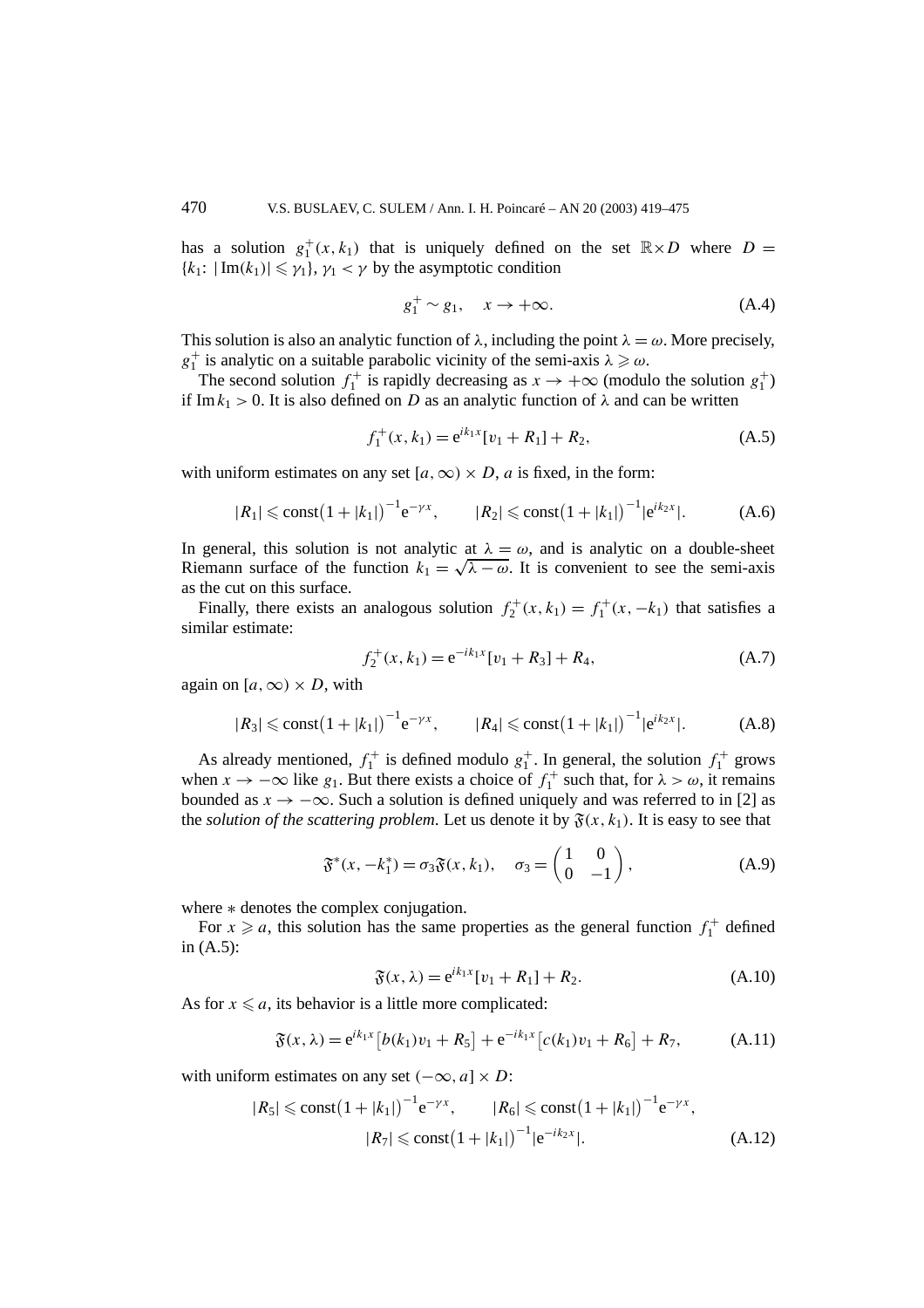The coefficients *b* and *c* satisfies the equalities  $b(k) = b^*(-k_1^*), c(k) = c^*(-k_1^*),$  and for large  $k_1$ , have the asymptotic expansions:

$$
b \sim 1 + \frac{b_1}{k_1} + \cdots
$$
,  $c \sim \frac{c_1}{k_1} + \cdots$ . (A.13)

We connect now  $\mathfrak{F}$  with *u* from (2.1.12). The potential *V* is even and we can consider an even solution with respect to  $x$  and  $k_1$ 

$$
u_0 = \mathfrak{F}(x, k_1) + \mathfrak{F}(-x, k_1) \tag{A.14}
$$

of (A.3). It is bounded for all  $x \in \mathbb{R}$  if  $\lambda > \omega$ . As  $x \to +\infty$ , up to exponentially decreasing terms

$$
u_0 \sim \left[e^{ik_1x} \left(1 + c(k_1)\right) + e^{-ik_1x} b(k_1)\right] v_1.
$$
 (A.15)

From this asymptotic behavior it follows, in particular, that

$$
u_0 = (1 + c(k_1)) f_1^+(x, k_1) + b(k_1) f_1^+(x, -k_1).
$$
 (A.16)

The first vector component of this solution is asymptotically

$$
(u_0)_1 \sim e^{ik_1x} (1+c) + e^{-ik_1x} b. \tag{A.17}
$$

Up to a constant factor,  $(u_0)_1$  must be real, therefore  $|1+c|=|b|$ . If the semi-axis  $\lambda > \omega$ does not contain embedded points of the point spectrum of *C*, then  $b(k_1) \neq 0$  for such *λ* [2]. This function can have roots in *D* with  $Im(k_1) < 0$ , but their number if finite. Therefore, there exists such a strip *D* that is free of roots of *b*.

Now for  $u(\cdot, \lambda)$ , one can take the function:

$$
u(x, k_1) = [b(1+c)]^{-1/2} u_0 = M^{-1}(k_1) f_1^+(x, k_1) + M(k_1) f_1^+(x, -k_1),
$$
  

$$
M = \left(\frac{b}{1+c}\right)^{1/2}, \qquad M(-k_1) = M^*(k_1^*).
$$
 (A.18)

Notice that  $u(x, \lambda)$  and  $u(x, k_1)$  are the same objects seen as functions of different but related variables.

It is clear that  $|M| = 1$ , therefore  $M(k_1)M(-k_1) = 1$ , and

$$
u(x, k_1) = M(-k_1) f_1^+(x, k_1) + M(k_1) f_1^+(x, -k_1).
$$
 (A.19)

Its first component has the asymptotic behavior

$$
u_1 \sim e^{ik_1x} M(-k_1) + e^{-ik_1x} M(k_1) = 2\cos(k_1x - \vartheta), \tag{A.20}
$$

where for real  $k_1$ ,  $M = e^{i\vartheta}$ . When  $k_1 \to \infty$ ,  $M(k_1) \to 1$ .

Up to exponentially decreasing terms, we have that, as  $x \to \infty$ , *ju* ∼ −*iu*. Similarly, *ju*<sup>∗</sup> ∼ *iu*<sup>∗</sup>.

Let us emphasize three important properties of the solution  $u: (1)$  the representations  $(A.9)$  and  $(A.10)$  are satisfied for complex  $k_1$  in the domain D; (2) these representations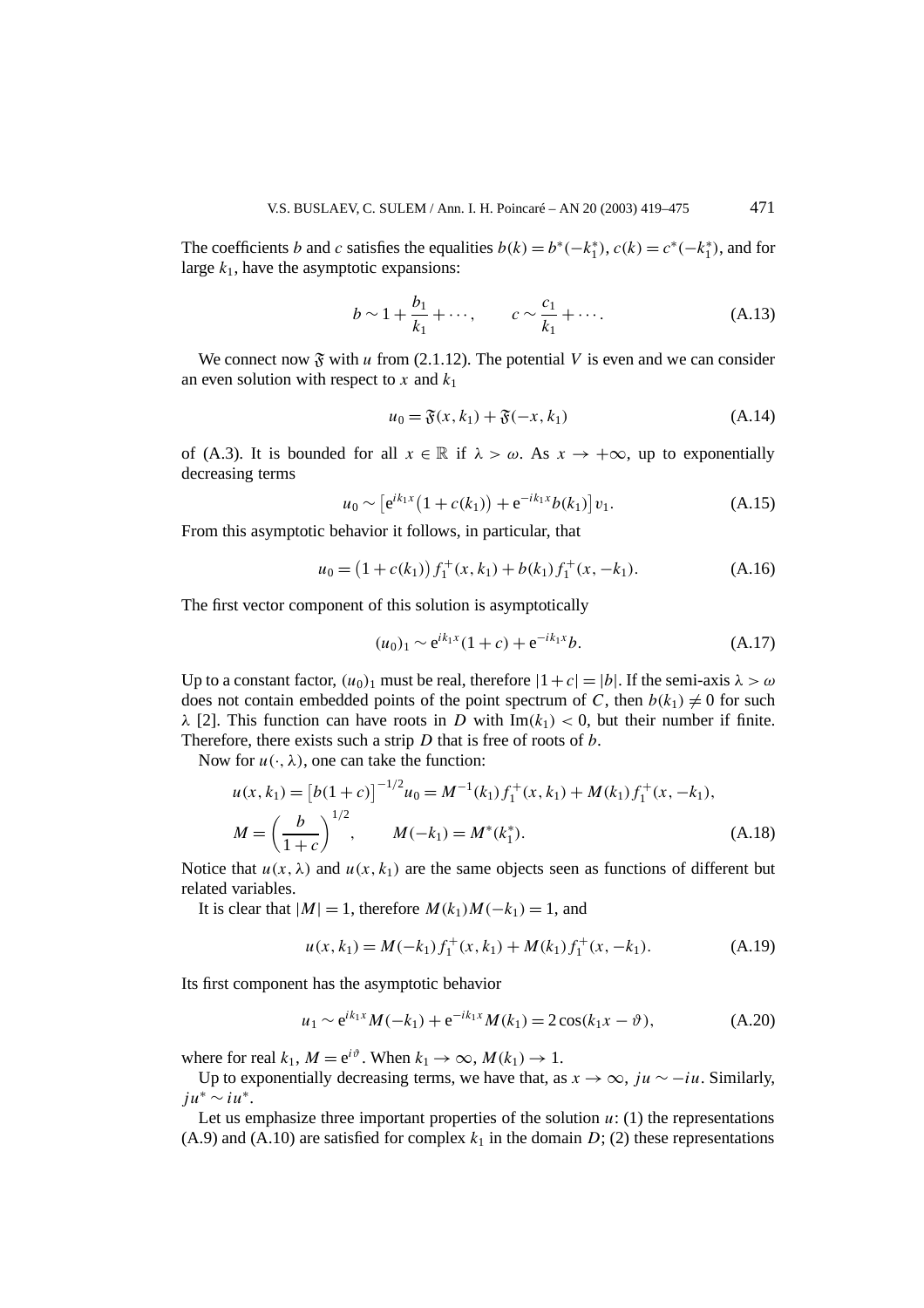can be differentiated with respect to both variables  $x$  and  $k_1$  any number of times; (3) since  $\lambda = \omega$  is not a virtual level (i.e., there are no solutions bounded with respect to *x* at this point),  $u(x, 0) = 0$ . In particular,  $\vartheta(0) = \pi \pmod{2\pi}$ .

Coming back to the expansion formula (2.1.13), consider the first term of the expansion

$$
P_{+}f(x) = \frac{1}{4\pi i} \int_{\omega}^{\infty} u(x, k_{1}) \langle f, ju(\cdot, k_{1}) \rangle \frac{d\lambda}{2\sqrt{\lambda - \omega}}.
$$
 (A.21)

Due to (A.19), this obviously can be transformed into

$$
P_{+}f(x) = \frac{1}{4\pi i} \int_{-\infty}^{+\infty} M(-k_{1}) f_{1}^{+}(x, k_{1}) \langle f, j u(\cdot, k_{1}) \rangle dk_{1}.
$$
 (A.22)

Analogous formulas can be obtained for *P*−*f* . Notice that they are quite convenient for the representation of  $P_+ f$  and  $P_- f$  for positive *x*. It is sufficient for our purposes.

We conclude the appendix with some additional remarks on Proposition 2.1 and Lemmas 5.1 and 5.2.

#### **A.1. Comments on Proposition 2.1**

From (2.1.13), we have

$$
P_c j^{-1} f - i (P_+ - P_-) f = \frac{1}{i} \int_{\omega}^{\infty} [u(\cdot, i\lambda) \langle f, j(ju + iu)(\cdot, i\lambda) \rangle
$$
  
+  $u^*(\cdot, i\lambda) \langle f, j(ju^* - iu^*)(\cdot, i\lambda) \rangle] \theta(\lambda) d\lambda$ . (A.23)

Let us recall that on some strip around the real axis  $k_1$ 

$$
|ju + iu| \le \text{const} \left(1 + |k_1|\right)^{-1} e^{-\gamma''x}, \quad \gamma'' > 0,
$$
 (A.24)

and a similar bound for  $ju^* - iu^*$ . Therefore, the second entries in the Fourier coefficients  $\langle f, \cdot \rangle$  are exponentially decreasing and the coefficients can be analytically continued, their analytic continuation remaining bounded on this strip by  $const(1 +$  $|k_1|$ <sup> $>1$ </sup>  $|f|$ <sub>*o*</sub> with any weight function  $\rho = (1 + x^2)^{-\alpha}, \alpha > 0.$ 

Consider, for example, the first term in the right-hand-side of (A.23). We transform it to a form similar to (A.22) and shift the contour of integration to the straight line Im $(k_1) = \kappa$ , taking  $\kappa$  positive small. The function  $f_2^+$  for  $x > 0$  contains, on the contour of integration, a main term and a remainder uniformly exponentially decreasing for large *x* and decreasing as  $k_1^{-1}$  for large  $k_1$ , see (A.5)–(A.6). The contribution of the remainder as a function of  $x$  can be estimated in  $L^2$ -norm with any growing power weight. The contribution of the main term is completely similar to the standard Fourier integral along the same straight line. In particular, it contains the exponentially decreasing at  $+\infty$  in *x* factor, and up to this factor is the standard Fourier-transform on the real axis. Using that the Fourier coefficients are  $L^2$ -functions of  $k_1$ , we immediately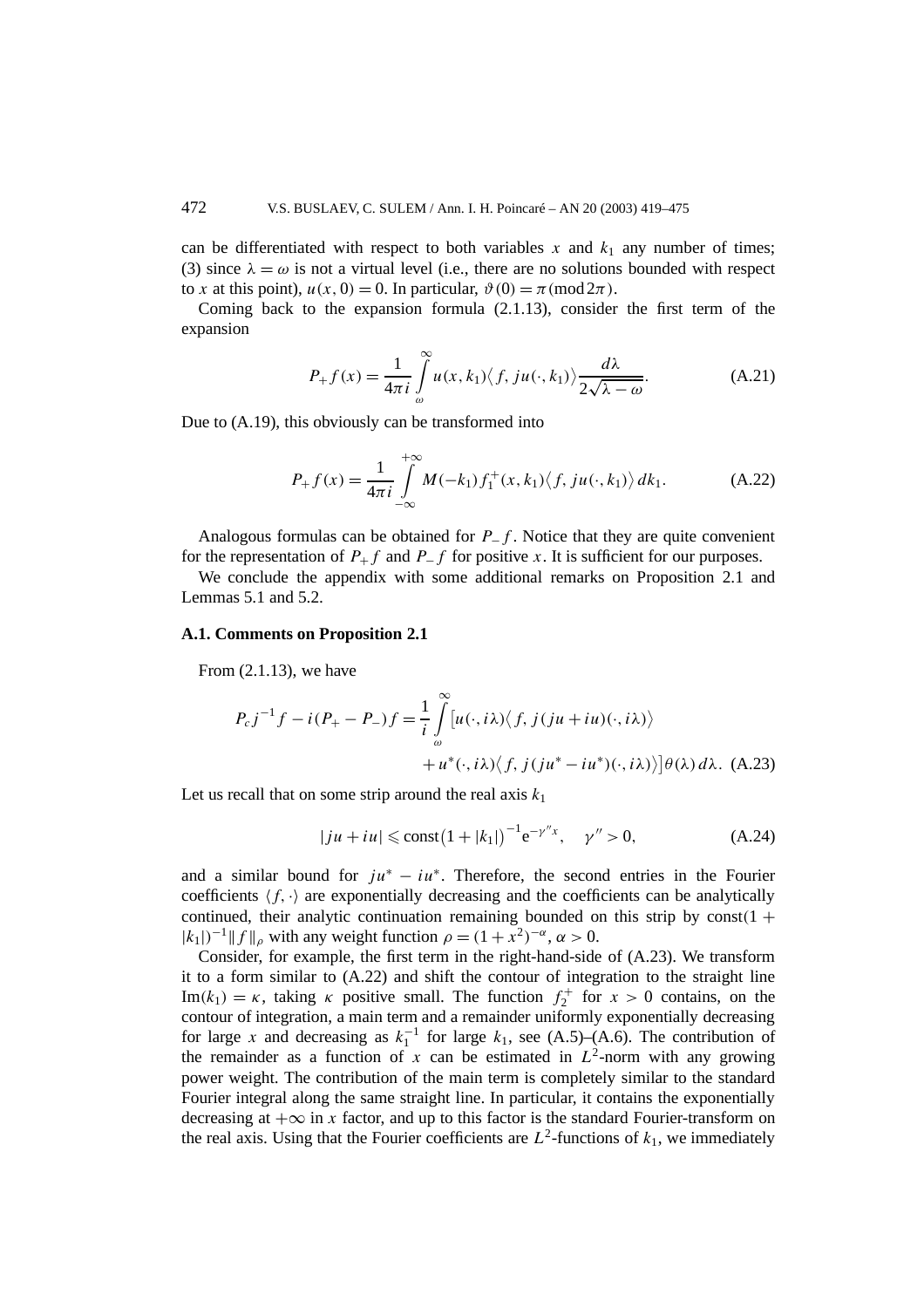estimate the  $L^2$ -norm of this contribution with any growing power weight. It is enough to have the estimates for positive x. The second term in the right-hand-side of  $(A.23)$  is treated similarly.

## **A.2. Comments on Lemma 5.2**

The proof of (5.2.40) is a simple modification of that of Lemma 5.1. Indeed, when using spectral resolutions, the operator  $C_T^{-1}$  contributes to integral (2.1.12) as a factor *λ*<sup>−</sup><sup>1</sup> which is not singular on the contour of integration.

Notice that we will use this estimate for functions  $\alpha$  that are exponentially decreasing at infinity. Therefore, when expressing the left side of (5.2.41), we can use the spectral representation and the analyticity of Fourier coefficients. Due to the analyticity, we can shift the part of the contour of integration close to the singular point from the real axis to the corresponding semi-plane as a semi-circle where  $e^{i\lambda t}$ ,  $t \ge 0$ , remains bounded, and avoid singularities at  $\lambda = \pm i\mu$ . We can then easily repeat the proof of Lemma 5.1.

In the case of a general function  $\alpha$ , we have to complement the previous analysis with some additional technique. The condition  $\|(1+x^2)^{3/2}\alpha\|_1 < \infty$  implies, that the Fourier coefficients of  $\alpha$ , for example,  $\hat{\alpha}(i\lambda) = \langle \alpha, i\mu(\cdot, i\lambda) \rangle$  have, as in the case of Lemma 5.1 additional continuous derivatives with respect to  $\lambda$ . Consider the function

$$
e^{C_T t} (C_T \pm 2i\mu - 0)^{-1} P_T^+ \alpha = \frac{1}{i} \int_{\omega_T}^{\infty} e^{i\lambda t} \frac{1}{i\lambda - 2i\mu - 0} \hat{\alpha}(i\lambda) u(x, i\lambda) \theta(\lambda) d\lambda.
$$
 (A.25)

We restrict to functions  $\alpha$  satisfying the condition  $P_T^+ \alpha = \alpha$ . The case  $P_T^- \alpha = \alpha$  can be treated similarly. Let  $\chi(\lambda)$  be a cut-off function with support in a neighborhood of 0, which is analytic near 0. We write  $\hat{\alpha}(i\lambda) = \hat{\alpha}_1(i\lambda) + \hat{\alpha}_2(i\lambda)$  with

$$
\hat{\alpha}_1(i\lambda) = (\hat{\alpha}(i\lambda) - \hat{\alpha}(2i\mu))\chi(\lambda - 2\mu), \qquad \hat{\alpha}_2(i\lambda) = \hat{\alpha}(2i\mu)\chi(\lambda - 2\mu). \tag{A.26}
$$

The contribution of  $\hat{\alpha}_1(i\lambda)$  to the integral (A.25) is not singular and can be estimated with the help of (5.2.39). To avoid the singularity in the contribution of  $\hat{\alpha}_2(i\lambda)$ , we again deform the contour of integration in a small vicinity of  $\lambda = 2\mu$ , keeping  $e^{i\lambda t}$  bounded for  $t \geqslant 0$ . This completes the comments on Lemma 5.2.

#### **A.3. Comments on Proposition 6.5**

In Proposition 6.5, we deal with two integrals

$$
h_2 = -\int_0^\infty ds \, \mathrm{e}^{-\int_0^s C_+(t_1) \, dt_1} P_c(\omega_+) j E_2[w, w] \tag{A.27}
$$

and

$$
\Delta_2 = -\int\limits_t^\infty ds \, \mathrm{e}^{-\int_t^s C_+(t_1) \, dt_1} P_c(\omega_+) j E_2[w, w]. \tag{A.28}
$$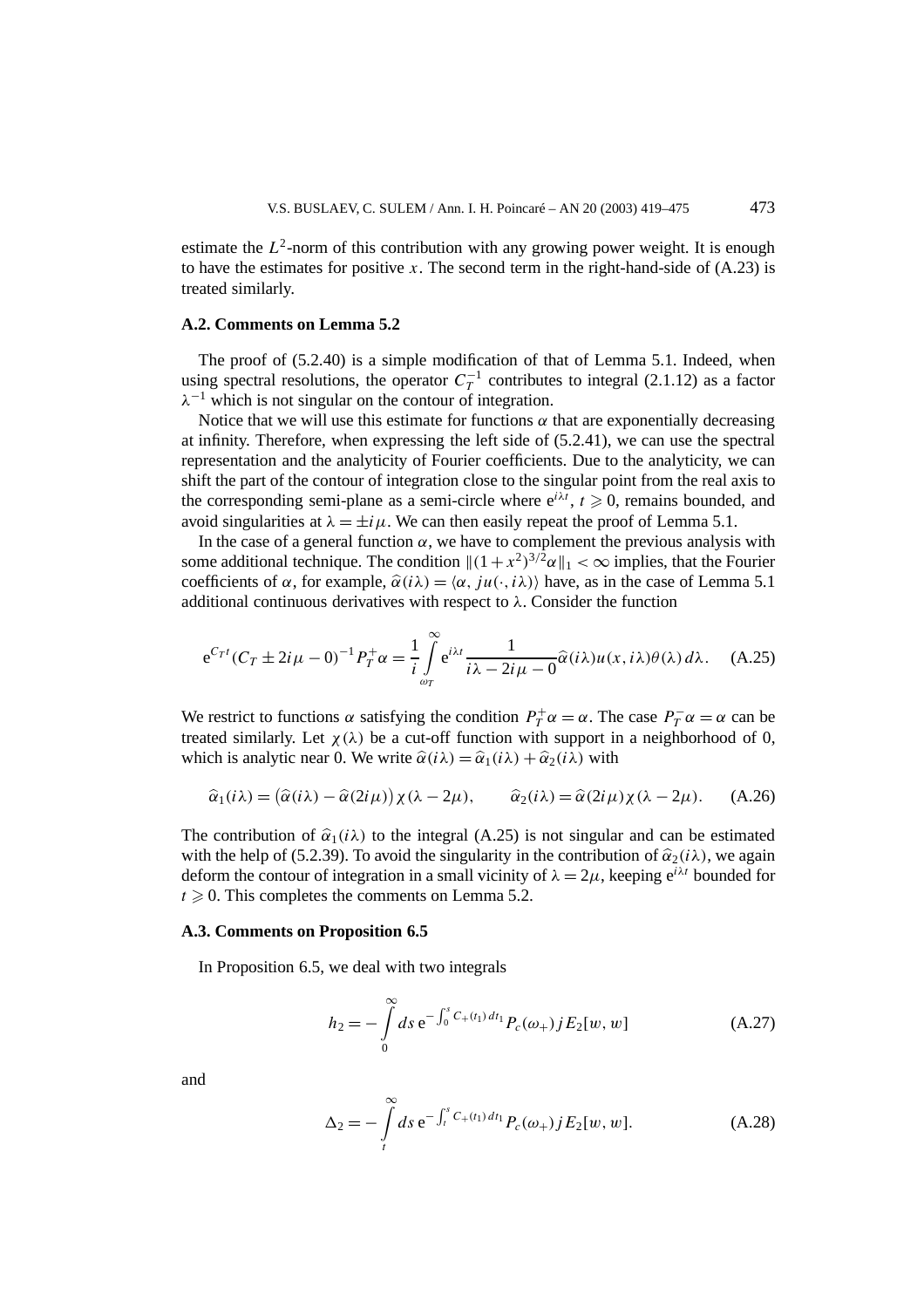The proof of this proposition is close to that of Lemma 5.2. Recall first that

$$
E_2[w, w] = z^2 E_2[u, u] + 2z \bar{z} E_2[u, u^*] + \bar{z}^2 E_2[u^*, u^*].
$$
 (A.29)

To find the leading order of  $h_2$  and  $\Delta_2$ , it is enough to replace *z* by its leading asymptotic term (6.1.20). The correction terms to (6.1.20) lead to corrections terms for  $h_2$  and  $\Delta_2$ .

After substitution of (A.29) into (A.27), the contribution of  $|z|^2$  has the form

$$
h_2^{(1,1)} \sim -\int_0^\infty ds \, \mathrm{e}^{-\int_0^s C_+(t_1) \, dt_1} \frac{\varepsilon |\zeta_+|^2}{1+\varepsilon s} P_c(\omega_+) j E_2[u, u^*]
$$
  

$$
\sim -\int_0^\infty ds \, (\mathrm{e}^{-i\nu(s)} P_\infty^+ + \mathrm{e}^{i\nu(s)} P_\infty^-) \mathrm{e}^{-C(\omega_+)s} \frac{\varepsilon |\zeta_+|^2}{1+\varepsilon s} P_c(\omega_+) j E_2[u, u^*]. \tag{A.30}
$$

Integration by parts gives

$$
h_2^{(1,1)} \sim - (e^{-i\nu(0)} P^+_{\infty} + e^{i\nu(0)} P^-_{\infty}) \varepsilon |\zeta_+|^2 C^{-1}(\omega_+) P_c(\omega_+) j E_2[u, u^*]
$$
  

$$
- \int_0^{\infty} ds \varepsilon |\zeta_+|^2 C^{-1}(\omega_+) e^{-C(\omega_+)s}
$$
  

$$
\times \frac{\partial}{\partial s} \Big[ \big( e^{-i\nu(0)} P^+_{\infty} + e^{i\nu(0)} P^-_{\infty} \big) \frac{1}{1 + \varepsilon s} \Big] P_c(\omega_+) j E_2[u, u^*]. \tag{A.31}
$$

The projections  $P_{\infty}^{\pm}$  are bounded in  $L^2$ , and  $C^{-1}(\omega_+)$  is bounded in  $P_c(\omega_+)L^2$ . Therefore the first term of  $h_2^{(1,1)}$  belongs to  $L^2$ . The second term in  $h_2^{(1,1)}$  is an absolutely converging integral in  $L^2$ -norm since  $e^{-C(\omega_+) s}$  is uniformly bounded in  $s \in \mathbb{R}$  (see Lemma 5.1). Thus  $h_2^{(1,1)} \in L^2$ .

The contributions  $h_2^{(2,0)}$  and  $h_2^{(0,2)}$  coming from the terms  $z^2$  and  $\bar{z}^2$  of  $E_2[w,w,]$  can be treated similarly with some additions used in Lemma 5.2. Consider, for example,

$$
h_2^{(2,0)} \sim -\int_0^\infty ds \, e^{-\int_0^s C_+(t_1) \, dt_1} \frac{\varepsilon |\zeta_+|^2 e^{2i\mu_+ s}}{(1 + k_+ \varepsilon s)^{1 - 2i}} P_c(\omega_+) j E_2[u, u]
$$
  

$$
\sim -\left(e^{-i\nu(0)} P_\infty^+ + e^{i\nu(0)} P_\infty^-\right) \varepsilon \zeta_+^2 \left(C(\omega_+) - 2i\mu_+ - 0\right)^{-1} P_c(\omega_+) j E_2[u, u]
$$
  

$$
-\int_0^\infty ds \, \varepsilon \zeta_+^2 \left(C(\omega_+) - 2i\mu_+ - 0\right)^{-1} e^{-(C(\omega_+) - 2i\mu_T)s}
$$
  

$$
\times \frac{\partial}{\partial s} \left[ \left(e^{-i\nu(0)} P_\infty^+ + e^{i\nu(0)} P_\infty^-\right) \frac{1}{(1 + k_+ \varepsilon s)^{1 - 2i}} \right] P_c(\omega_+) j E_2[u, u]. \quad (A.32)
$$

The necessary estimate for  $h_2^{(2,0)}$  follows from the fact that

$$
(C(\omega_+) - 2i\mu_+ - 0)^{-1} e^{-(C(\omega_+) - 2i\mu_T)s} P_c(\omega_+) j E_2[u, u]
$$

belongs to  $L^2$  and is estimated uniformly for  $s \ge 0$ . For the latter result, we apply the spectral resolution, and using the properties of  $P_c(\omega_+)jE_2[u, u]$ , deform the contour of integration as it is done for the proof of Lemma 5.2.